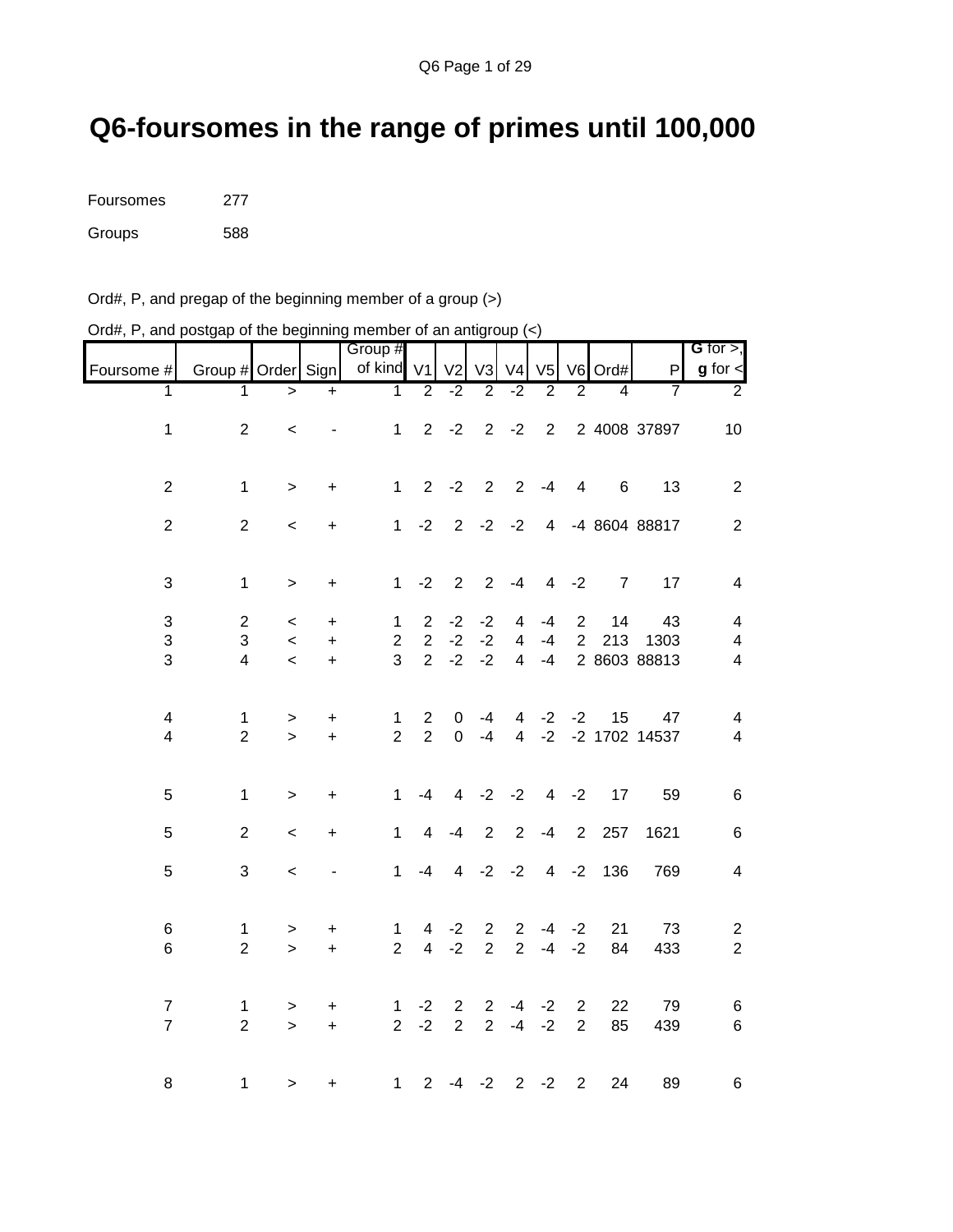| Ord#, P, and postgap of the beginning member of an antigroup (<) |                                |                           |                               |                                |                                  |                                  |                                  |                                  |                                  |                |                  |                             |                                  |
|------------------------------------------------------------------|--------------------------------|---------------------------|-------------------------------|--------------------------------|----------------------------------|----------------------------------|----------------------------------|----------------------------------|----------------------------------|----------------|------------------|-----------------------------|----------------------------------|
|                                                                  |                                |                           |                               | Group #                        |                                  |                                  |                                  |                                  |                                  |                |                  |                             | G for $>$ ,                      |
| Foursome #                                                       | Group # Order Sign             |                           |                               | of kind V1                     |                                  | V <sub>2</sub>                   |                                  |                                  |                                  |                | V3 V4 V5 V6 Ord# | P                           | $g$ for $\leq$                   |
| 8                                                                | 2                              | $\,<\,$                   | $\ddot{}$                     | $\mathbf{1}$                   | $-2$                             | $\overline{4}$                   | $\overline{2}$                   | $-2$                             | $\overline{2}$                   |                |                  | -2 2204 19441               | 6                                |
| 9                                                                | $\mathbf 1$                    | $\, >$                    | +                             | $\mathbf{1}$                   |                                  | $-4 -2$                          |                                  | $2 - 2$                          | 2                                | 10             | 25               | 97                          | 8                                |
| 9                                                                | $\overline{2}$                 | $\,<$                     | $\ddot{}$                     | $\mathbf{1}$                   | $\overline{4}$                   | $2^{\circ}$                      | $-2$                             |                                  |                                  |                |                  | 2 -2 -10 2203 19433         | 8                                |
| 10<br>10                                                         | 1<br>$\overline{2}$            | $\, > \,$<br>$\mathbf{L}$ | $\ddot{}$<br>$\color{red}{+}$ | 1<br>$\overline{2}$            | $-2$<br>$-2$                     | $\overline{2}$<br>$\overline{2}$ | $-2$<br>$-2$                     | $\overline{2}$<br>$\overline{2}$ |                                  | $10 - 10$      | 26               | 101<br>10 -10 1867 16061    | 4<br>4                           |
| 11<br>11                                                         | $\mathbf{1}$<br>$\overline{2}$ | $\,$<br>$\geq$            | $\ddot{}$<br>$\ddot{}$        | $\mathbf{1}$<br>$\overline{2}$ | $\overline{2}$<br>$\overline{2}$ | $-2$<br>$-2$                     | $2^{\circ}$                      |                                  | $10 - 10$<br>$2 10 - 10$         | $\overline{2}$ | 27               | 103<br>2 1868 16063         | $\overline{c}$<br>$\overline{2}$ |
| 12<br>12                                                         | $\mathbf{1}$<br>$\overline{2}$ | ><br>$\geq$               | $\ddot{}$<br>$\ddot{}$        | $\mathbf 1$<br>$\overline{2}$  | 8<br>8                           | -8<br>-8                         | $\overline{4}$<br>$\overline{4}$ | 0<br>$\mathsf{O}\xspace$         | $-2$<br>$-2$                     | $\overline{2}$ | 34               | 139<br>2 8349 85819         | $\overline{c}$<br>$\overline{c}$ |
| 12                                                               | 3                              | $\,<$                     | $\ddot{}$                     | $\mathbf{1}$                   | -8                               | 8                                | $-4$                             | $\mathbf 0$                      | $\overline{2}$                   | $-2$           | 43               | 191                         | $\overline{c}$                   |
| 13                                                               | $\mathbf 1$                    | $\,>$                     | $\ddot{}$                     | 1                              | -8                               | $\overline{4}$                   | $\overline{0}$                   | $-2$                             | $\sqrt{2}$                       | $\pmb{0}$      | 35               | 149                         | 10                               |
| 13                                                               | $\overline{2}$                 | $\,<$                     | $\ddot{}$                     | 1                              | 8                                | $-4$                             | $\mathbf 0$                      | $2^{\circ}$                      | $-2$                             | $\,0\,$        | 42               | 181                         | 10                               |
| 14<br>14                                                         | 1<br>$\overline{2}$            | ><br>$\mathbf{L}$         | $\ddot{}$<br>$\ddot{}$        | 1<br>$\overline{2}$            | $\overline{c}$<br>$\overline{2}$ | 0<br>$\boldsymbol{0}$            | -4<br>$-4$                       | 8<br>8                           | -8<br>-8                         | $\overline{2}$ | 39               | 167<br>2 2926 26687         | 4<br>4                           |
| 15<br>15                                                         | 1<br>$\overline{c}$            | ><br>$\, > \,$            | $\ddot{}$<br>$\ddot{}$        | 1<br>$\overline{2}$            | 10<br>10                         | 0<br>0                           | -8<br>$-8$                       | $-2$<br>$-2$                     | $\overline{2}$<br>$\overline{2}$ | $\overline{2}$ | 46               | 199<br>2 2333 20719         | $\overline{a}$<br>$\overline{2}$ |
| 16                                                               | $\mathbf{1}$                   | $\,>$                     | $+$                           |                                |                                  |                                  |                                  |                                  |                                  |                |                  | 1 -8 -2 2 2 -4 8 48 223     | 12                               |
| 16                                                               | 2                              | $\,<$                     | $\ddot{}$                     |                                |                                  |                                  |                                  |                                  |                                  |                |                  | 1 8 2 -2 -2 4 -8 1620 13697 | 12                               |
| 17                                                               | $\mathbf 1$                    | $\,>$                     | $\ddot{}$                     |                                | $1 \quad 0$                      |                                  |                                  |                                  |                                  |                |                  | $0 -4 4 -2 -2 55 257$       | 6                                |
| 17                                                               | $\overline{2}$                 | $\,<\,$                   | $+$                           | 1                              | $\overline{0}$                   | $\mathbf 0$                      |                                  |                                  |                                  |                |                  | 4 -4 2 2 7066 71353         | $\,6$                            |
| 18                                                               | 1                              | $\geq$                    | $\ddot{}$                     |                                | $1 \quad 0$                      | -4                               |                                  |                                  | $4 -2 -2$                        | 8              | 56               | 263                         | 6                                |

Ord#, P, and pregap of the beginning member of a group (>)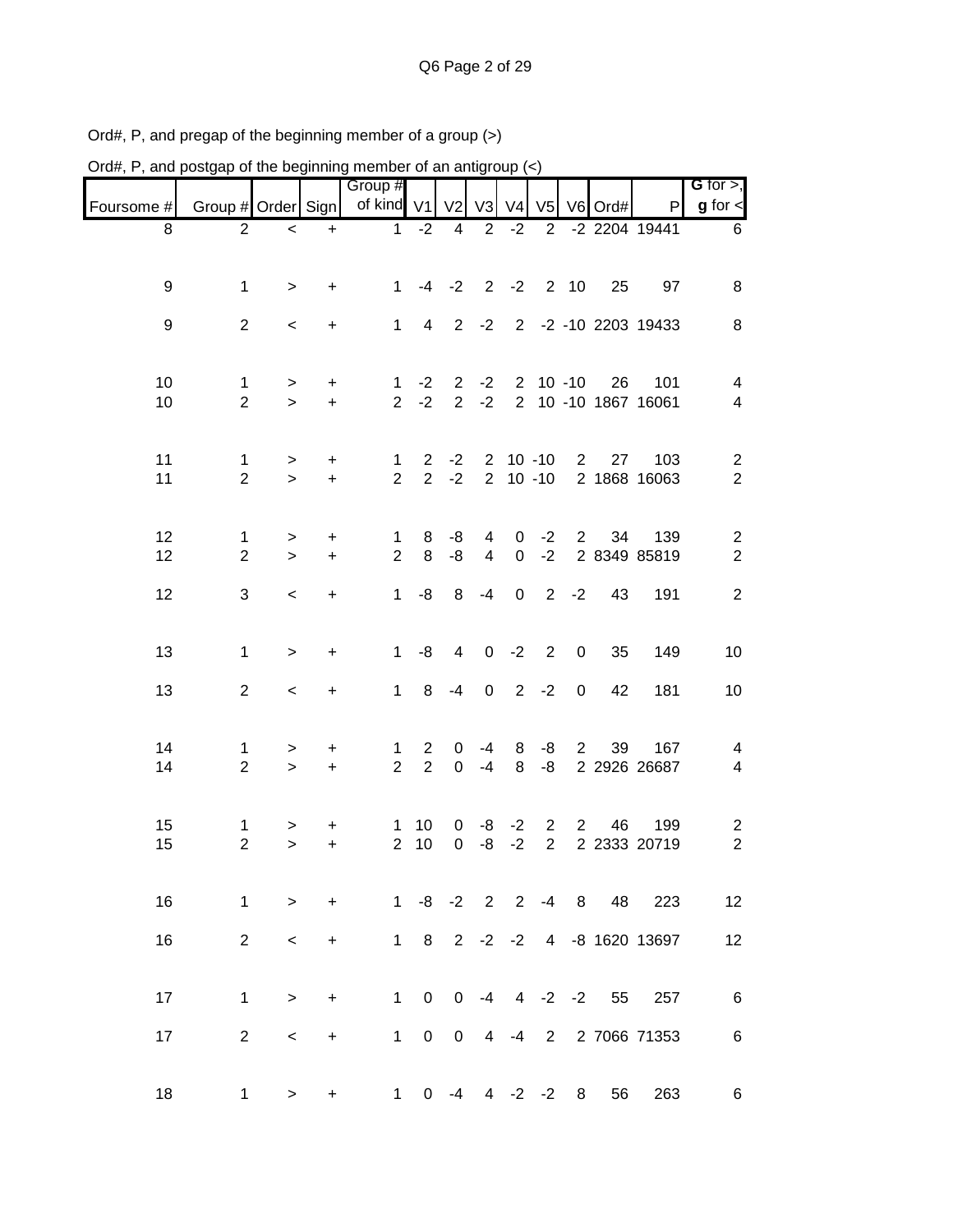| Ord#, P, and postgap of the beginning member of an antigroup $(\le)$ |                     |              |                |                               |                |                |                      |                               |                                  |                                  |           |                              |                                  |
|----------------------------------------------------------------------|---------------------|--------------|----------------|-------------------------------|----------------|----------------|----------------------|-------------------------------|----------------------------------|----------------------------------|-----------|------------------------------|----------------------------------|
| Foursome #                                                           | Group # Order Sign  |              |                | Group #<br>of kind V1         |                |                |                      | V2 V3 V4                      | V <sub>5</sub>                   |                                  | V6 Ord#   | $\mathsf{P}$                 | G for $>$ ,<br>$g$ for $\lt$     |
| 18                                                                   | $\mathbf{2}$        | $\,<$        | +              | $\mathbf 1$                   | $\pmb{0}$      | $\overline{4}$ | $-4$                 | $\overline{2}$                | $\overline{2}$                   |                                  |           | -8 7065 71347                | 6                                |
| 19<br>19                                                             | 1<br>$\mathbf{2}$   | ><br>$\geq$  | +<br>$\ddot{}$ | 1<br>$\overline{2}$           | $-2$<br>$-2$   | 8<br>8         |                      | $4 - 10$<br>$4 - 10$          | $-2$<br>$-2$                     | $\overline{2}$<br>$\overline{2}$ | 60<br>144 | 281<br>827                   | 4<br>4                           |
| 20<br>20                                                             | 1<br>$\overline{2}$ | ><br>$\geq$  | +<br>$\ddot{}$ | 1<br>$\overline{2}$           | 8<br>8         |                | $4 - 10$<br>$4 - 10$ | $-2$<br>$-2$                  | $\overline{2}$<br>$\overline{2}$ | 10<br>10                         | 61<br>145 | 283<br>829                   | $\overline{c}$<br>$\overline{2}$ |
| 21                                                                   | $\mathbf{1}$        | $\mathbf{L}$ | $\ddot{}$      | $\mathbf{1}$                  | 2              | 2              | $\overline{2}$       | $-2$                          | $\mathbf 0$                      | $-2$                             | 70        | 349                          | $\overline{2}$                   |
| 21                                                                   | $\overline{2}$      | $\, >$       |                | $\mathbf{1}$                  |                | $-2 -2$        | $-2$                 | 2                             | $\mathbf 0$                      |                                  |           | 2 4874 47279                 | 10                               |
| 22                                                                   | $\mathbf{1}$        | >            | +              | $\mathbf{1}$                  | $\overline{2}$ | $\mathbf{2}$   | $-2$                 | $\pmb{0}$                     | $-2$                             | $\overline{2}$                   | 71        | 353                          | 4                                |
| 22                                                                   | $\overline{2}$      | $\,<\,$      | +              | $\mathbf{1}$                  | $-2$           | $-2$           | $\overline{2}$       | $\pmb{0}$                     | $\overline{2}$                   | $-2$                             | 900       | 6997                         | 4                                |
| 22                                                                   | 3                   | $\,<\,$      |                | $\mathbf{1}$                  | $\overline{2}$ | $\overline{2}$ | $-2$                 | $\pmb{0}$                     | $-2$                             | $\overline{2}$                   | 77        | 389                          | 8                                |
| 23                                                                   | $\mathbf 1$         | $\,$         | $\ddot{}$      | $\mathbf{1}$                  | $\mathbf 0$    | $-2$           | $\overline{2}$       | $\overline{2}$                | $-4$                             | 4                                | 74        | 373                          | 6                                |
| 23                                                                   | $\overline{2}$      | $\,<$        | -              | $\mathbf{1}$                  | 0              | $-2$           | $\overline{2}$       | 2                             | $-4$                             |                                  | 4 1086    | 8713                         | 6                                |
| 24<br>24                                                             | 1<br>$\overline{c}$ | ><br>$\, >$  | +<br>$\ddot{}$ | $\mathbf 1$<br>$\overline{2}$ | -8<br>$-8$     | 8<br>8         | -8<br>-8             | 4<br>$\overline{4}$           | $-2$<br>$-2$                     | $\overline{2}$                   | 81        | 419<br>2 6372 63587          | 10<br>10                         |
| 24                                                                   | 3                   | $\,<\,$      |                | $\mathbf{1}$                  | -8             | 8              | -8                   | $\overline{4}$                | $-2$                             |                                  |           | 2 6115 60659                 | $\overline{c}$                   |
| 25                                                                   | $\mathbf{1}$        | $\geq$       | $+$            |                               |                |                |                      |                               |                                  |                                  |           | 1 8 -8 4 -2 2 2 82 421       | $\overline{2}$                   |
| 25                                                                   | $\overline{2}$      | $\prec$      | $\ddot{}$      |                               | $1 - 8 8$      |                |                      |                               |                                  |                                  |           | -4 2 -2 -2 2571 23039        | $\mathbf{2}$                     |
| 26                                                                   | $\mathbf{1}$        | $\,>$        | $+$            |                               |                |                |                      | $1 \t2 \t2 \t-4 \t-2 \t2 \t8$ |                                  |                                  | 86        | 443                          | $\overline{4}$                   |
| 26                                                                   | $\overline{2}$      | $\,<\,$      | $+$            |                               |                |                |                      |                               |                                  |                                  |           | 1 -2 -2 4 2 -2 -8 9169 95107 | $\overline{\mathbf{4}}$          |
| 27                                                                   | 1                   | $\geq$       | $\ddot{}$      |                               |                |                |                      | $1 \t2 \t-4 \t-2 \t2$         | 8                                | -4                               | 87        | 449                          | 6                                |

Ord#, P, and pregap of the beginning member of a group (>)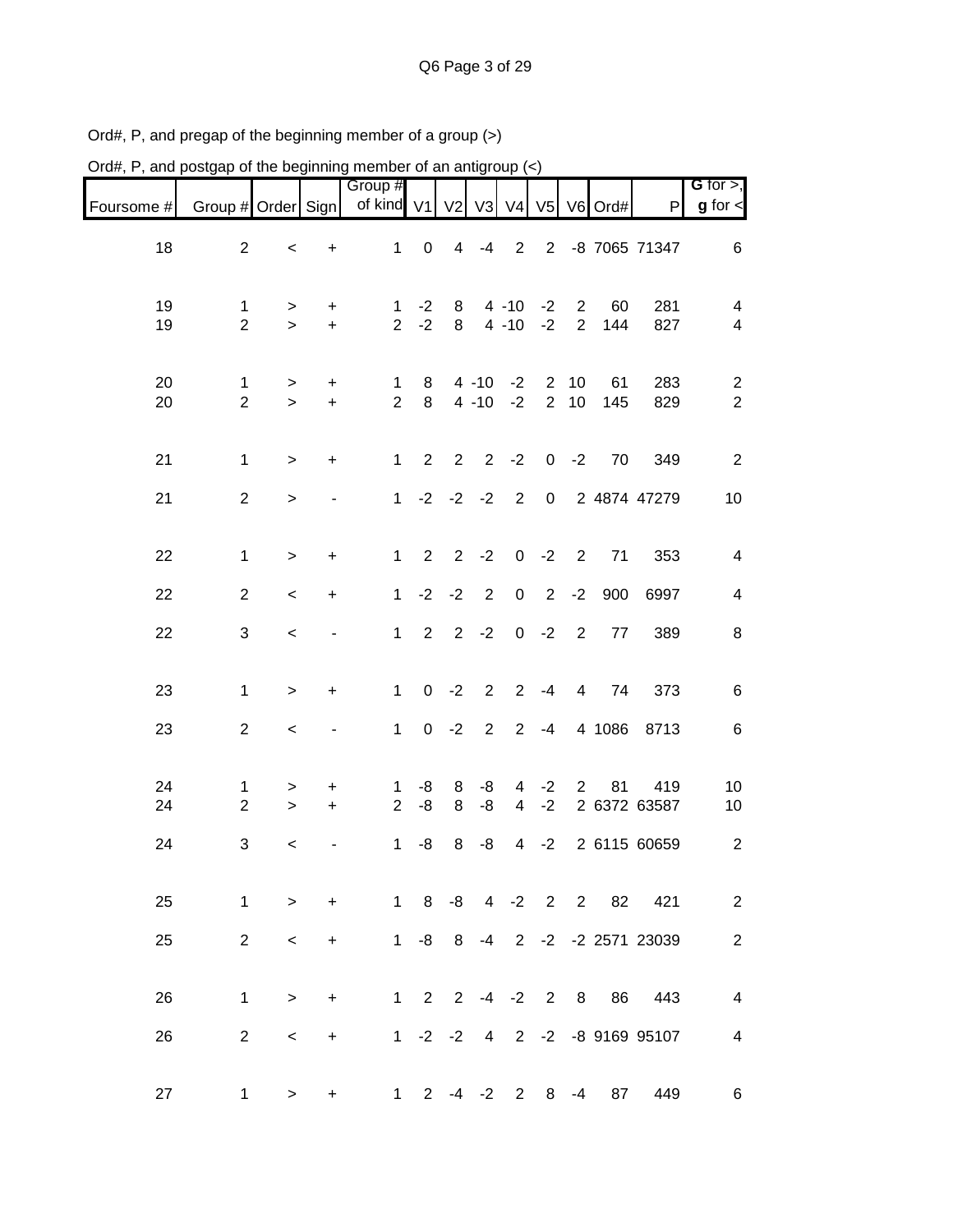| Ord#, P, and postgap of the beginning member of an antigroup (<) |                     |             |                                  |                     |                        |                  |                  |                         |                     |          |                      |                            |                |
|------------------------------------------------------------------|---------------------|-------------|----------------------------------|---------------------|------------------------|------------------|------------------|-------------------------|---------------------|----------|----------------------|----------------------------|----------------|
|                                                                  |                     |             |                                  | Group #             |                        |                  |                  |                         |                     |          |                      |                            | G for $>$ ,    |
| Foursome #                                                       | Group # Order Sign  |             |                                  | of kind $V1$        |                        |                  |                  | V2 V3 V4                | V <sub>5</sub>      |          | $V6$ Ord#            | P                          | $g$ for $\lt$  |
| 27                                                               | $\mathbf{2}$        | $\,<$       | +                                | $\mathbf 1$         | $-2$                   | $\overline{4}$   | $\overline{2}$   | $-2$                    | -8                  |          |                      | 4 9168 95101               | 6              |
| 28                                                               | $\mathbf 1$         | $\, >$      | $\ddot{}$                        | $\mathbf{1}$        | $-4$                   | 4                | $-4$             | $\overline{2}$          |                     | $6 - 10$ | 93                   | 487                        | 8              |
| 28                                                               | $\overline{2}$      | $\,<$       | $\ddot{}$                        | $\mathbf{1}$        | $\overline{4}$         | $-4$             | $\overline{4}$   | $-2$                    |                     |          |                      | -6 10 1691 14423           | 8              |
| 29                                                               | $\mathbf 1$         | $\geq$      | $\ddot{}$                        | $\mathbf{1}$        | 4                      | $-4$             | $\overline{2}$   |                         | $6 - 10$            | 16       | 94                   | 491                        | $\overline{4}$ |
| 29                                                               | $\mathbf{2}$        | $\,<$       | $\ddot{}$                        | $\mathbf{1}$        | $-4$                   | 4                |                  |                         |                     |          |                      | -2 -6 10 -16 1690 14419    | $\overline{4}$ |
| 30                                                               | 1                   | >           | +                                | $\mathbf 1$         | $-4$                   | $\overline{2}$   |                  | $6 - 10$ 16 $-12$       |                     |          | 95                   | 499                        | 8              |
| 30                                                               | $\overline{2}$      | $\geq$      | $\ddot{}$                        | $\overline{2}$      | $-4$                   | $\overline{2}$   |                  |                         |                     |          |                      | 6 -10 16 -12 1946 16879    | 8              |
| 31                                                               | 1                   | $\, >$      | $\ddot{}$                        | $\mathbf{1}$        | 4                      | $-4$             | 0                | $-4$                    | $\overline{4}$      | 4        | 101                  | 547                        | 6              |
| 31                                                               | $\mathbf{2}$        | $\,<\,$     |                                  | 1                   | 4                      | $-4$             | $\mathbf 0$      | $-4$                    | 4                   | 4        | 110                  | 601                        | 6              |
| 32                                                               | $\mathbf 1$         | $\, >$      | $\ddot{}$                        | $\mathbf{1}$        | $-4$                   | $\boldsymbol{0}$ | $-4$             | $\overline{4}$          | $\overline{4}$      | $-4$     | 102                  | 557                        | 10             |
| 32                                                               | $\mathbf{2}$        | $\,<$       |                                  | $\mathbf{1}$        | $-4$                   | $\mathbf 0$      | $-4$             | $\overline{\mathbf{4}}$ | $\overline{4}$      | $-4$     | 109                  | 599                        | $\overline{c}$ |
| 33<br>33                                                         | 1<br>$\overline{2}$ | ><br>$\geq$ | +<br>$\ddot{}$                   | 1<br>$\overline{2}$ | 4<br>$\overline{4}$    | -4<br>$-4$       | 0<br>$\mathbf 0$ | -4<br>$-4$              | 4<br>$\overline{4}$ | 0        | 106                  | 577<br>0 2205 19447        | 6<br>6         |
|                                                                  |                     |             |                                  |                     |                        |                  |                  |                         |                     |          |                      |                            |                |
| 34                                                               | 1                   | $\,$        | +                                | 1                   | $-4$                   | 4                |                  | $0 -2 -2 10$            |                     |          | 109                  | 599                        | 6              |
| 34                                                               | $\overline{2}$      | $\,<\,$     | $\ddot{}$                        |                     |                        |                  |                  |                         |                     |          |                      | 1 4 -4 0 2 2 -10 556 4021  | 6              |
| 35                                                               | $\mathbf 1$         | $\geq$      | +                                |                     |                        |                  |                  |                         |                     |          | 1 10 -2 -8 2 2 0 114 | 619                        | $\overline{2}$ |
| 35                                                               | $\overline{2}$      | $\,<\,$     | $\begin{array}{c} + \end{array}$ |                     | $1 - 10$ 2 8 $-2$ $-2$ |                  |                  |                         |                     |          |                      | 0 4390 41981               | $\overline{c}$ |
| 36                                                               | $\mathbf{1}$        | $\, >$      | +                                |                     | $1 -8 2$               |                  |                  |                         |                     |          | 2 0 -4 10 116        | 641                        | 10             |
| 36                                                               | $\overline{a}$      | $\,<\,$     | +                                | $\mathbf 1$         |                        |                  |                  |                         |                     |          |                      | 8 -2 -2 0 4 -10 6567 65719 | 10             |

Ord#, P, and pregap of the beginning member of a group (>)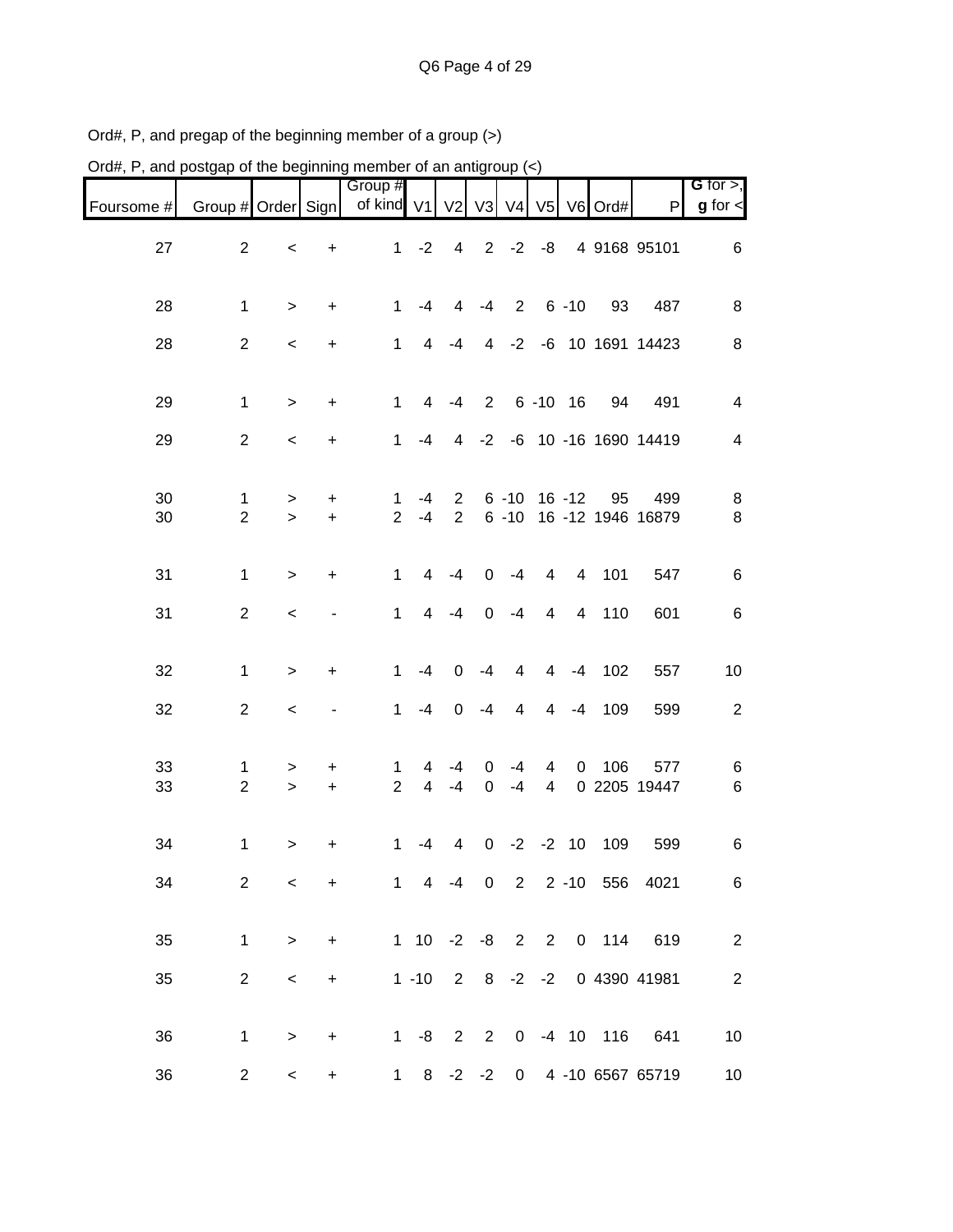| Ord#, P, and postgap of the beginning member of an antigroup $\left\langle \epsilon \right\rangle$ |                     |                       |                        |                         |                                  |                                  |                                                             |                     |                                  |                                  |            |                                  |                              |
|----------------------------------------------------------------------------------------------------|---------------------|-----------------------|------------------------|-------------------------|----------------------------------|----------------------------------|-------------------------------------------------------------|---------------------|----------------------------------|----------------------------------|------------|----------------------------------|------------------------------|
| Foursome #                                                                                         | Group # Order Sign  |                       |                        | Group #<br>of kind $V1$ |                                  |                                  | V <sub>2</sub> V <sub>3</sub> V <sub>4</sub> V <sub>5</sub> |                     |                                  |                                  | V6 Ord#    | $\mathsf{P}$                     | G for $>$ ,<br>$g$ for $\lt$ |
| 37                                                                                                 | $\mathbf{1}$        | $\geq$                | $\ddot{}$              | $\mathbf{1}$            | $\overline{2}$                   | $-2$                             | $-2$                                                        | $\boldsymbol{0}$    | $-2$                             | 4                                | 127        | 709                              | 8                            |
| 37                                                                                                 | $\overline{2}$      | $\,<$                 |                        | $\mathbf{1}$            | $\overline{2}$                   | $-2$                             | $-2$                                                        | $\pmb{0}$           | $-2$                             | 4                                | 391        | 2689                             | $\overline{4}$               |
| 38<br>38                                                                                           | 1<br>$\overline{2}$ | ><br>$\mathbf{L}$     | $\ddot{}$<br>$\ddot{}$ | 1<br>$\overline{2}$     | 4<br>$\overline{4}$              | $-2$<br>$-2$                     | $-2$<br>$-2$                                                | 4<br>$\overline{4}$ | $-4$<br>$-4$                     | 10<br>10                         | 132<br>973 | 743<br>7673                      | 4<br>4                       |
| 39<br>39                                                                                           | 1<br>$\overline{2}$ | ><br>$\geq$           | +<br>$+$               | 1<br>$\overline{2}$     | $-4$<br>$-4$                     |                                  | $2 - 10$<br>$2 - 10$                                        | 8<br>8              | -8<br>-8                         | $\overline{2}$                   | 138        | 787<br>2 7426 75367              | 14<br>14                     |
| 40<br>40                                                                                           | 1<br>$\overline{2}$ | $\, > \,$<br>$\geq$   | +<br>$\color{red}{+}$  | 1<br>$\overline{2}$     | 0<br>$\boldsymbol{0}$            | $\overline{2}$<br>$\overline{2}$ | $-2$<br>$-2$                                                | 6<br>$\,6$          | -8<br>-8                         | $\overline{2}$<br>$\overline{2}$ | 165<br>762 | 977<br>5807                      | 6<br>6                       |
| 41<br>41                                                                                           | 1<br>$\overline{2}$ | $\,>$<br>$\mathbf{L}$ | +<br>$\color{red}{+}$  | 1<br>$\overline{2}$     | $\overline{2}$<br>$\overline{2}$ | $-2$<br>$-2$                     | 6<br>6                                                      | -8<br>-8            | $\overline{2}$<br>$\overline{2}$ | $-4$<br>$-4$                     | 166<br>763 | 983<br>5813                      | 6<br>6                       |
| 42                                                                                                 | 1                   | >                     | $\ddot{}$              | $\mathbf{1}$            | -8                               | $\overline{\mathbf{4}}$          | 4                                                           | -8                  | 8                                | $-8$                             | 173        | 1031                             | 10                           |
| 42                                                                                                 | $\overline{2}$      | $\, > \,$             | ٠                      | $\mathbf{1}$            | 8                                | -4                               | $-4$                                                        | 8                   | -8                               | 8                                | 582        | 4243                             | $\overline{2}$               |
| 42                                                                                                 | 3                   | $\,<\,$               | $\ddot{}$              | $\mathbf{1}$            | 8                                | $-4$                             | $-4$                                                        | 8                   | -8                               | 8                                | 585        | 4261                             | 10                           |
| 42                                                                                                 | 4                   | $\,<$                 |                        | $\mathbf{1}$            | -8                               | 4                                | $\overline{4}$                                              | $-8$                | 8                                |                                  |            | -8 3329 30869                    | $\overline{c}$               |
| 43                                                                                                 | 1                   | $\, > \,$             | +                      | 1                       | 4                                | 4                                | -8                                                          | 8                   | -8                               | $\overline{4}$                   | 174        | 1033                             | 2                            |
| 43<br>43                                                                                           | $\overline{c}$<br>3 | ><br>$\geq$           |                        |                         |                                  | $1 -4 -4$<br>$2 -4 -4$           | 8                                                           | $8 - 8$<br>$-8$     |                                  |                                  |            | 8 -4 583 4253<br>8 -4 9231 95783 | 10<br>10                     |
| 43                                                                                                 | 4                   | $\,<$                 |                        |                         | $1 \quad 4$                      |                                  | $4 -8 8$                                                    |                     | $-8$                             |                                  |            | 4 866 6709                       | 10                           |
| 44                                                                                                 | $\mathbf{1}$        | $\, >$                | $\ddot{}$              |                         |                                  |                                  |                                                             |                     |                                  |                                  |            | 1 -2 2 2 0 2 -2 182 1091         | $\overline{\mathbf{4}}$      |
| 44                                                                                                 | $\overline{2}$      | $\,<$                 | $\ddot{}$              |                         |                                  |                                  |                                                             |                     |                                  |                                  |            | 1 2 -2 -2 0 -2 2 2684 24109      | $\overline{\mathcal{A}}$     |
| 45                                                                                                 | 1                   | $\,$                  | +                      |                         |                                  | 1 2 2 0 2 -2                     |                                                             |                     |                                  |                                  |            | 0 183 1093                       | $\overline{c}$               |

Ord#, P, and pregap of the beginning member of a group (>)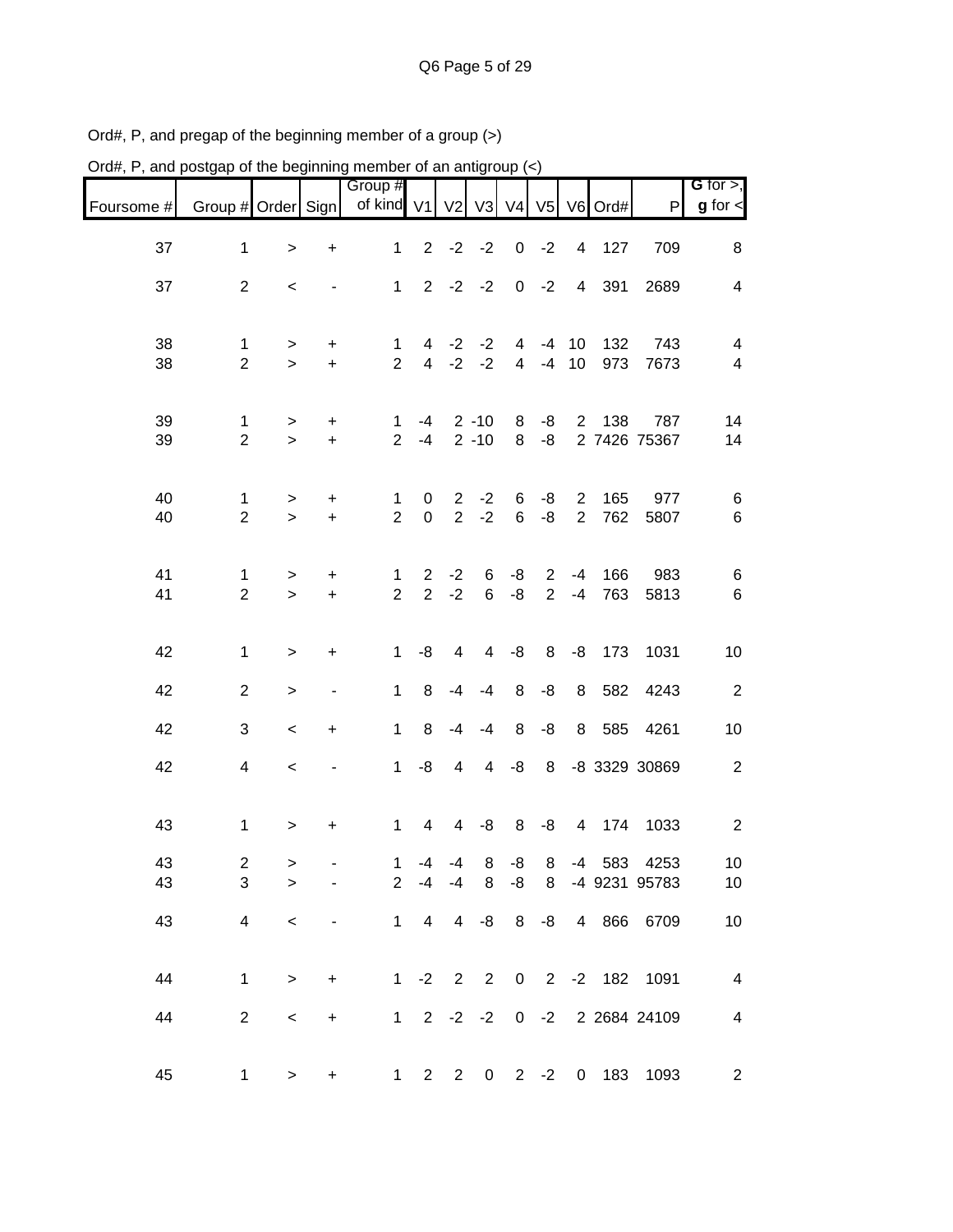| Ord#, P, and postgap of the beginning member of an antigroup $\left\langle \epsilon \right\rangle$ |                    |           |           |                |                |                |                |                |                |                |           |                                |                          |
|----------------------------------------------------------------------------------------------------|--------------------|-----------|-----------|----------------|----------------|----------------|----------------|----------------|----------------|----------------|-----------|--------------------------------|--------------------------|
|                                                                                                    |                    |           |           | Group #        |                |                |                |                |                |                |           |                                | G for $>$ ,              |
| Foursome #                                                                                         | Group # Order Sign |           |           | of kind $V1$   |                | V <sub>2</sub> | V <sub>3</sub> | V <sub>4</sub> | V <sub>5</sub> |                | V6 Ord#   | P                              | $g$ for $\leq$           |
| 45                                                                                                 | $\overline{2}$     | $\,<\,$   | $\ddot{}$ | 1              | $-2$           | $-2$           | $\mathbf 0$    | $-2$           | $\overline{2}$ |                |           | 0 2683 24107                   | $\overline{2}$           |
| 46                                                                                                 | 1                  | >         | $\ddot{}$ | 1              | $\overline{2}$ | $-2$           | 0              |                | $16 - 20$      | 8              | 186       | 1109                           | 6                        |
| 46                                                                                                 | $\overline{2}$     | $\geq$    | $+$       | $\overline{2}$ | $\overline{2}$ | $-2$           | $\overline{0}$ |                | $16 - 20$      |                |           | 8 3852 36299                   | $\,6$                    |
| 47                                                                                                 | 1                  | $\geq$    | +         |                | $1 - 20$       | 8              | $-2$           | $\overline{2}$ | $-4$           | $\mathbf 0$    | 190       | 1151                           | 22                       |
| 47                                                                                                 | $\overline{2}$     | $\,<$     | +         | $\mathbf{1}$   | 20             | -8             | $\overline{2}$ | $-2$           | 4              |                |           | 0 9320 96799                   | 22                       |
| 48                                                                                                 | $\mathbf{1}$       | >         | +         | 1              | 8              | $-2$           | $\overline{2}$ | $-4$           | 0              | $\overline{2}$ | 191       | 1153                           | $\overline{c}$           |
| 48                                                                                                 | $\overline{c}$     | $\, > \,$ | $\ddot{}$ | $\overline{2}$ | 8              | $-2$           | $\overline{2}$ | $-4$           | $\mathbf 0$    | $\overline{2}$ | 949       | 7489                           | $\overline{\mathbf{c}}$  |
| 48                                                                                                 | 3                  | $\geq$    | $\ddot{}$ | 3              | 8              | $-2$           | $\overline{2}$ | $-4$           | $\mathbf 0$    |                |           | 2 6000 59359                   | $\overline{2}$           |
| 48                                                                                                 | 4                  | $\,<\,$   | +         | 1              | -8             | $\overline{2}$ | $-2$           | 4              | $\mathbf 0$    |                |           | -2 9319 96797                  | 2                        |
| 49                                                                                                 | $\mathbf 1$        | >         | +         | 1              | 6              | $-2$           |                | $8 - 16$       | $\overline{2}$ | $\overline{2}$ | 203       | 1237                           | 6                        |
| 49                                                                                                 | $\overline{2}$     | $\geq$    | $\ddot{}$ | $\overline{2}$ | 6              | $-2$           |                | $8 - 16$       | $\overline{2}$ |                |           | 2 9562 99667                   | $\,6$                    |
| 50                                                                                                 | 1                  | >         | +         | 1              | $-2$           |                | $8 - 16$       | 2              | $\mathbf{2}$   | -4             | 204       | 1249                           | 12                       |
| 50                                                                                                 | $\overline{2}$     | $\geq$    | $\ddot{}$ | $\overline{2}$ | $-2$           |                | $8 - 16$       | $\overline{2}$ | $\overline{2}$ |                |           | -4 9563 99679                  | 12                       |
| 51                                                                                                 | 1                  | >         | +         | $\mathbf 1$    | 4              | $-2$           | $-2$           | 2              |                | $8 - 10$       | 210       | 1291                           | $\overline{\mathbf{c}}$  |
| 51                                                                                                 | $\overline{2}$     | $\geq$    | $\ddot{}$ | $\overline{2}$ | $\overline{4}$ | $-2$           | $-2$           | $\overline{2}$ |                |                |           | 8 -10 1616 13681               | $\overline{2}$           |
| 52                                                                                                 | $\mathbf 1$        | >         | +         | 1              |                | $8 - 10$       |                |                | 4 28 -28       | 0              | 214       | 1307                           | 4                        |
| 52                                                                                                 | 2                  | $\,<\,$   | $\ddot{}$ |                |                |                |                |                |                |                |           | 1 -8 10 -4 -28 28 0 3696 34603 | $\overline{4}$           |
| 53                                                                                                 | $\mathbf{1}$       | >         | $\ddot{}$ | $\mathbf{1}$   | $-2$           | $\overline{2}$ | $\overline{2}$ | $\overline{2}$ |                |                | -4 -2 225 | 1427                           | $\overline{\mathbf{4}}$  |
| 53                                                                                                 | $\overline{2}$     | $\geq$    | $\ddot{}$ |                | $2 -2$         | $\overline{2}$ | 2 <sup>7</sup> | $2^{\circ}$    |                | $-4 -2$        | 390       | 2687                           | $\overline{\mathcal{A}}$ |
| 54                                                                                                 | 1                  | $\,$      | $\ddot{}$ | $\mathbf{1}$   | $2^{\circ}$    | $2^{\circ}$    |                |                | $2 - 4 - 2$    |                | 4 226     | 1429                           | $\overline{c}$           |
| 54                                                                                                 | $\overline{2}$     | $\geq$    | $\ddot{}$ | $\overline{2}$ | $2^{\circ}$    | $\overline{2}$ |                | $2 - 4$        | $-2$           | $\overline{4}$ | 391       | 2689                           | $\boldsymbol{2}$         |
| 55                                                                                                 | $\mathbf{1}$       | $\, >$    | $\ddot{}$ |                |                |                |                |                |                |                |           | 1 6 -2 -8 2 -2 2 232 1459      | 6                        |

Ord#, P, and pregap of the beginning member of a group (>)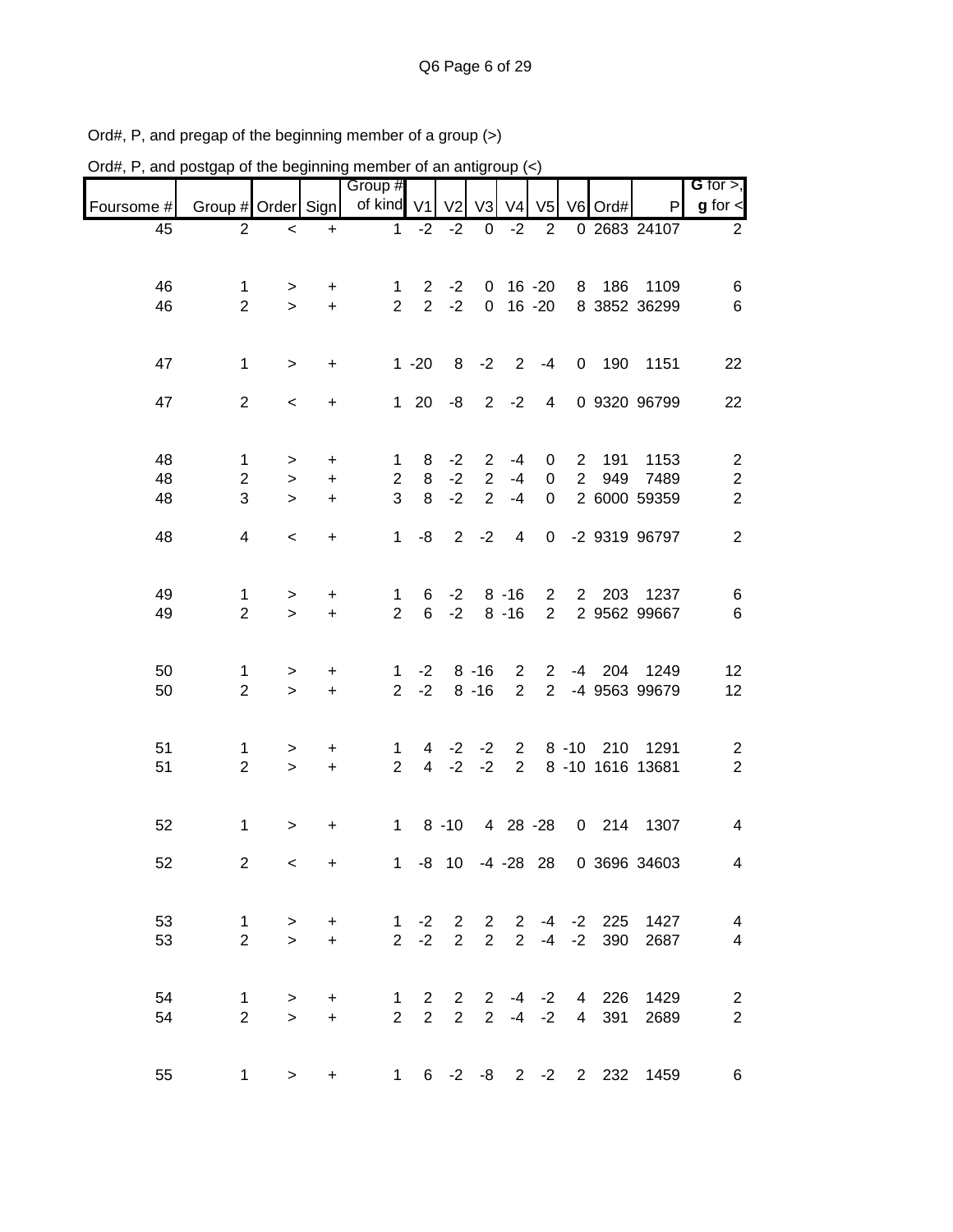| Ord#, P, and postgap of the beginning member of an antigroup $\left\langle \epsilon \right\rangle$ |                      |                          |                       |                                                                                        |              |                |                      |                      |                |                |             |                                    |                                  |
|----------------------------------------------------------------------------------------------------|----------------------|--------------------------|-----------------------|----------------------------------------------------------------------------------------|--------------|----------------|----------------------|----------------------|----------------|----------------|-------------|------------------------------------|----------------------------------|
|                                                                                                    | Group # Order Sign   |                          |                       | Group #<br>of kind V1                                                                  |              | V <sub>2</sub> | V3                   | $V4$ $V5$            |                |                | V6 Ord#     | P                                  | $G$ for $>$ ,<br>$g$ for $\leq$  |
| Foursome #<br>55                                                                                   | $\overline{2}$       | $\,<\,$                  | $\ddot{}$             | 1                                                                                      | $-6$         | $\overline{2}$ | 8                    | $-2$                 | $\overline{2}$ | $-2$           | 291         | 1901                               | 6                                |
| 55                                                                                                 | 3                    | $\prec$                  | $\ddot{}$             | $\overline{2}$                                                                         | $-6$         | $\overline{2}$ | 8                    | $-2$                 | $\overline{2}$ |                |             | -2 1838 15761                      | 6                                |
| 56                                                                                                 | 1                    | $\, > \,$                | +                     | $\mathbf{1}$                                                                           | $-2$         | -8             | $\overline{2}$       | $-2$                 | 2              | $\overline{2}$ | 233         | 1471                               | 12                               |
| 56                                                                                                 | $\overline{2}$       | $\,<$                    | $\ddot{}$             | $\mathbf{1}$                                                                           | 2            | 8              | $-2$                 | 2                    | $-2$           | $-2$           | 290         | 1889                               | 12                               |
| 57                                                                                                 | 1                    | $\,>$                    | $\ddot{}$             | 1                                                                                      | 4            | -6             | $-2$                 | $\overline{2}$       | $\overline{2}$ |                | $-4$ 242    | 1531                               | 8                                |
| 57                                                                                                 | $\overline{2}$       | $\,<\,$                  | $\ddot{}$             | 1                                                                                      | $-4$         | 6              | 2                    | $-2$                 | $-2$           |                |             | 4 3973 37529                       | 8                                |
| 58                                                                                                 | 1                    | $\,>$                    | $\ddot{}$             | 1                                                                                      | $-2$         | $\overline{2}$ | $\overline{2}$       | $-4$                 | 4              | $-4$           | 244         | 1549                               | 6                                |
| 58                                                                                                 | $\overline{2}$       | $\,<\,$                  |                       | 1                                                                                      | $-2$         | $\overline{2}$ | $\overline{2}$       | $-4$                 | 4              |                | $-4$ 1085   | 8707                               | 6                                |
| 59                                                                                                 | 1                    | $\,>$                    | +                     |                                                                                        | $1 10 - 10$  |                | $\overline{2}$       | $-4$                 | $\overline{2}$ | $2^{\circ}$    | 250         | 1583                               | 4                                |
| 59                                                                                                 | $\overline{2}$       | $\,<\,$                  | +                     |                                                                                        | $1 - 10$     | 10             | $-2$                 | $\overline{4}$       |                |                |             | -2 -2 2414 21517                   | 4                                |
| 60<br>60                                                                                           | 1<br>$\overline{2}$  | ><br>$\geq$              | +<br>$\color{red}{+}$ | 1<br>$\overline{2}$                                                                    | $-2$<br>$-2$ | 8<br>8         |                      | $2 - 10$<br>$2 - 10$ | 8<br>8         | $-2$           | 265         | 1697<br>-2 5908 58367              | 4<br>4                           |
| 61<br>61                                                                                           | 1<br>$\overline{2}$  | ><br>$\geq$              | +<br>$\ddot{}$        | 1<br>$\overline{2}$                                                                    | 8<br>8       |                | $2 - 10$<br>$2 - 10$ | 8<br>8               | $-2$<br>$-2$   | $-2$           | 266         | 1699<br>-2 5909 58369              | $\overline{c}$<br>$\overline{2}$ |
| 62<br>62                                                                                           | 1.<br>$\overline{2}$ | $\geq$<br>$\geq$         | +<br>$+$              |                                                                                        |              | 1 2 $-2$       |                      | 8 2 -6               |                |                | $0\quad287$ | 1873<br>2 2 -2 8 2 -6 0 1834 15733 | $\overline{c}$<br>$\overline{2}$ |
| 63                                                                                                 | $\mathbf 1$          | $\geq$                   | $+$                   |                                                                                        |              |                |                      |                      |                |                |             | 1 -2 -2 -2 2 4 -2 300 1987         | 8                                |
| 63                                                                                                 | $\overline{2}$       | $\overline{\phantom{0}}$ |                       | $\mathcal{L}=\mathcal{L}(\mathcal{L}^{\mathcal{L}})$ . The $\mathcal{L}^{\mathcal{L}}$ |              |                |                      |                      |                |                |             | 1 -2 -2 -2 2 4 -2 9294 96493       | $\overline{4}$                   |
| 64                                                                                                 | $\mathbf{1}$         | $\, >$                   | $+$                   | 1 -2 -2 2 4 -2 4 301 1993                                                              |              |                |                      |                      |                |                |             |                                    | $\,6$                            |
| 64                                                                                                 | $\overline{2}$       | $\,$                     |                       |                                                                                        |              |                |                      |                      |                |                |             | 1 2 2 -2 -4 2 -4 5143 50093        | 6                                |

Ord#, P, and pregap of the beginning member of a group (>)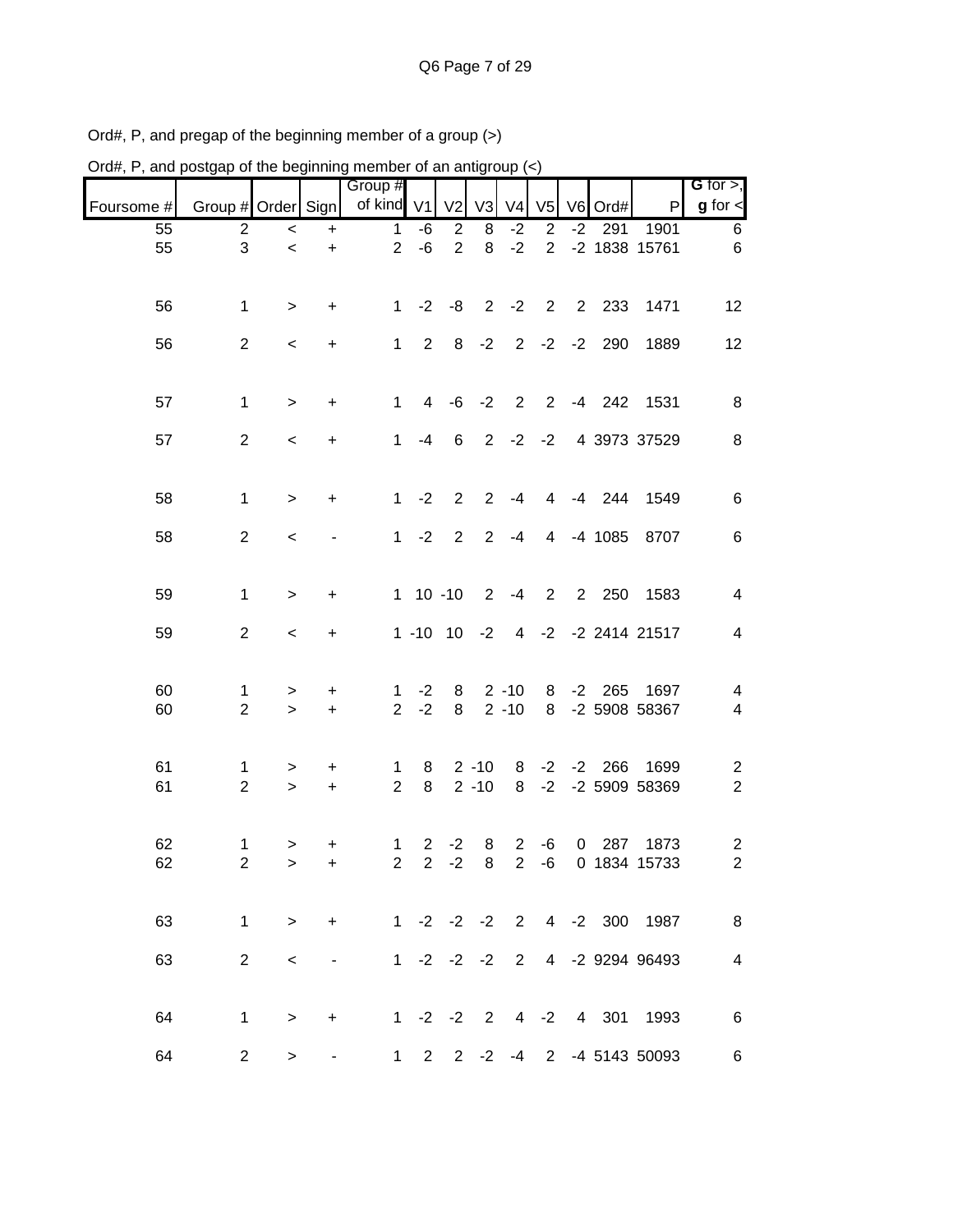| Ord#, P, and postgap of the beginning member of an antigroup (<) |                     |             |                        |                      |                     |                     |                                  |                                  |                |                |       |                              |                                  |
|------------------------------------------------------------------|---------------------|-------------|------------------------|----------------------|---------------------|---------------------|----------------------------------|----------------------------------|----------------|----------------|-------|------------------------------|----------------------------------|
|                                                                  |                     |             |                        | Group #              |                     |                     |                                  |                                  |                |                |       |                              | G for $>$ ,                      |
| Foursome #                                                       | Group # Order Sign  |             |                        | of kind V1 V2        |                     |                     | V3                               | V <sub>4</sub>                   | V <sub>5</sub> | V <sub>6</sub> | Ord#  | P                            | $g$ for $\lt$                    |
| 65                                                               | 1                   | $\, > \,$   | $\ddot{}$              | $\mathbf{1}$         |                     | $6 - 10$            | $\overline{2}$                   | $-2$                             | 8              | $\overline{2}$ | 312   | 2069                         | 6                                |
| 65                                                               | $\overline{2}$      | $\,$        | $\ddot{}$              | $\overline{2}$       |                     | $6 - 10$            | $\overline{2}$                   | $-2$                             | 8              |                |       | 2 7589 77249                 | 6                                |
| 66                                                               | 1                   | $\, > \,$   | +                      | $\mathbf{1}$         | 8                   |                     | $2 - 10$ 14 $-14$                |                                  |                |                | 4 316 | 2089                         | 2                                |
| 66                                                               | $\overline{c}$      | $\,<\,$     |                        | $\mathbf{1}$         | 8                   |                     | 2 -10 14 -14                     |                                  |                |                |       | 4 6641 66601                 | 16                               |
| 67                                                               | $\mathbf 1$         | $\,>$       | +                      | $\mathbf 1$          | 10                  |                     | $6 - 20$                         | $\overline{2}$                   | $\overline{2}$ | 8              | 326   | 2161                         | 8                                |
| 67                                                               | $\overline{2}$      | $\,<\,$     | +                      |                      | $1 - 10$            |                     |                                  |                                  |                |                |       | -6 20 -2 -2 -8 4965 48239    | 8                                |
| 68                                                               | $\mathbf 1$         | $\,$        | $\ddot{}$              |                      | $1 - 14$            | $\overline{2}$      | $\overline{4}$                   | $-2$                             |                |                |       | 0 -2 336 2267                | 16                               |
| 68                                                               | $\overline{2}$      | $\,<\,$     | +                      | $\mathbf{1}$         | 14                  | $-2$                | $-4$                             | $\overline{2}$                   | $\pmb{0}$      |                |       | 2 1261 10273                 | 16                               |
| 69<br>69                                                         | 1<br>$\overline{2}$ | ><br>$\geq$ | $\ddot{}$<br>$\ddot{}$ | 1<br>$\overline{2}$  | -4<br>$-4$          | 4<br>$\overline{4}$ | $-2$<br>$-2$                     | $\overline{2}$<br>$\overline{2}$ | 8<br>8         | -8             | 346   | 2339<br>-8 4351 41609        | 6<br>6                           |
| 70<br>70                                                         | 1<br>$\overline{2}$ | ><br>$\geq$ | +<br>$\ddot{}$         | 1.<br>$\overline{2}$ | 4<br>$\overline{4}$ | $-2$<br>$-2$        | $\overline{2}$<br>$\overline{2}$ | 8<br>8                           | -8<br>-8       |                |       | -2 347 2341<br>-2 4352 41611 | $\overline{c}$<br>$\overline{2}$ |
| 71                                                               | $\mathbf 1$         | $\,$        | $\ddot{}$              | $\mathbf{1}$         | $-2$                | 4                   | $-2$                             | 2                                | 6              |                |       | -6 353 2381                  | 4                                |
| 71                                                               | $\overline{c}$      | $\,<\,$     | +                      | $\mathbf 1$          | $\overline{2}$      | -4                  | $\overline{2}$                   | $-2$                             | -6             |                |       | 6 8718 90019                 | 4                                |
| 72                                                               | 1                   | $\,>$       | +                      | 1                    | 4                   | $-2$                | $\overline{2}$                   | 6                                | -6             |                | 0 354 | 2383                         | $\overline{c}$                   |
| 72                                                               | 2                   | $\prec$     | $+$                    |                      |                     |                     |                                  |                                  |                |                |       | 1 -4 2 -2 -6 6 0 8717 90017  | $\overline{2}$                   |
| 73                                                               | $\mathbf{1}$        | $\geq$      | $+$                    |                      |                     | $1 - 2$ 2 6 $-6$    |                                  |                                  |                |                |       | 0 8 355 2389                 | $6\phantom{1}6$                  |
| 73                                                               | $\overline{2}$      | $\,<\,$     | $\ddot{}$              |                      |                     | $1 2 -2 -6 6$       |                                  |                                  |                |                |       | 0 -8 8716 90011              | $\,6$                            |
| 74                                                               | $\mathbf{1}$        | $\geq$      | $+$                    |                      |                     |                     |                                  |                                  |                |                |       | 1 2 6 -6 0 8 -10 356 2393    | 4                                |
| 74                                                               | $2^{\circ}$         | $\lt$       | $\ddot{}$              |                      |                     |                     |                                  |                                  |                |                |       | 1 -2 -6 6 0 -8 10 8715 90007 | 4                                |

Ord#, P, and pregap of the beginning member of a group (>)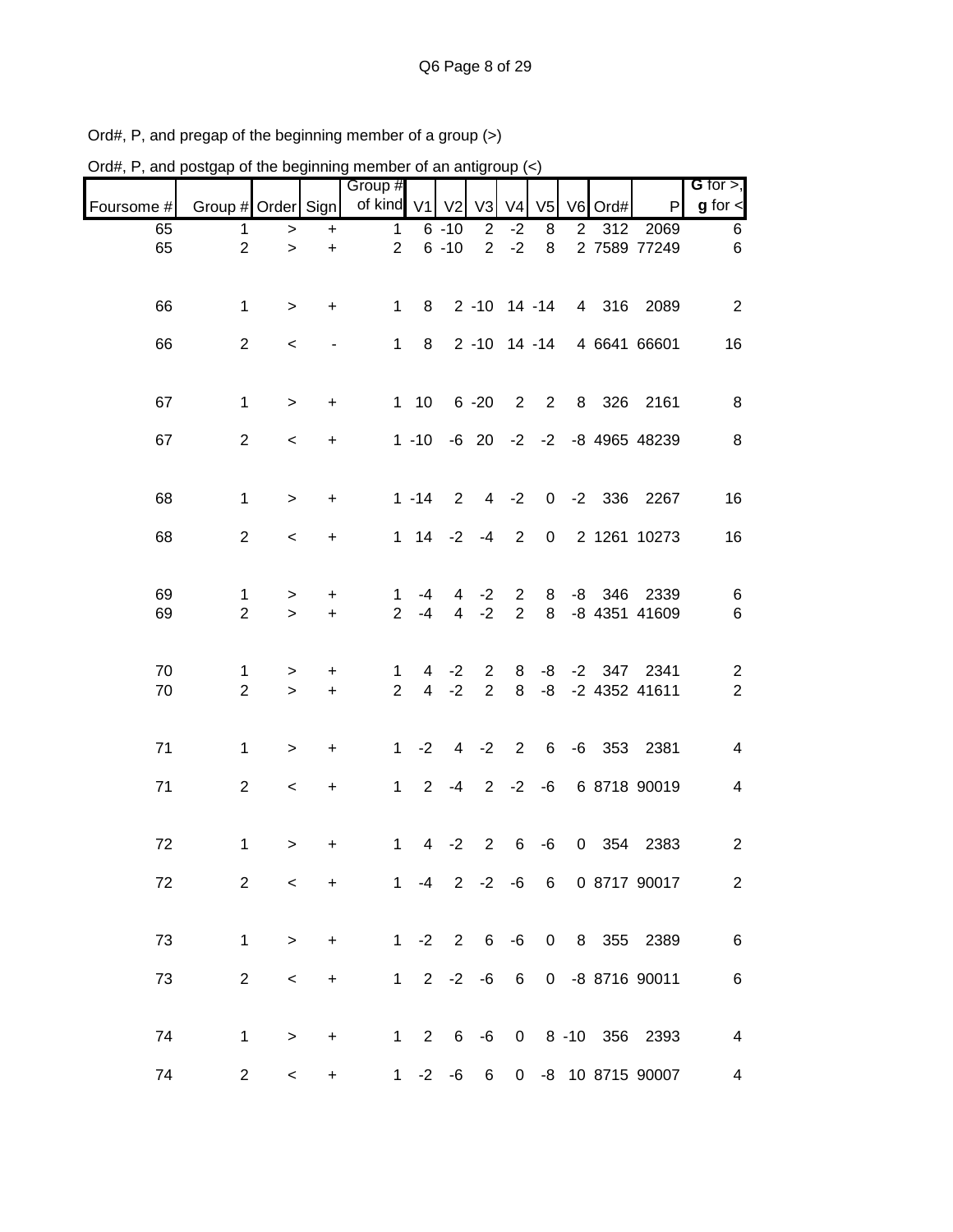| Ord#, P, and postgap of the beginning member of an antigroup (<) |                                |                     |                  |                                   |                      |                        |                                  |                     |                |                |          |                                                                  |                                           |
|------------------------------------------------------------------|--------------------------------|---------------------|------------------|-----------------------------------|----------------------|------------------------|----------------------------------|---------------------|----------------|----------------|----------|------------------------------------------------------------------|-------------------------------------------|
| Foursome #                                                       | Group # Order Sign             |                     |                  | Group #<br>of kind V1 V2 V3 V4 V5 |                      |                        |                                  |                     |                |                | V6 Ord#  | $\mathsf{P}$                                                     | $G$ for $>$ ,<br>$g$ for $\lt$            |
|                                                                  |                                |                     |                  |                                   |                      |                        |                                  |                     |                |                |          |                                                                  |                                           |
| 75                                                               | 1                              | $\geq$              | $\ddot{}$        | $\mathbf{1}$                      | 6                    | $-6$                   | $\boldsymbol{0}$                 |                     | $8 - 10$       | $\overline{2}$ | 357      | 2399                                                             | 6                                         |
| 75                                                               | $\overline{2}$                 | $\, > \,$           |                  | $\mathbf{1}$                      | $-6$                 | $\,6$                  | $\mathbf 0$                      | -8                  | 10             |                |          | -2 5511 54133                                                    | 12 <sub>2</sub>                           |
| 76                                                               | 1                              | $\,>$               | $\ddot{}$        | $\mathbf{1}$                      | $-2$                 | $\overline{4}$         | $\overline{4}$                   | $-8$                | 8              |                |          | -2 395 2711                                                      | 4                                         |
| 76                                                               | $\overline{2}$                 | $\,<\,$             | +                | 1                                 | 2                    | -4                     | $-4$                             | 8                   | -8             |                |          | 2 6717 67429                                                     | 4                                         |
| 77<br>77                                                         | 1<br>$\overline{2}$            | ><br>$\geq$         | +<br>$+$         | 1<br>$2^{\circ}$                  |                      | $-2 - 10$<br>$-2 - 10$ | $\overline{2}$<br>$\overline{2}$ | 2<br>$\overline{2}$ | $-2$<br>$-2$   | $-2$           | 410      | 2819<br>-2 1720 14699                                            | 16<br>16                                  |
| 78<br>78                                                         | 1<br>$\overline{2}$            | $\, > \,$<br>$\geq$ | +<br>$\ddot{}$   |                                   | $1 - 22$<br>$2 - 22$ | $-2$<br>$-2$           | 10<br>10                         | -6<br>-6            | $-2$<br>$-2$   | 8              | 447      | 3163<br>8 5111 49783                                             | 26<br>26                                  |
| 79                                                               | $\mathbf 1$                    | $\geq$              | +                | $\mathbf 1$                       | $\overline{2}$       | $-4$                   |                                  | 4 14 -20            |                |                |          | 2 454 3209                                                       | 6                                         |
| 79                                                               | $\overline{2}$                 | $\,<$               | $\ddot{}$        | 1                                 | $-2$                 |                        |                                  |                     | 4 -4 -14 20    |                |          | -2 9554 99571                                                    | 6                                         |
| 80                                                               | $\mathbf 1$                    | $\, > \,$           | +                | 1                                 | 4                    | $\mathbf 0$            | $\mathbf 0$                      | $-2$                | $\overline{2}$ |                | $-4$ 464 | 3301                                                             | $\overline{2}$                            |
| 80                                                               | 2                              | $\, > \,$           |                  | $\mathbf{1}$                      | $-4$                 | $\mathsf 0$            | $\mathbf 0$                      | 2                   | $-2$           | $\overline{4}$ | 821      | 6311                                                             | 10                                        |
| 80                                                               | 3                              | $\,<\,$             |                  | 1                                 | 4                    | $\mathsf 0$            | $\mathbf 0$                      | $-2$                | $2^{\circ}$    |                |          | -4 8148 83449                                                    | 10                                        |
| 81<br>81                                                         | 1<br>2                         | $\, > \,$           | +                | 1                                 | 10 <sup>°</sup>      | -8                     |                                  | $8 - 10$            | 8              | -8             | 470      | 3331<br>2 10 -8 8 -10 8 -8 3682 34471                            | $\overline{c}$<br>$\overline{2}$          |
| 82<br>82                                                         | $\mathbf{1}$<br>$\overline{2}$ | $\, >$<br>$\geq$    | $\ddot{}$<br>$+$ |                                   |                      |                        |                                  |                     |                |                |          | 1 -2 20 -14  4 -6  4  486  3467<br>2 -2 20 -14 4 -6 4 3260 30137 | $\overline{\mathbf{4}}$<br>$\overline{4}$ |
| 83                                                               | $\mathbf 1$                    | $\, >$              | $+$              |                                   |                      |                        |                                  |                     |                |                |          | 1 4 -8 10 -2 -8 8 497 3547                                       | $6\overline{6}$                           |
| 83                                                               | 2                              | $\,<$               | $\blacksquare$   |                                   |                      |                        |                                  |                     |                |                |          | 1 4 -8 10 -2 -8 8 7124 71971                                     | 12                                        |
| 84<br>84                                                         | 1<br>$\overline{c}$            | $\, >$<br>$\geq$    | $\pm$<br>$+$     |                                   | $2 \quad 2$          |                        |                                  |                     |                |                |          | 1 2 2 -2 0 10 -4 506 3617<br>2 -2 0 10 -4 2641 23747             | $\overline{4}$<br>$\overline{\mathbf{4}}$ |

Ord#, P, and pregap of the beginning member of a group (>)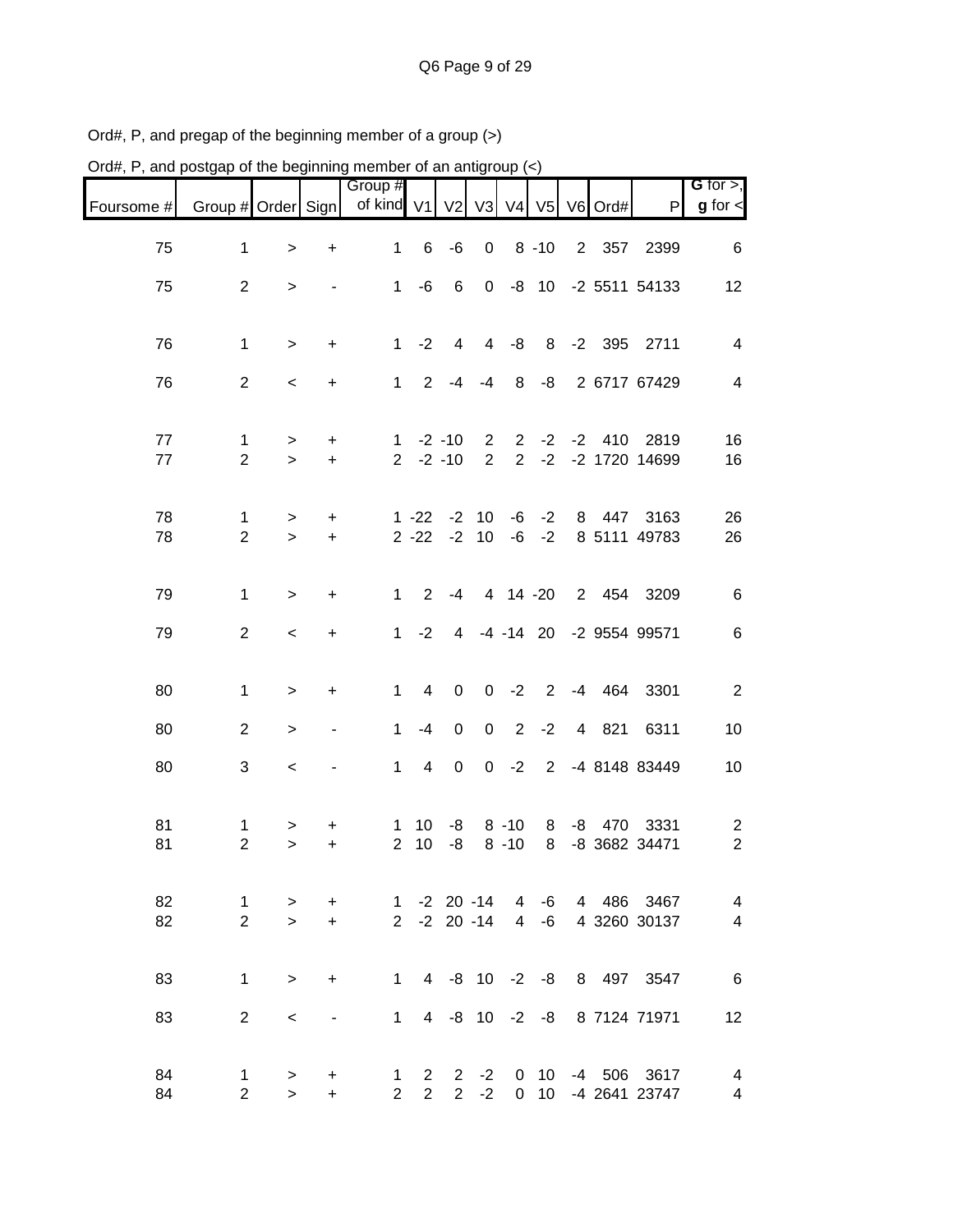| Ord#, P, and postgap of the beginning member of an antigroup $(\le)$ |                                |                       |                |                       |                                  |                                  |                                  |                                  |                                  |                |               |                                              |                                    |
|----------------------------------------------------------------------|--------------------------------|-----------------------|----------------|-----------------------|----------------------------------|----------------------------------|----------------------------------|----------------------------------|----------------------------------|----------------|---------------|----------------------------------------------|------------------------------------|
| Foursome #                                                           | Group # Order Sign             |                       |                | Group #<br>of kind V1 |                                  |                                  | V2 V3                            |                                  |                                  |                | V4 V5 V6 Ord# | P                                            | G for $>$ ,<br>$g$ for $\lt$       |
|                                                                      |                                |                       |                |                       |                                  |                                  |                                  |                                  |                                  |                |               |                                              |                                    |
| 85<br>85                                                             | 1<br>$\overline{2}$            | ><br>$\geq$           | +<br>$\ddot{}$ | 1<br>$\overline{2}$   | 8<br>8                           |                                  | $4 - 10$<br>$4 - 10$             |                                  |                                  |                | 4 10 -14 535  | 3853<br>4 10 -14 9061 93913                  | $\overline{c}$<br>$\overline{2}$   |
| 85                                                                   | $\sqrt{3}$                     | $\,<$                 | $\ddot{}$      | $\mathbf{1}$          | -8                               |                                  | $-4$ 10                          |                                  |                                  |                |               | -4 -10 14 4701 45317                         | $\overline{2}$                     |
| 86<br>86                                                             | $\mathbf 1$<br>$\overline{2}$  | $\,>$<br>$\mathbf{L}$ | +<br>$\ddot{}$ |                       | $1 - 10 - 10$<br>$2 - 10 - 10$   |                                  | $\overline{c}$<br>$\overline{2}$ | $\overline{2}$<br>$\overline{2}$ | 0<br>$\mathbf 0$                 | -4             | 550           | 3989<br>-4 2923 26669                        | 22<br>22                           |
| 87<br>87                                                             | $\mathbf{1}$<br>$\overline{2}$ | $\, > \,$<br>$\geq$   | +<br>$\ddot{}$ | 1<br>$\overline{2}$   | $\overline{2}$<br>$\overline{2}$ | $\overline{c}$<br>$\overline{2}$ | 0<br>$\mathbf 0$                 | -4<br>$-4$                       | 4<br>$\overline{4}$              | 16             | 552           | 4003<br>16 2931 26713                        | $\overline{c}$<br>$\overline{2}$   |
| 88<br>88                                                             | 1<br>$\overline{2}$            | $\, > \,$<br>$\geq$   | +<br>$\ddot{}$ | 1<br>$\overline{2}$   | 4<br>$\overline{4}$              | 6<br>6                           |                                  | $4 - 14$<br>$4 - 14$             | $\overline{2}$<br>$\overline{2}$ | $\overline{2}$ | 564           | 4093<br>2 4305 41143                         | $\overline{c}$<br>$\boldsymbol{2}$ |
| 89                                                                   | $\mathbf 1$                    | $\, > \,$             | +              | 1                     | $\overline{2}$                   | $\overline{2}$                   |                                  | $8 - 10$                         |                                  | $-2$ 16        | 568           | 4129                                         | $\overline{c}$                     |
| 89                                                                   | $\overline{2}$                 | $\,<\,$               | $\ddot{}$      | 1                     |                                  | $-2 -2$                          |                                  | $-8$ 10                          |                                  |                |               | 2 -16 9493 98897                             | $\overline{2}$                     |
| 90                                                                   | $\mathbf 1$                    | $\geq$                | +              | $\mathbf 1$           | $-4$                             | -4                               | 8                                | -8                               | 8                                | -8             | 576           | 4211                                         | 10                                 |
| 90                                                                   | $\overline{2}$                 | $\,<\,$               |                | $\mathbf{1}$          | $-4$                             | -4                               | 8                                | $-8$                             | 8                                | $-8$           | 584           | 4259                                         | $\overline{c}$                     |
| 91                                                                   | $\mathbf 1$                    | >                     | $\ddot{}$      | 1                     | $-4$                             | 8                                | -8                               | 8                                | -8                               | 8              | 577           | 4217                                         | 6                                  |
| 91                                                                   | $\overline{c}$                 | $\,<$                 |                | 1                     | $-4$                             | 8                                | -8                               | 8                                | -8                               | 8              | 583           | 4253                                         | 6                                  |
| 92<br>92                                                             | $\mathbf{1}$<br>$\overline{2}$ | ><br>$\geq$           | $+$<br>$+$     | 1 -10 16 -12 -2 2     | $2 - 10$ 16 $-12$ $-2$ 2         |                                  |                                  |                                  |                                  |                |               | 0 601 4421<br>0 1949 16901                   | 12<br>12                           |
| 93                                                                   | $\mathbf{1}$                   | $\,>$                 | $+$            |                       | $1 \t2 \t-4$                     |                                  |                                  |                                  |                                  |                |               | 4 0 4 -4 627 4643                            | $\overline{4}$                     |
| 93                                                                   | 2                              | $\, >$                | $\blacksquare$ |                       | $1 -2$                           | $\overline{4}$                   | $-4$                             | $\mathbf 0$                      |                                  |                |               | -4 4 2204 19441                              | 8                                  |
| 94<br>94                                                             | $\mathbf 1$<br>$\mathbf{2}$    | $\,>$<br>$\geq$       | +<br>$+$       |                       | $1 -2$<br>$2 -2$                 | $\mathbf{2}$<br>$\overline{2}$   |                                  |                                  |                                  |                |               | 2 -4 10 -8 643 4787<br>2 -4 10 -8 3024 27737 | 4<br>4                             |

Ord#, P, and pregap of the beginning member of a group (>)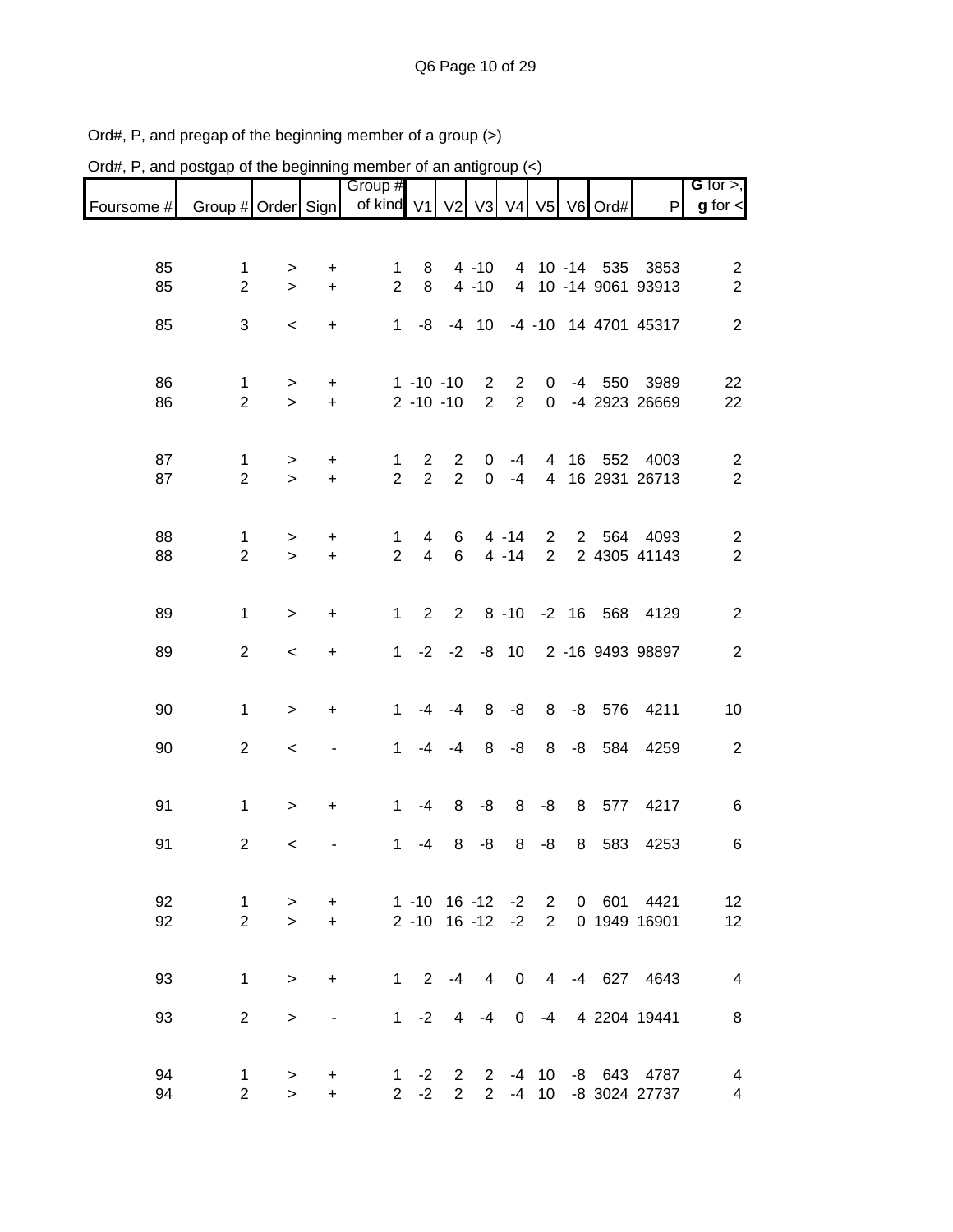| Ord#, P, and postgap of the beginning member of an antigroup $(\le)$ |                     |                   |                          |                                |                         |                     |                        |                         |                               |                |         |                            |                                           |
|----------------------------------------------------------------------|---------------------|-------------------|--------------------------|--------------------------------|-------------------------|---------------------|------------------------|-------------------------|-------------------------------|----------------|---------|----------------------------|-------------------------------------------|
| Foursome #                                                           | Group # Order Sign  |                   |                          | Group #<br>of kind $V1$        |                         | V <sub>2</sub>      | V3                     | V <sub>4</sub>          | V <sub>5</sub>                |                | V6 Ord# | $\mathsf{P}$               | G for $>$ ,<br>$g$ for $\lt$              |
|                                                                      |                     |                   |                          |                                |                         |                     |                        |                         |                               |                |         |                            |                                           |
| 95                                                                   | $\mathbf 1$         | >                 | $\ddot{}$                | 1                              | $\overline{2}$          | $\overline{2}$      | $\overline{2}$         | $-2$                    | $\overline{4}$                | -8             | 659     | 4933                       | $\overline{2}$                            |
| 95                                                                   | $\overline{2}$      | >                 |                          | $\mathbf{1}$                   | $-2$                    | $-2$                | $-2$                   | $\overline{2}$          | $-4$                          |                |         | 8 2565 23003               | 10                                        |
|                                                                      |                     |                   |                          |                                |                         |                     |                        |                         |                               |                |         |                            |                                           |
| 96                                                                   | $\mathbf 1$         | $\,$              | $\ddot{}$                | 1                              |                         | $2 10$              | -8                     | $\pmb{0}$               | $-2$                          | $\overline{2}$ | 665     | 4969                       | $\overline{c}$                            |
| 96                                                                   | $\overline{2}$      | $\,<\,$           | +                        | $\mathbf{1}$                   |                         | $-2 - 10$           | 8                      | 0                       | $\overline{2}$                |                |         | -2 1907 16451              | $\overline{\mathbf{c}}$                   |
| 96                                                                   | 3                   | $\,<$             | $\ddot{}$                | $\overline{2}$                 |                         | $-2 - 10$           | 8                      | $\pmb{0}$               | $\overline{2}$                |                |         | -2 2279 20147              | $\overline{2}$                            |
| 97                                                                   | $\mathbf 1$         | >                 | +                        | 1                              | 0                       | $-2$                | $\overline{2}$         | $-4$                    | 8                             | -8             | 668     | 4993                       | 6                                         |
| 97                                                                   | $\overline{2}$      |                   |                          | $\mathbf{1}$                   | $\pmb{0}$               | $\overline{2}$      | $-2$                   | $\overline{\mathbf{4}}$ | -8                            |                |         | 8 6109 60617               |                                           |
|                                                                      |                     | >                 | $\overline{\phantom{0}}$ |                                |                         |                     |                        |                         |                               |                |         |                            | 6                                         |
| 97                                                                   | $\sqrt{3}$          | $\,<\,$           | +                        | $\mathbf{1}$                   | $\pmb{0}$               | $\overline{2}$      | $-2$                   | $\overline{4}$          | -8                            | 8              | 897     | 6977                       | 6                                         |
| 98                                                                   | 1                   | >                 | +                        | 1                              | $-2$                    | 2                   | $-4$                   | 8                       | -8                            | 14             | 669     | 4999                       | 6                                         |
| 98                                                                   | $\overline{2}$      | $\geq$            | $\ddot{}$                | $\overline{2}$                 | $-2$                    | $\overline{2}$      | $-4$                   | 8                       | $-8$                          | 14             | 770     | 5857                       | 6                                         |
|                                                                      |                     |                   |                          |                                |                         |                     |                        |                         |                               |                |         |                            |                                           |
| 99<br>99                                                             | 1<br>$\overline{2}$ | ><br>$\geq$       | +<br>$\color{red}{+}$    | 1<br>$\overline{2}$            | 4<br>$\overline{4}$     |                     | $16 - 16$<br>$16 - 16$ | -4<br>$-4$              | $2^{\circ}$<br>$\overline{2}$ | 14             | 720     | 5443<br>14 1624 13723      | $\overline{\mathbf{c}}$<br>$\overline{c}$ |
|                                                                      |                     |                   |                          |                                |                         |                     |                        |                         |                               |                |         |                            |                                           |
| 100                                                                  | $\mathbf 1$         | $\, > \,$         | $\ddot{}$                | $\mathbf{1}$                   | $\overline{\mathbf{4}}$ | $\overline{2}$      | $-4$                   | $\mathbf 0$             | $\overline{2}$                | $-2$           | 759     | 5783                       | 4                                         |
| 100                                                                  | $\overline{2}$      | $\,<\,$           | +                        | 1                              | -4                      | $-2$                | 4                      | $\boldsymbol{0}$        | $-2$                          |                |         | 2 2382 21187               | 4                                         |
|                                                                      |                     |                   |                          |                                |                         |                     |                        |                         |                               |                |         |                            |                                           |
| 101<br>101                                                           | 1<br>$\overline{2}$ | ><br>$\mathbf{L}$ | +<br>$\ddot{}$           | $\mathbf{1}$<br>$\overline{2}$ | $-4$<br>$-4$            | 4<br>$\overline{4}$ | $-2$<br>$-2$           | $\overline{2}$<br>2     | $-4$<br>$-4$                  |                |         | 8 768 5849<br>8 5259 51419 | 6<br>$\,6$                                |
|                                                                      |                     |                   |                          |                                |                         |                     |                        |                         |                               |                |         |                            |                                           |
| 102                                                                  | $\mathbf{1}$        | $\,$              | $\ddot{}$                | $\mathbf{1}$                   | $\overline{2}$          | $-4$                | $2^{\circ}$            | -8                      |                               |                |         | 8 -2 796 6101              | 10                                        |
| 102                                                                  | $\overline{2}$      | $\,<$             | $+$                      |                                | $1 -2$                  |                     | $4 -2$                 | 8                       | -8                            |                | 2 803   | 6163                       | 10                                        |
|                                                                      |                     |                   |                          |                                |                         |                     |                        |                         |                               |                |         |                            |                                           |
| 103                                                                  | $\mathbf{1}$        | $\,$              | $\ddot{}$                | $\mathbf{1}$                   | $\overline{\mathbf{0}}$ |                     | $0 \t2 \t-2$           |                         |                               |                |         | 4 -4 822 6317              | 6                                         |
| 103                                                                  | $\overline{2}$      | $\,<$             | $\ddot{}$                | $\mathbf{1}$                   | $\overline{0}$          |                     | $0 -2$                 | $\overline{2}$          | -4                            |                |         | 4 8147 83443               | 6                                         |

Ord#, P, and pregap of the beginning member of a group (>)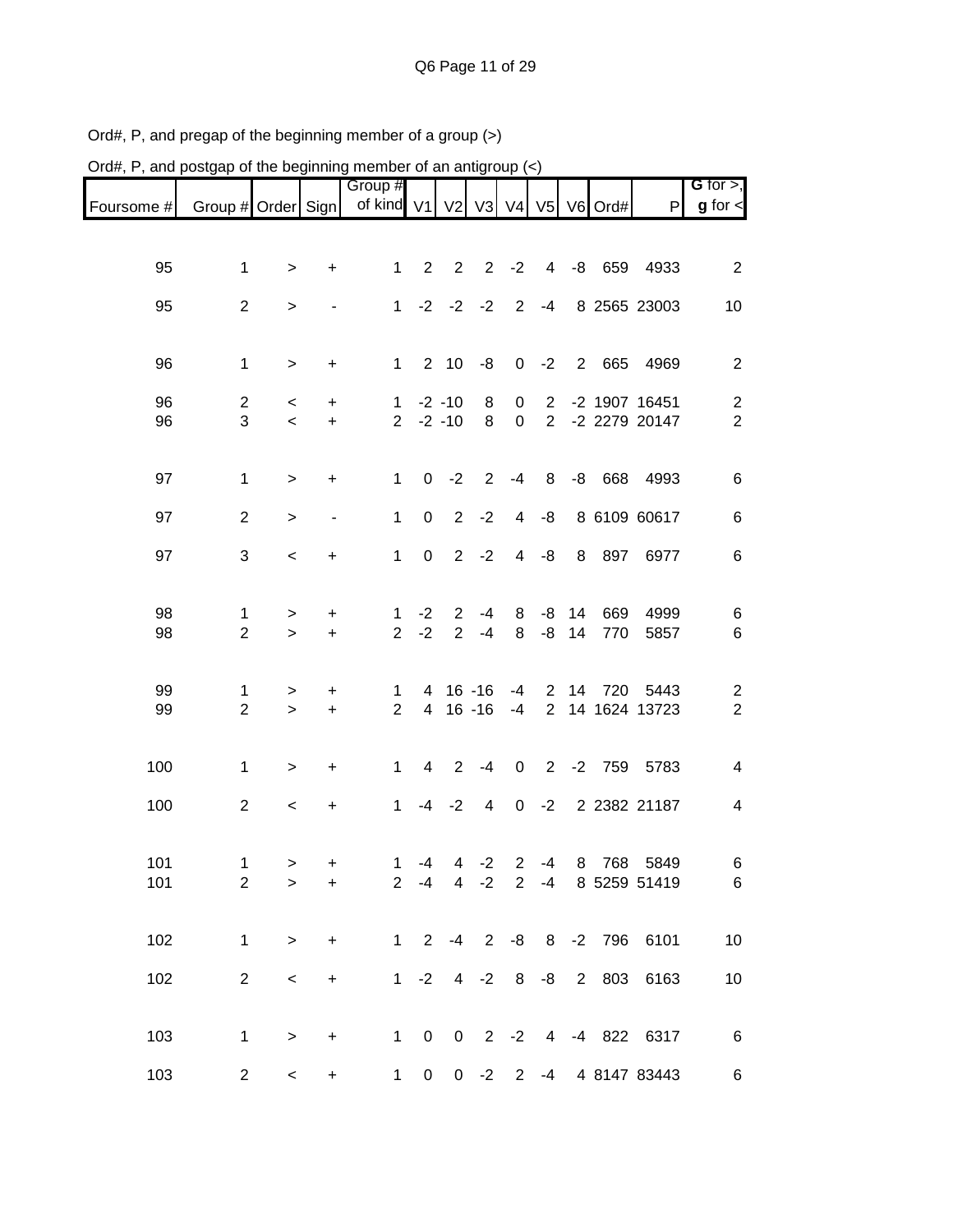| Ord#, P, and postgap of the beginning member of an antigroup $(\le)$ |                                |                                    |                                                 |                                                       |                                                    |                             |                                         |                                |                              |                |                     |                                              |                                  |
|----------------------------------------------------------------------|--------------------------------|------------------------------------|-------------------------------------------------|-------------------------------------------------------|----------------------------------------------------|-----------------------------|-----------------------------------------|--------------------------------|------------------------------|----------------|---------------------|----------------------------------------------|----------------------------------|
| Foursome #                                                           | Group # Order Sign             |                                    |                                                 | Group #<br>of kind V1                                 |                                                    |                             |                                         |                                |                              |                | V2 V3 V4 V5 V6 Ord# | $\mathsf{P}$                                 | G for $>$ ,<br>$g$ for $\lt$     |
| 104                                                                  | $\mathbf{1}$                   | $\geq$                             | $\ddot{}$                                       | 1                                                     | $\mathbf 0$                                        | $\overline{2}$              | $-2$                                    | 4                              | $-4$                         | $-4$           | 823                 | 6323                                         | 6                                |
| 104                                                                  | $\overline{2}$                 | $\,<$                              | +                                               | $\mathbf{1}$                                          | 0                                                  | $-2$                        | $\overline{2}$                          | $-4$                           | 4                            |                |                     | 4 8146 83437                                 | 6                                |
| 105                                                                  | 1                              | $\, > \,$                          | $\ddot{}$                                       | $\mathbf{1}$                                          | 4                                                  | $\pmb{0}$                   | $\mathbf 0$                             | $\overline{4}$                 | $-2$                         | 16             |                     | 829 6361                                     | $\overline{c}$                   |
| 105                                                                  | $\overline{2}$                 | $\,<$                              | $\ddot{}$                                       | 1                                                     | $-4$                                               | 0                           | 0                                       | -4                             |                              |                |                     | 2 -16 7441 75539                             | $\overline{c}$                   |
| 106                                                                  | 1                              | $\, > \,$                          | +                                               | 1                                                     | 8                                                  | $-4$                        | $-4$                                    | 4                              |                              |                | -2 14 847           | 6553                                         | $\overline{c}$                   |
| 106                                                                  | $\overline{c}$                 | $\,<\,$                            | +                                               | 1                                                     | -8                                                 | 4                           | 4                                       | $-4$                           |                              |                |                     | 2 -14 1785 15287                             | $\overline{2}$                   |
| 107                                                                  | 1                              | $\geq$                             | $\ddot{}$                                       | 1                                                     | $-4$                                               | $-4$                        |                                         |                                |                              | 4 -2 14 -10    | 848                 | 6563                                         | 10                               |
| 107                                                                  | $\overline{2}$                 | $\,<\,$                            | +                                               | $\mathbf{1}$                                          | 4                                                  | 4                           | $-4$                                    |                                |                              |                |                     | 2 -14 10 1784 15277                          | 10                               |
| 108<br>108                                                           | 1<br>$\overline{2}$            | ><br>$\geq$                        | +<br>$\ddot{}$                                  | 1<br>$\overline{2}$                                   | -4<br>$-4$                                         | 10<br>10                    | -6<br>-6                                | 4<br>$\overline{\mathcal{A}}$  | -8<br>-8                     | 8              | 858                 | 6659<br>8 1431 11939                         | 6<br>6                           |
| 109                                                                  | 1                              | >                                  | +                                               | $\mathbf{1}$                                          | -8                                                 | $\overline{4}$              | $-2$                                    | $\overline{2}$                 | $\pmb{0}$                    | $\overline{2}$ | 893                 | 6959                                         | 10                               |
| 109                                                                  | $\overline{c}$                 | $\,<\,$                            | -                                               | $\mathbf{1}$                                          | -8                                                 | $\overline{4}$              | $-2$                                    | $\overline{2}$                 | $\mathbf 0$                  |                |                     | 2 6113 60647                                 | $\overline{c}$                   |
| 110                                                                  | 1                              | $\, >$                             | $\ddot{}$                                       | 1                                                     |                                                    | $4 -2$                      | $\overline{2}$                          | $\mathbf 0$                    | $2^{\circ}$                  | $-2$           | 894                 | 6961                                         | 2                                |
| 110                                                                  | 2                              | $\epsilon$                         |                                                 |                                                       |                                                    | $1 \t 4 \t -2$              |                                         |                                |                              |                |                     | 2 0 2 -2 6112 60637                          | 10 <sup>°</sup>                  |
| 111<br>111                                                           | $\mathbf{1}$<br>$\overline{2}$ | $\,$<br>$\mathbf{r}$               | $\ddot{}$<br>$\ddot{}$                          |                                                       |                                                    | $2 -2 -2 8 -6$              |                                         |                                | $2^{\circ}$                  |                |                     | 1 -2 -2 8 -6 2 4 899 6991<br>4 1360 11251    | 8<br>$\,8\,$                     |
| 112                                                                  | $\mathbf{1}$                   | $\,$                               | $\begin{array}{c} + \end{array}$                |                                                       |                                                    |                             |                                         |                                |                              |                |                     | 1 -2 8 -6 2 4 -8 900 6997                    | $\,6\,$                          |
| 112<br>112<br>112<br>112                                             | $\overline{2}$<br>3<br>4<br>5  | $\,<$<br>$\prec$<br>$\,<$<br>$\,<$ | +<br>$\ddot{}$<br>$\boldsymbol{+}$<br>$\ddot{}$ | $\mathbf{1}$<br>$\overline{2}$<br>3<br>$\overline{4}$ | $\overline{2}$<br>$\overline{2}$<br>2 <sup>1</sup> | -8<br>-8<br>$-8$<br>$2 - 8$ | 6<br>$6\phantom{.}6$<br>$6\overline{6}$ | $-2$<br>$-2$<br>$-2$<br>$6 -2$ | $-4$<br>$-4$<br>$-4$<br>$-4$ |                | 8 1141<br>8 1213    | 9203<br>9833<br>8 2672 24023<br>8 7214 72953 | $\,6$<br>$\,6$<br>$\,6$<br>$\,6$ |

Ord#, P, and pregap of the beginning member of a group (>)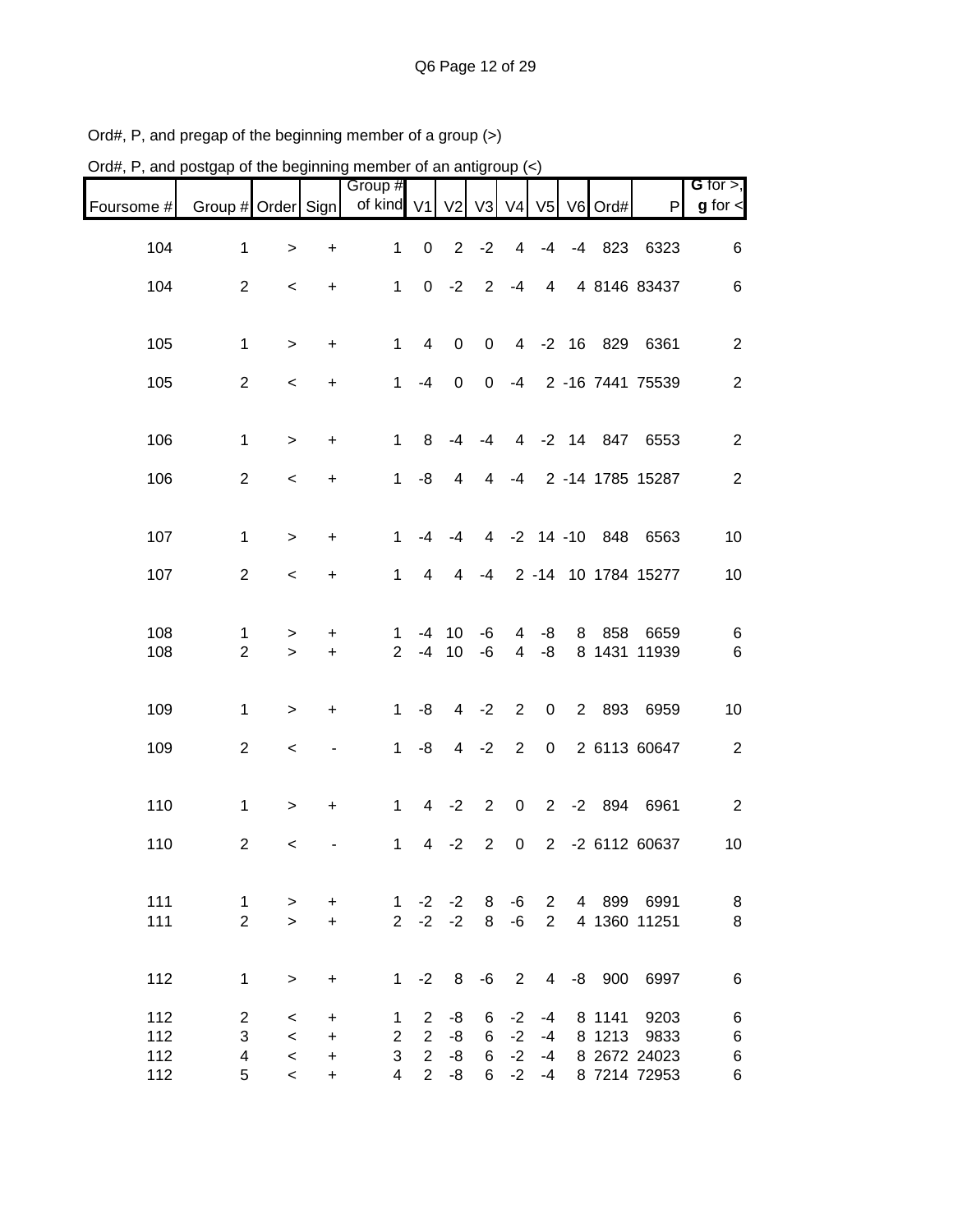| Ord#, P, and postgap of the beginning member of an antigroup (<) |                               |                          |                             |                          |                                                    |                      |                                  |                                  |                |      |           |                                        |                               |
|------------------------------------------------------------------|-------------------------------|--------------------------|-----------------------------|--------------------------|----------------------------------------------------|----------------------|----------------------------------|----------------------------------|----------------|------|-----------|----------------------------------------|-------------------------------|
| Foursome #                                                       | Group # Order Sign            |                          |                             | Group #<br>of kind V1    |                                                    | V <sub>2</sub>       | V3 V4                            |                                  | V <sub>5</sub> |      | V6 Ord#   | $\mathsf{P}$                           | G for $>$ ,<br>$g$ for $\leq$ |
| 113<br>113                                                       | $\mathbf 1$<br>$\overline{2}$ | $\geq$<br>$\geq$         | +<br>$\ddot{}$              | 1<br>$\overline{2}$      | $\overline{2}$<br>$\overline{2}$                   | 4<br>$\overline{4}$  | -8<br>-8                         | 10<br>10                         | $-2$<br>$-2$   | $-2$ | 903       | 7019<br>-2 8690 89759                  | 6<br>6                        |
| 114                                                              | 1                             | $\, >$                   | $\ddot{}$                   | $\mathbf{1}$             |                                                    | $8 - 10$             | $-2$                             | $\overline{4}$                   | $\overline{4}$ |      | $-2$ 919  | 7193                                   | 6                             |
| 114                                                              | $\overline{2}$                | $\,<\,$                  | +                           | 1                        | -8                                                 | 10                   | 2                                | -4                               | -4             |      |           | 2 6751 67777                           | 6                             |
| 115<br>115                                                       | 1<br>$\overline{2}$           | ><br>$\geq$              | +<br>$\ddot{}$              | 1<br>$\overline{2}$      | -4<br>$-4$                                         | 8<br>8               | $-2$<br>$-2$                     | $\overline{2}$<br>$\overline{2}$ | $-4$<br>$-4$   | 0    | 948       | 7487<br>0 5999 59357                   | 6<br>6                        |
| 116<br>116                                                       | 1<br>$\overline{2}$           | ><br>$\geq$              | +<br>$\ddot{}$              | 1<br>$\overline{2}$      | $\overline{2}$<br>$\overline{2}$                   | -4<br>$-4$           | $\overline{2}$<br>$\overline{2}$ | -4<br>$-4$                       | 8<br>8         | -8   | 954       | 7529<br>-8 3593 33569                  | 6<br>6                        |
| 117<br>117                                                       | 1<br>$\overline{2}$           | ><br>$\mathbf{L}$        | $\ddot{}$<br>$\ddot{}$      | 1<br>$\overline{2}$      | -4<br>$-4$                                         | 2<br>$\overline{2}$  | $-4$<br>$-4$                     | 8<br>8                           | -8<br>-8       | 10   | 955       | 7537<br>10 3594 33577                  | 8<br>8                        |
| 118<br>118<br>118                                                | 1<br>$\overline{2}$<br>3      | ><br>$\, >$<br>$\geq$    | +<br>$\ddot{}$<br>$\ddot{}$ | 1<br>$\overline{2}$<br>3 | $\overline{2}$<br>$\overline{2}$<br>$\overline{2}$ | $-4$<br>$-4$<br>$-4$ | 8<br>8<br>8                      | -8<br>$-8$<br>-8                 | 10<br>10<br>10 | -8   | 956       | 7541<br>-8 2568 23021<br>-8 3595 33581 | 4<br>4<br>4                   |
| 119<br>119                                                       | 1<br>$\overline{2}$           | ><br>$\geq$              | +<br>$+$                    | 1<br>$\overline{2}$      | 6<br>6                                             | -8<br>-8             | -8<br>-8                         | 8<br>8                           | -8<br>-8       |      | 2 1028    | 8191<br>2 1349 11131                   | 12<br>12                      |
| 120                                                              | 1                             | $\, > \,$                | +                           | 1                        | 8                                                  |                      | $4 - 10$                         | $-2$ 10                          |                |      | $-6$ 1071 | 8599                                   | 2                             |
| 120                                                              | $\overline{2}$                | $\,<$                    | $+$                         |                          |                                                    |                      |                                  |                                  |                |      |           | 1 -8 -4 10 2 -10 6 2264 20021          | $\overline{2}$                |
| 121                                                              | $\mathbf 1$                   | $\,$                     | $\ddot{}$                   |                          |                                                    |                      |                                  |                                  |                |      |           | 1 2 2 -2 0 6 -6 1083 8693              | $\overline{4}$                |
| 121                                                              | $\overline{2}$                | $\,<$                    | $\ddot{}$                   |                          |                                                    |                      |                                  |                                  |                |      |           | 1 -2 -2 2 0 -6 6 1418 11827            | $\overline{4}$                |
| 122                                                              | $\mathbf 1$                   | $\, >$                   | $+$                         |                          |                                                    |                      |                                  |                                  |                |      |           | 1 2 -2 0 6 -6 -2 1084 8699             | $\,6$                         |
| 122                                                              | $\overline{2}$                | $\overline{\phantom{0}}$ | $\ddot{}$                   |                          | $1 -2$                                             | $2^{\circ}$          |                                  | $0 - 6$                          |                |      |           | 6 2 1417 11821                         | 6                             |

Ord#, P, and pregap of the beginning member of a group (>)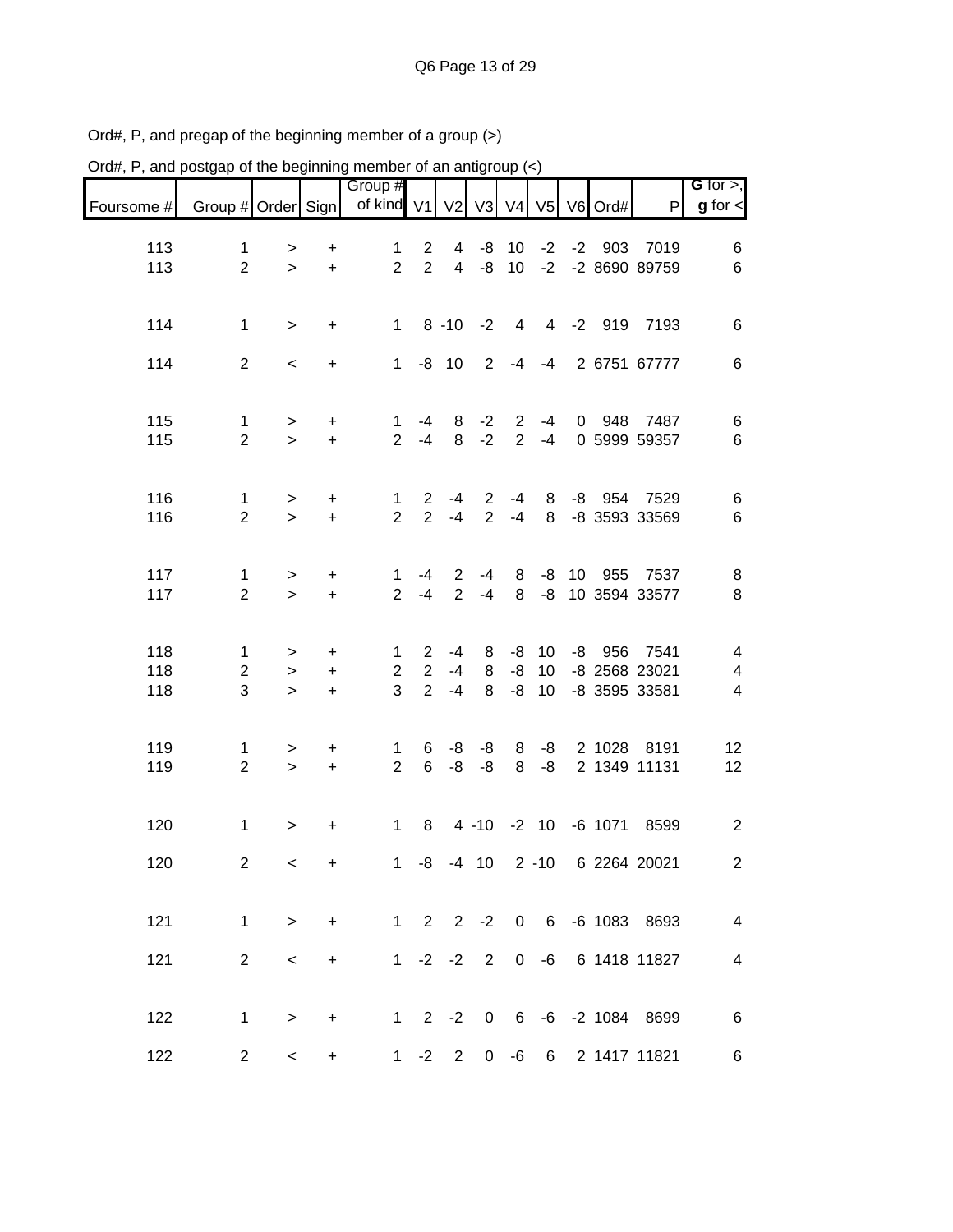| Ord#, P, and postgap of the beginning member of an antigroup $(\le)$ |                     |                     |                              |                     |                |                |                 |                                  |                                  |                        |                                |                |
|----------------------------------------------------------------------|---------------------|---------------------|------------------------------|---------------------|----------------|----------------|-----------------|----------------------------------|----------------------------------|------------------------|--------------------------------|----------------|
|                                                                      |                     |                     |                              | Group #             |                |                |                 |                                  |                                  |                        |                                | G for $>$ ,    |
| Foursome #<br>123                                                    | Group # Order Sign  |                     |                              | of kind $V1$        |                | V <sub>2</sub> | V3              |                                  | V4 V5<br>$2 - 10$                | V6 Ord#<br>2 1100      | P<br>8831                      | $g$ for $\lt$  |
|                                                                      | 1                   | $\, > \,$           | $\ddot{}$                    | 1                   | $-4$           | $-4$           | 8               |                                  |                                  |                        |                                | 10             |
| 123                                                                  | $\overline{2}$      | $\,<$               | $\ddot{}$                    | $\mathbf{1}$        | $\overline{4}$ | $\overline{4}$ |                 | $-8$ $-2$ 10                     |                                  |                        | -2 7188 72679                  | 10             |
| 124                                                                  | $\mathbf 1$         | $\geq$              | $\ddot{}$                    | $\mathbf{1}$        | -4             | 8              |                 | $2 - 10$                         |                                  | 2 16 1101              | 8837                           | 6              |
| 124                                                                  | $\overline{2}$      | $\,<$               | $\ddot{}$                    | $\mathbf{1}$        |                |                |                 |                                  |                                  |                        | 4 -8 -2 10 -2 -16 7187 72673   | 6              |
| 125                                                                  | $\mathbf{1}$        | $\geq$              | $\ddot{}$                    | $\mathbf{1}$        | 8              |                | $2 - 10$        |                                  |                                  |                        | 2 16 -14 1102 8839             | $\overline{2}$ |
| 125                                                                  | $\overline{2}$      | $\prec$             | $\ddot{}$                    | $\mathbf{1}$        |                |                |                 |                                  |                                  |                        | -8 -2 10 -2 -16 14 7186 72671  | 2              |
| 126<br>126                                                           | 1<br>$\overline{2}$ | $\,$<br>$\geq$      | $\ddot{}$<br>$\ddot{}$       | 1<br>$\overline{2}$ | -8<br>-8       | $-2$<br>$-2$   | 8<br>8          | -4<br>$-4$                       | $-2$<br>$-2$                     | 6 1134                 | 9151<br>6 2665 23971           | 14<br>14       |
| 127                                                                  | 1                   | >                   | +                            | 1                   | $-2$           | 8              | -4              | $-2$                             | 6                                | $-8$ 1135              | 9157                           | 6              |
| 127                                                                  | $\overline{2}$      | $\, >$              | $\ddot{}$                    | $\overline{2}$      | $-2$           | 8              | $-4$            | $-2$                             | 6                                | $-8$ 1207              | 9787                           | 6              |
| 127<br>127                                                           | 3<br>4              | $\, > \,$<br>$\geq$ | +<br>$\ddot{}$               | 3<br>$\overline{4}$ | $-2$<br>$-2$   | 8<br>8         | $-4$<br>$-4$    | $-2$<br>$-2$                     | 6<br>6                           |                        | -8 2666 23977<br>-8 7208 72907 | $\,6$<br>6     |
| 128<br>128                                                           | 1<br>$\overline{2}$ | $\, > \,$<br>$\geq$ | +<br>$\ddot{}$               | 1<br>$\overline{2}$ | $-4$<br>$-4$   | $-2$<br>$-2$   | 6<br>6          | -8<br>-8                         | $\overline{2}$<br>$\overline{2}$ | 6 1137<br>6 1209       | 9173<br>9803                   | 12<br>12       |
| 129<br>129                                                           | 1<br>$\overline{2}$ | ><br>$\geq$         | $\ddot{}$<br>$\ddot{}$       | 1<br>$\overline{2}$ | $-2$<br>$-2$   | 6<br>6         | -8<br>-8        | $\overline{2}$<br>$\overline{2}$ | 6<br>6                           | $-6$ 1138<br>$-6$ 1210 | 9181<br>9811                   | 8<br>8         |
| 130                                                                  | 1                   | $\geq$              | $\ddot{}$                    | $\mathbf{1}$        | $\pmb{0}$      | $\overline{4}$ |                 | $-4$ $-4$                        | 8                                |                        | -8 1162 9397                   | 6              |
| 130                                                                  | $\overline{2}$      | $\,<$               | $\ddot{}$                    |                     | $1 \quad$      | $0 -4$         | $4\overline{ }$ | $\overline{4}$                   | -8                               |                        | 8 4191 39863                   | $\,6$          |
| 131                                                                  | 1                   | $\geq$              | $\ddot{}$                    |                     |                |                |                 |                                  |                                  |                        | 1 4 -4 -4 8 -8 2 1163 9403     | $\,6\,$        |
| 131                                                                  | $\overline{2}$      | $\, >$              | $\qquad \qquad \blacksquare$ |                     | $1 - 4$        | $\overline{4}$ |                 | $4 - 8$                          |                                  |                        | 8 -2 1782 15269                | $\,6$          |
| 132                                                                  | 1                   | $\,$                | $\ddot{}$                    |                     | $1\quad 2$     | $2^{\circ}$    |                 |                                  |                                  |                        | 0 6 -6 8 1172 9463             | $\sqrt{2}$     |
| 132                                                                  | $\overline{c}$      | $\,<\,$             | $\ddot{}$                    |                     |                |                |                 |                                  |                                  |                        | 1 -2 -2 0 -6 6 -8 4434 42407   | $\mathbf{2}$   |

Ord#, P, and pregap of the beginning member of a group (>)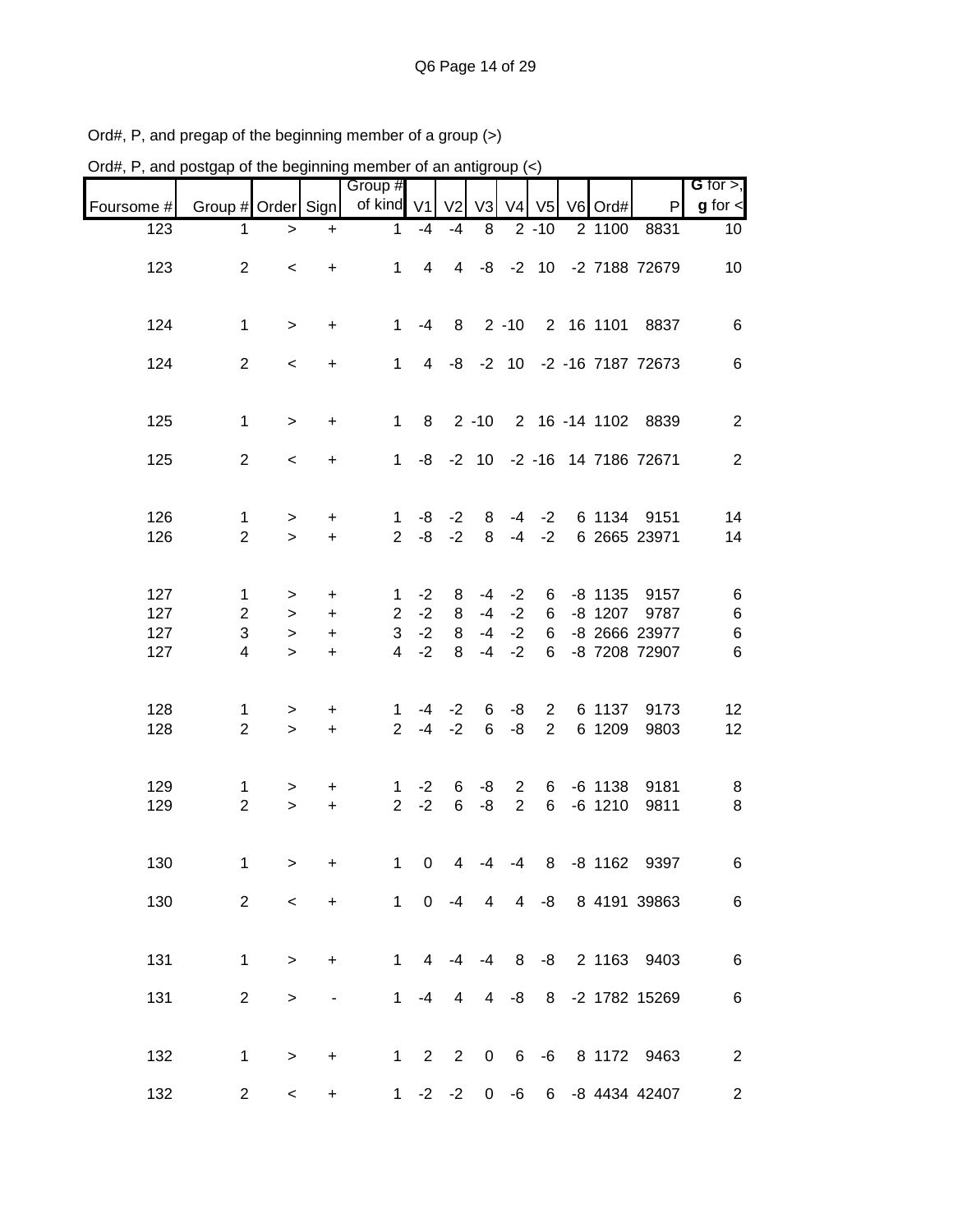| Ord#, P, and postgap of the beginning member of an antigroup $\left\langle \epsilon \right\rangle$ |                    |                          |           |                       |                |              |                |                         |                |                          |                                |                              |
|----------------------------------------------------------------------------------------------------|--------------------|--------------------------|-----------|-----------------------|----------------|--------------|----------------|-------------------------|----------------|--------------------------|--------------------------------|------------------------------|
| Foursome #                                                                                         | Group # Order Sign |                          |           | Group #<br>of kind V1 |                |              |                |                         |                | V2 V3 V4 V5 V6 Ord#      | $\mathsf{P}$                   | G for $>$ ,<br>$g$ for $\lt$ |
|                                                                                                    |                    |                          |           |                       |                |              |                |                         |                |                          |                                |                              |
| 133                                                                                                | 1                  | $\geq$                   | +         | $\mathbf{1}$          | $\overline{2}$ | $\pmb{0}$    | $\,6$          | $-6$                    | 8              | $-4$ 1173                | 9467                           | 4                            |
| 133                                                                                                | $\overline{2}$     | $\,<$                    | $\ddot{}$ | $\mathbf{1}$          | $-2$           | $\mathbf 0$  | $-6$           | 6                       | -8             |                          | 4 4433 42403                   | $\overline{4}$               |
| 134                                                                                                | 1                  | $\, > \,$                | +         | 1                     | $\pmb{0}$      | 6            | $-6$           | 8                       | $-4$           | 2 1174                   | 9473                           | 6                            |
| 134                                                                                                | $\overline{2}$     | $\,<$                    | $\ddot{}$ | 1                     | 0              | -6           | 6              | -8                      | $\overline{4}$ |                          | -2 4432 42397                  | 6                            |
| 135                                                                                                | 1                  | $\, > \,$                | +         | 1                     | 6              | $-6$         | 8              | $-4$                    | $2^{\circ}$    | $-6$ 1175                | 9479                           | 6                            |
| 135                                                                                                | $\overline{2}$     | $\,<\,$                  | +         | 1                     | -6             | 6            | -8             | $\overline{\mathbf{4}}$ | $-2$           |                          | 6 4431 42391                   | 6                            |
| 136                                                                                                | 1                  | $\geq$                   | +         | 1                     | -6             | 8            | $-4$           | 2                       | -6             | 2 1176                   | 9491                           | 12                           |
| 136                                                                                                | $\overline{c}$     | $\,<\,$                  | +         | $\mathbf{1}$          | 6              | -8           | $\overline{4}$ | $-2$                    | 6              |                          | -2 4430 42379                  | 12                           |
| 137                                                                                                | 1                  | >                        | $\ddot{}$ | $\mathbf{1}$          |                | $2 -4 10 -6$ |                |                         | 6              | 4 1188                   | 9623                           | $\overline{\mathcal{A}}$     |
| 137                                                                                                | $\overline{2}$     | $\,<$                    | +         | $\mathbf 1$           | $-2$           |              | $4 - 10$       | 6                       | -6             |                          | -4 6231 61987                  | 4                            |
| 138                                                                                                | 1                  | $\, > \,$                | +         |                       | $1 \quad 10$   |              | $-6 -2$        |                         |                | 2 12 -16 1199            | 9721                           | $\overline{c}$               |
| 138                                                                                                | $\overline{c}$     | $\,<$                    | +         |                       | $1 - 10$       | 6            |                |                         |                |                          | 2 -2 -12 16 5015 48779         | $\overline{2}$               |
| 139                                                                                                | 1.                 | $\geq$                   | $\ddot{}$ |                       |                |              |                |                         |                | 1 -2 2 12 -16 10 -6 1201 | 9739                           | 6                            |
| 139                                                                                                | $\overline{2}$     | $\,<$                    | $+$       |                       |                |              |                |                         |                |                          | 1 2 -2 -12 16 -10 6 1953 16931 | $\,6$                        |
| 140                                                                                                | $\mathbf{1}$       | $\, >$                   | $\ddot{}$ |                       |                |              |                |                         |                |                          | 1 2 12 -16 10 -6 -2 1202 9743  | $\overline{4}$               |
| 140                                                                                                | $\overline{2}$     | $\,<$                    | $+$       |                       |                |              |                |                         |                |                          | 1 -2 -12 16 -10 6 2 1952 16927 | $\overline{\mathbf{4}}$      |
| 141                                                                                                | $\mathbf 1$        | $\, >$                   | $+$       |                       |                |              |                |                         |                |                          | 1 0 -8 10 -8 10 -10 1218 9871  | 12                           |
| 141                                                                                                | $\overline{a}$     | $\overline{\phantom{0}}$ | ۰         |                       |                |              |                |                         |                |                          | 1 0 -8 10 -8 10 -10 8632 89107 | $6\overline{6}$              |

Ord#, P, and pregap of the beginning member of a group (>)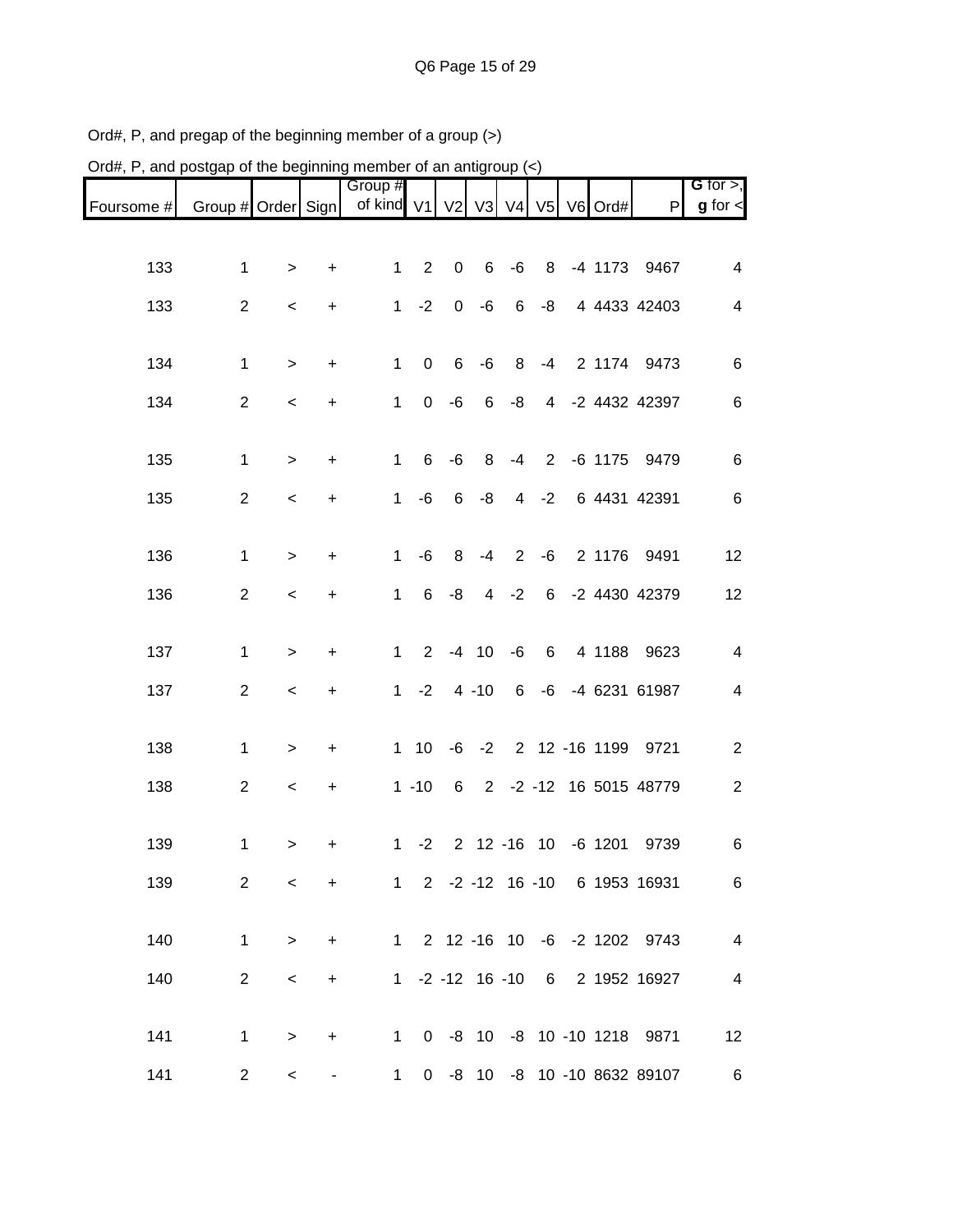| Ord#, P, and postgap of the beginning member of an antigroup $\left\langle \epsilon \right\rangle$ |                    |           |           |                |                |                |             |                 |                |                  |                                 |                         |
|----------------------------------------------------------------------------------------------------|--------------------|-----------|-----------|----------------|----------------|----------------|-------------|-----------------|----------------|------------------|---------------------------------|-------------------------|
|                                                                                                    |                    |           |           | Group #        |                |                |             |                 |                |                  |                                 | $G$ for $>$ ,           |
| Foursome #                                                                                         | Group # Order Sign |           |           | of kind V1     |                | V <sub>2</sub> |             |                 |                | V3 V4 V5 V6 Ord# | P                               | $g$ for $\lt$           |
| 142                                                                                                | $\mathbf 1$        | $\, > \,$ | +         |                | $1 - 16$       | $-4$           | 8           |                 | $2 - 10$       |                  | 4 1234 10061                    | 22                      |
| 142                                                                                                | $\overline{2}$     | $\geq$    | $\ddot{}$ |                | $2 - 16$       | $-4$           | 8           |                 | $2 - 10$       |                  | 4 7633 77681                    | 22                      |
|                                                                                                    |                    |           |           |                |                |                |             |                 |                |                  |                                 |                         |
| 143                                                                                                | 1                  | >         | +         | 1              | -4             | 8              |             | $2 - 10$        | $\overline{4}$ |                  | -2 1235 10067                   | $\,6$                   |
| 143                                                                                                | $\overline{2}$     | $\geq$    | $+$       | $\overline{2}$ | $-4$           | 8              |             | $2 - 10$        | $\overline{4}$ |                  | -2 7634 77687                   | $\,6$                   |
|                                                                                                    |                    |           |           |                |                |                |             |                 |                |                  |                                 |                         |
| 144                                                                                                | $\mathbf 1$        | $\, >$    | +         | $\mathbf 1$    | 8              |                | $2 - 10$    | 4               | $-2$           |                  | 4 1236 10069                    | $\overline{c}$          |
| 144                                                                                                | $\overline{2}$     | $\geq$    | $\ddot{}$ | $\overline{2}$ | 8              |                | $2 - 10$    | $\overline{4}$  | $-2$           |                  | 4 7635 77689                    | $\overline{2}$          |
|                                                                                                    |                    |           |           |                |                |                |             |                 |                |                  |                                 |                         |
| 145                                                                                                | $\mathbf{1}$       | $\geq$    | $\ddot{}$ | $\mathbf{1}$   | $-4$           |                | $2 - 10$ 10 |                 |                |                  | 4 -14 1282 10477                | 14                      |
|                                                                                                    |                    |           |           |                |                |                |             |                 |                |                  |                                 |                         |
| 145                                                                                                | $\overline{2}$     | $\,<$     |           | $\mathbf{1}$   | $-4$           |                | $2 - 10$    | 10 <sup>°</sup> |                |                  | 4 -14 4078 38707                | $\overline{\mathbf{4}}$ |
| 145                                                                                                | 3                  | $\prec$   |           | $\overline{2}$ | $-4$           |                | $2 - 10$    | 10              |                |                  | 4 -14 6962 70237                | $\overline{\mathbf{4}}$ |
|                                                                                                    |                    |           |           |                |                |                |             |                 |                |                  |                                 |                         |
| 146                                                                                                | $\mathbf{1}$       | $\geq$    | $\ddot{}$ | $\mathbf{1}$   | $-4$           |                | 4 10 -10    |                 |                |                  | -4 10 1320 10859                | 6                       |
|                                                                                                    |                    |           |           |                |                |                |             |                 |                |                  |                                 |                         |
| 146                                                                                                | $\overline{2}$     | $\,<$     | $\ddot{}$ | 1              |                | 4 -4 -10 10    |             |                 |                |                  | 4 -10 5058 49201                | $\,6\,$                 |
|                                                                                                    |                    |           |           |                |                |                |             |                 |                |                  |                                 |                         |
| 147                                                                                                | $\mathbf 1$        | $\geq$    | $\ddot{}$ | $\mathbf{1}$   | -8             | 8              | -8          |                 | 2 16           |                  | -4 1351 11159                   | 10                      |
| 147                                                                                                | $\overline{2}$     | $\,<$     | +         | 1              | 8              | -8             | 8           |                 | $-2 - 16$      |                  | 4 3195 29401                    | 10                      |
|                                                                                                    |                    |           |           |                |                |                |             |                 |                |                  |                                 |                         |
|                                                                                                    |                    |           |           |                |                |                |             |                 |                |                  |                                 |                         |
| 148                                                                                                | $\mathbf 1$        | >         | $\ddot{}$ | $\mathbf{1}$   | $\overline{2}$ | $\overline{4}$ | $\mathbf 0$ | -6              | $-2$           |                  | 4 1364 11279                    | $\,6$                   |
| 148                                                                                                | $\overline{2}$     | $\,<\,$   | +         | 1              | $-2$           | $-4$           | 0           | 6               | $2^{\circ}$    |                  | -4 6728 67531                   | $\,6$                   |
|                                                                                                    |                    |           |           |                |                |                |             |                 |                |                  |                                 |                         |
| 149                                                                                                | $\mathbf{1}$       | $\geq$    | $\ddot{}$ |                |                |                |             |                 |                |                  | 1 0 2 -2 -2 -2 4 1415 11807     | $\,6$                   |
|                                                                                                    |                    |           |           |                |                |                |             |                 |                |                  |                                 |                         |
| 149                                                                                                | 2                  | $\,<\,$   | $\ddot{}$ |                | $1 \t 0 \t -2$ |                | 2 2         |                 |                |                  | 2 -4 3443 32083                 | $\,6$                   |
|                                                                                                    |                    |           |           |                |                |                |             |                 |                |                  |                                 |                         |
| 150                                                                                                | $\mathbf{1}$       | >         | $\pm$     |                | $1 - 10$       |                | $8 - 8 8$   |                 | -4             |                  | 2 1462 12239                    | 12                      |
| 150                                                                                                | $\overline{2}$     | $\geq$    | $+$       |                | $2 - 10$       |                | $8 - 8$     | 8               | -4             |                  | 2 8950 92669                    | 12                      |
|                                                                                                    |                    |           |           |                |                |                |             |                 |                |                  |                                 |                         |
| 151                                                                                                | 1                  | $\, >$    | +         |                |                |                |             |                 |                |                  | 1 8 -10 22 -22 -2 10 1473 12329 | 6                       |
| 151                                                                                                | $\overline{2}$     | $\, >$    | $\ddot{}$ |                |                |                |             |                 |                |                  | 2 8 -10 22 -22 -2 10 3868 36479 | 6                       |

Ord#, P, and pregap of the beginning member of a group (>)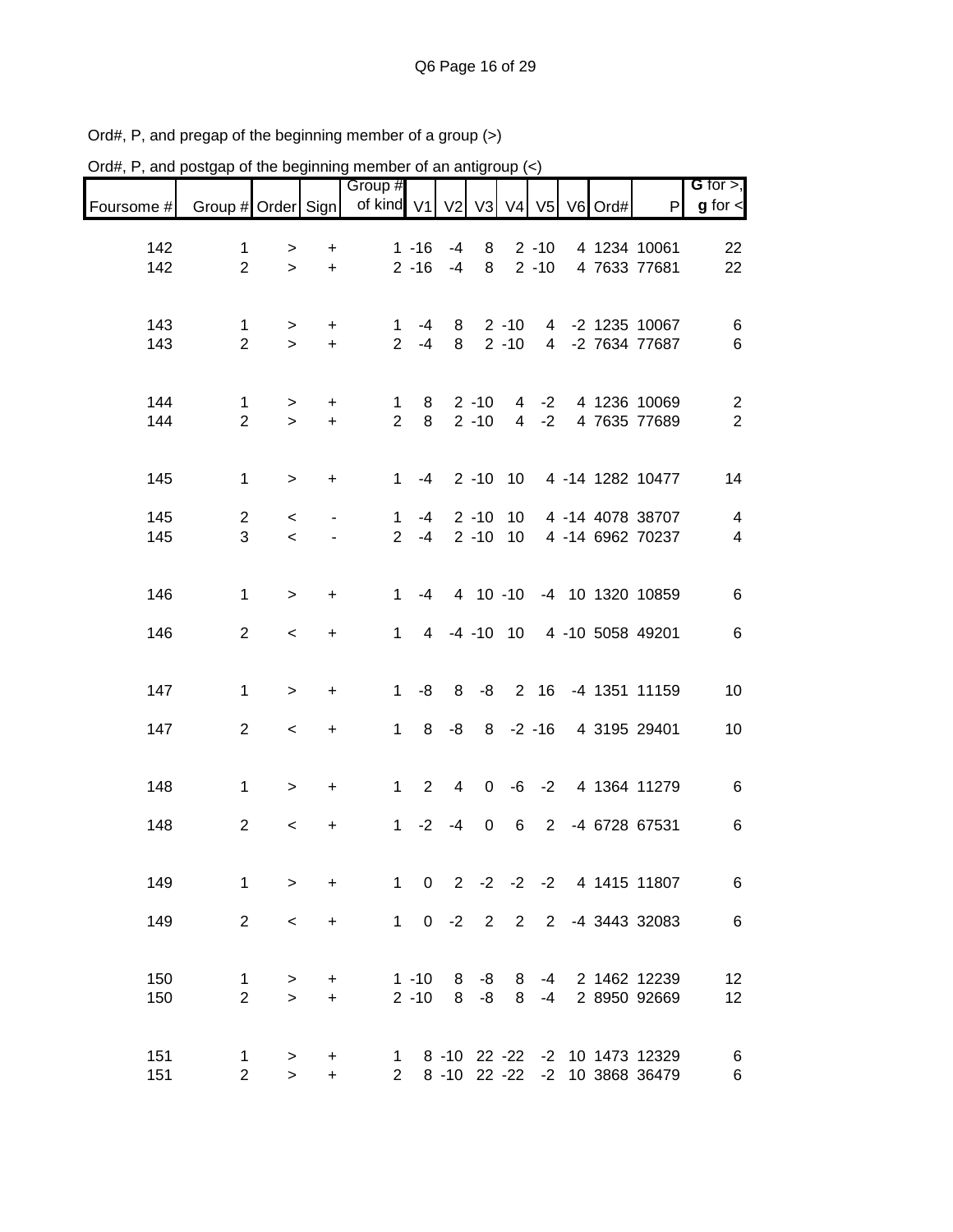| Ord#, P, and postgap of the beginning member of an antigroup $\left\langle \epsilon \right\rangle$ |                                |                      |                  |                |                   |                |                   |                |                 |                  |                                                                    |                                  |
|----------------------------------------------------------------------------------------------------|--------------------------------|----------------------|------------------|----------------|-------------------|----------------|-------------------|----------------|-----------------|------------------|--------------------------------------------------------------------|----------------------------------|
|                                                                                                    |                                |                      |                  | Group #        |                   |                |                   |                |                 |                  |                                                                    | G for $>$ ,                      |
| Foursome #                                                                                         | Group # Order Sign             |                      |                  | of kind V1     |                   | V <sub>2</sub> |                   |                |                 | V3 V4 V5 V6 Ord# | P                                                                  | $g$ for $\lt$                    |
|                                                                                                    |                                |                      |                  |                |                   |                |                   |                |                 |                  |                                                                    |                                  |
| 152                                                                                                | 1                              | >                    | $\ddot{}$        |                | $1 - 10$ 22 $-22$ |                |                   | $-2$           | 10              |                  | -2 1474 12343                                                      | 14                               |
| 152                                                                                                | $\overline{2}$                 | $\geq$               | $+$              |                | $2 - 10$ 22 $-22$ |                |                   | $-2$           | 10 <sup>°</sup> |                  | -2 3869 36493                                                      | 14                               |
|                                                                                                    |                                |                      |                  |                |                   |                |                   |                |                 |                  |                                                                    |                                  |
| 153                                                                                                | $\mathbf 1$                    | $\, > \,$            | $\pm$            |                | $122 -22$         |                |                   | $-2$ 10        |                 |                  | -2 -2 1475 12347                                                   | 4                                |
| 153                                                                                                | $\overline{2}$                 | $\geq$               | $+$              |                | 2 22 -22 -2 10    |                |                   |                |                 |                  | -2 -2 3870 36497                                                   | 4                                |
|                                                                                                    |                                |                      |                  |                |                   |                |                   |                |                 |                  |                                                                    |                                  |
|                                                                                                    |                                |                      |                  |                |                   |                |                   |                |                 |                  |                                                                    |                                  |
| 154                                                                                                | $\mathbf 1$                    | $\, >$               | $\ddot{}$        |                | $1 - 22 - 2$      |                |                   | $10 -2$        | $-2$            |                  | -4 1476 12373                                                      | 26                               |
| 154                                                                                                | $\overline{2}$                 | $\mathbf{L}$         | $+$              |                | $2 - 22 - 2$      |                |                   | $10 -2$        |                 |                  | -2 -4 3871 36523                                                   | 26                               |
|                                                                                                    |                                |                      |                  |                |                   |                |                   |                |                 |                  |                                                                    |                                  |
|                                                                                                    |                                |                      |                  | $\mathbf{1}$   |                   |                | $-2$ 10 $-2$ $-2$ |                | -4              |                  | 4 1477 12377                                                       |                                  |
| 155<br>155                                                                                         | $\mathbf{1}$<br>$\overline{2}$ | $\,$<br>$\mathbf{L}$ | $\ddot{}$<br>$+$ | $2^{\circ}$    |                   |                | $-2$ 10 $-2$ $-2$ |                | -4              |                  | 4 3872 36527                                                       | 4<br>$\overline{4}$              |
|                                                                                                    |                                |                      |                  |                |                   |                |                   |                |                 |                  |                                                                    |                                  |
|                                                                                                    |                                |                      |                  |                |                   |                |                   |                |                 |                  |                                                                    |                                  |
| 156                                                                                                | $\mathbf 1$                    | $\, >$               | $\ddot{}$        | $\mathbf{1}$   |                   |                | $10 -2 -2 -4$     |                | $\overline{4}$  |                  | 4 1478 12379                                                       | $\overline{c}$                   |
| 156                                                                                                | $\overline{2}$                 | $\geq$               | $+$              | $\overline{2}$ | 10                | $-2$           | $-2$              | $-4$           | $\overline{4}$  |                  | 4 3873 36529                                                       | $\overline{2}$                   |
|                                                                                                    |                                |                      |                  |                |                   |                |                   |                |                 |                  |                                                                    |                                  |
|                                                                                                    |                                |                      |                  |                |                   |                |                   |                |                 |                  |                                                                    |                                  |
| 157                                                                                                | $\mathbf 1$                    | >                    | $\pm$            | $\mathbf 1$    | $-2$              | $-2$           | -4                | 4              | $\overline{4}$  |                  | -8 1479 12391                                                      | 12                               |
| 157                                                                                                | $\overline{2}$                 | $\geq$               | $+$              | $\overline{2}$ | $-2$              | $-2$           | $-4$              | $\overline{4}$ | $\overline{4}$  |                  | -8 3874 36541                                                      | 12                               |
|                                                                                                    |                                |                      |                  |                |                   |                |                   |                |                 |                  |                                                                    |                                  |
| 158                                                                                                | 1                              | $\, > \,$            | $\ddot{}$        | $\mathbf 1$    |                   |                | $-8$ 10 $-10$     | $\overline{2}$ | -4              |                  | 2 1486 12451                                                       | 14                               |
| 158                                                                                                | $\overline{2}$                 | $\geq$               | $\ddot{}$        | $\overline{2}$ | $-8$              |                | $10 - 10$         | 2              | $-4$            |                  | 2 4042 38299                                                       | 12                               |
|                                                                                                    |                                |                      |                  |                |                   |                |                   |                |                 |                  |                                                                    |                                  |
|                                                                                                    |                                |                      |                  |                |                   |                |                   |                |                 |                  |                                                                    |                                  |
| 159                                                                                                | $\mathbf{1}$                   | $\, > \,$            | +                | $\mathbf 1$    | $2^{\circ}$       | $-2$           | $4\overline{ }$   |                | $2 - 10$        |                  | 4 1493 12503                                                       | 6                                |
| 159                                                                                                | $\overline{2}$                 | $\geq$               | $\ddot{}$        | $\overline{2}$ | $\overline{2}$    | $-2$           | 4                 |                | $2 - 10$        |                  | 4 6348 63353                                                       | $\,6$                            |
|                                                                                                    |                                |                      |                  |                |                   |                |                   |                |                 |                  |                                                                    |                                  |
| 159                                                                                                | 3                              | $\,<\,$              | +                | $\mathbf 1$    | $-2$              | $\overline{2}$ |                   |                | $-4$ $-2$ 10    |                  | -4 8300 85237                                                      | 6                                |
|                                                                                                    |                                |                      |                  |                |                   |                |                   |                |                 |                  |                                                                    |                                  |
| 160                                                                                                | $\mathbf{1}$                   | $\, > \,$            | $\ddot{}$        | $\mathbf 1$    |                   |                | 4 12 -14 2        |                | $\mathbf{0}$    |                  | 0 1507 12613                                                       | $\overline{c}$                   |
| 160                                                                                                | $\overline{2}$                 | $\geq$               | $\ddot{+}$       | 2              |                   |                | 4 12 -14          | 2              | $\mathbf 0$     |                  | 0 9181 95233                                                       | $\overline{2}$                   |
|                                                                                                    |                                |                      |                  |                |                   |                |                   |                |                 |                  |                                                                    |                                  |
|                                                                                                    |                                |                      |                  |                |                   |                |                   |                |                 |                  |                                                                    |                                  |
| 161                                                                                                | $\mathbf{1}$                   | $\, > \,$            | +                | 1              |                   |                |                   |                |                 |                  | 6 -8 10 -10 2 -4 1579 13297                                        | $\,6$                            |
| 161                                                                                                | $\overline{2}$                 | $\geq$               | $+$              | $2^{\circ}$    |                   |                | 6 -8 10 -10       |                |                 |                  | 2 -4 4041 38287                                                    | 6                                |
|                                                                                                    |                                |                      |                  |                |                   |                |                   |                |                 |                  |                                                                    |                                  |
| 162                                                                                                |                                |                      |                  |                |                   |                |                   |                |                 |                  |                                                                    |                                  |
| 162                                                                                                | 1<br>$\overline{2}$            | $\, >$<br>$\geq$     | +<br>$\ddot{}$   |                |                   |                |                   |                |                 |                  | 1 10 -6 -2 16 -10 -4 1589 13399<br>2 10 -6 -2 16 -10 -4 7349 74509 | $\overline{c}$<br>$\overline{c}$ |
|                                                                                                    |                                |                      |                  |                |                   |                |                   |                |                 |                  |                                                                    |                                  |

Ord#, P, and pregap of the beginning member of a group (>)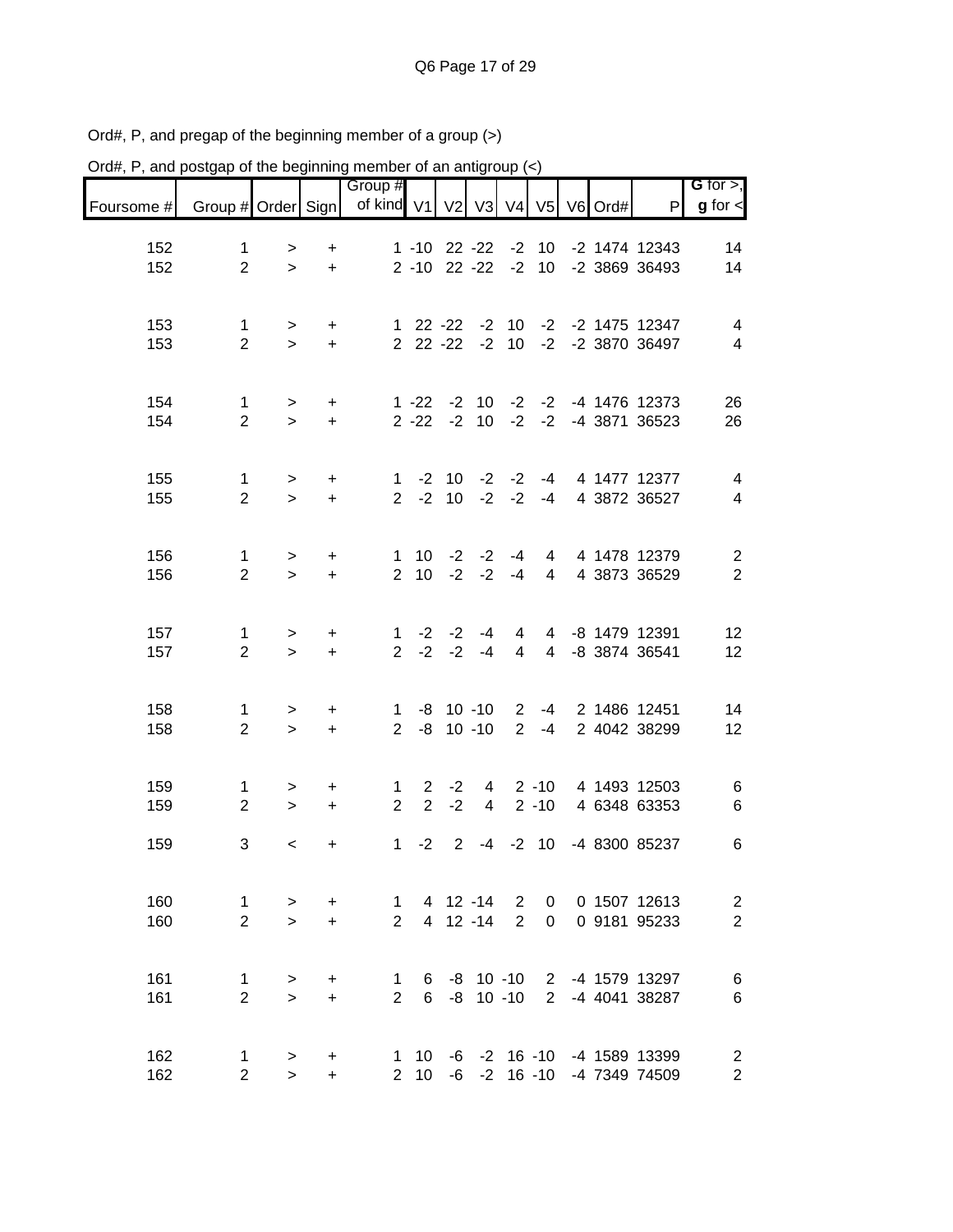| Ord#, P, and postgap of the beginning member of an antigroup (<) |                    |           |                                  |                       |                                  |                |                |             |                |                  |                              |                          |
|------------------------------------------------------------------|--------------------|-----------|----------------------------------|-----------------------|----------------------------------|----------------|----------------|-------------|----------------|------------------|------------------------------|--------------------------|
|                                                                  |                    |           |                                  | Group #<br>of kind V1 |                                  |                |                |             |                |                  |                              | G for $>$ ,              |
| Foursome #                                                       | Group # Order Sign |           |                                  |                       |                                  | V <sub>2</sub> |                |             |                | V3 V4 V5 V6 Ord# | $\mathsf{P}$                 | $g$ for $\lt$            |
| 163                                                              | $\mathbf 1$        | $\, > \,$ | +                                | $\mathbf 1$           | -6                               | $-2$           |                | $16 - 10$   | -4             |                  | 0 1590 13411                 | 12                       |
| 163                                                              | $\overline{2}$     | $\geq$    | $\ddot{}$                        | $\overline{2}$        | $-6$                             | $-2$           |                | $16 - 10$   | -4             |                  | 0 7350 74521                 | 12                       |
|                                                                  |                    |           |                                  |                       |                                  |                |                |             |                |                  |                              |                          |
| 164                                                              | 1                  | $\, > \,$ | $\ddot{}$                        | 1                     | $-2$                             | 10             |                | $4 - 10$    | -8             |                  | 4 1611 13627                 | 8                        |
| 164                                                              | $\overline{2}$     | $\geq$    | $\ddot{}$                        | 2 <sup>1</sup>        | $-2$                             | 10             |                | $4 - 10$    | -8             |                  | 4 9075 94057                 | $\, 8$                   |
|                                                                  |                    |           |                                  |                       |                                  |                |                |             |                |                  |                              |                          |
| 165                                                              | $\mathbf 1$        | $\, >$    | +                                | $\mathbf 1$           | 10                               |                | $4 - 10$       | -8          | $\overline{4}$ |                  | -2 1612 13633                | $\,6$                    |
| 165                                                              | $\overline{2}$     | $\geq$    | $\ddot{}$                        | $\overline{2}$        | 10                               |                | $4 - 10$       | -8          | $\overline{4}$ |                  | -2 9076 94063                | $\,6$                    |
|                                                                  |                    |           |                                  |                       |                                  |                |                |             |                |                  |                              |                          |
| 166                                                              | $\mathbf 1$        | $\geq$    | $\ddot{}$                        | $\mathbf{1}$          | $-2$                             | $-2$           | $\overline{2}$ |             | $8 - 10$       |                  | 8 1617 13687                 | $\,6\,$                  |
|                                                                  |                    |           |                                  |                       |                                  |                |                |             |                |                  |                              |                          |
| 166                                                              | $\overline{2}$     | $\prec$   | $\ddot{}$                        | 1                     | 2                                | $\overline{2}$ | $-2$           |             | $-8$ 10        |                  | -8 3603 33623                | $\,6$                    |
|                                                                  |                    |           |                                  |                       |                                  |                |                |             |                |                  |                              |                          |
| 167                                                              | $\mathbf 1$        | $\geq$    | +                                | 1                     | $-2$                             | $\overline{2}$ |                | $8 - 10$    | 8              |                  | -8 1618 13691                | 4                        |
|                                                                  |                    |           |                                  |                       |                                  |                |                |             |                |                  |                              |                          |
| 167                                                              | $\overline{2}$     | $\,<$     | +                                | 1                     | $\overline{2}$                   | $-2$           | -8             | 10          | -8             |                  | 8 2575 23059                 | $\overline{\mathcal{A}}$ |
| 167<br>167                                                       | $\sqrt{3}$         | $\,<$     | $\begin{array}{c} + \end{array}$ | $\overline{2}$<br>3   | $\overline{2}$<br>2 <sup>1</sup> | $-2$<br>$-2$   | -8<br>-8       | 10<br>10    | -8<br>-8       |                  | 8 3602 33619<br>8 6140 60919 | $\overline{\mathcal{A}}$ |
|                                                                  | 4                  | $\prec$   | $\ddot{}$                        |                       |                                  |                |                |             |                |                  |                              | $\overline{\mathbf{4}}$  |
|                                                                  |                    |           |                                  |                       |                                  |                |                |             |                |                  |                              |                          |
| 168                                                              | 1                  | $\,>$     | +                                | 1<br>$\overline{2}$   | $\mathbf{2}$<br>$\overline{2}$   |                | $8 - 10$       | 8           | -8             |                  | 4 1619 13693                 | $\overline{\mathbf{c}}$  |
| 168                                                              | $\overline{2}$     | $\,>$     | $\ddot{}$                        |                       |                                  |                | $8 - 10$       | 8           | -8             |                  | 4 5768 56893                 | $\boldsymbol{2}$         |
| 168                                                              | 3                  | $\,<$     | +                                | $\mathbf 1$           | $-2$                             | -8             | 10             | -8          | 8              |                  | -4 2574 23057                | $\overline{\mathbf{c}}$  |
| 168                                                              | 4                  | $\,<$     | $\ddot{}$                        | $\overline{2}$        | $-2$                             | $-8$           | 10             | -8          | 8              |                  | -4 3601 33617                | $\overline{c}$           |
|                                                                  |                    |           |                                  |                       |                                  |                |                |             |                |                  |                              |                          |
| 169                                                              | $\mathbf 1$        | $\geq$    | +                                |                       | $1 - 10$                         | $\overline{2}$ | 0              | $-4$        | $\overline{4}$ |                  | -2 1701 14533                | 14                       |
| 169                                                              | $\overline{2}$     | >         | $\ddot{}$                        |                       | $2 - 10$ 2                       |                |                |             |                |                  | 0 -4 4 -2 4348 41593         | 14                       |
|                                                                  |                    |           |                                  |                       |                                  |                |                |             |                |                  |                              |                          |
| 170                                                              | $\mathbf{1}$       | $\, >$    | $+$                              |                       |                                  |                |                |             |                |                  | 1 2 2 8 -10 8 2 1713 14629   | $\overline{\phantom{a}}$ |
|                                                                  |                    |           |                                  |                       |                                  |                |                |             |                |                  |                              |                          |
| 170                                                              | $\overline{2}$     | $\,<$     |                                  |                       | $1\quad 2$                       | $2^{\circ}$    |                | $8 - 10$    | 8              |                  | 2 1719 14683                 | 16                       |
|                                                                  |                    |           |                                  |                       |                                  |                |                |             |                |                  |                              |                          |
| 171                                                              | $\mathbf 1$        | $\geq$    | $\ddot{}$                        |                       |                                  |                |                |             |                |                  | 1 2 -8 -2 -2 8 -4 1734 14797 | 14                       |
|                                                                  |                    |           |                                  |                       |                                  |                |                |             |                |                  |                              |                          |
| 171                                                              | $\overline{2}$     | $\geq$    |                                  |                       | $1 -2$                           | 8              |                | $2 \quad 2$ | -8             |                  | 4 7413 75223                 | 6                        |

Ord#, P, and pregap of the beginning member of a group (>)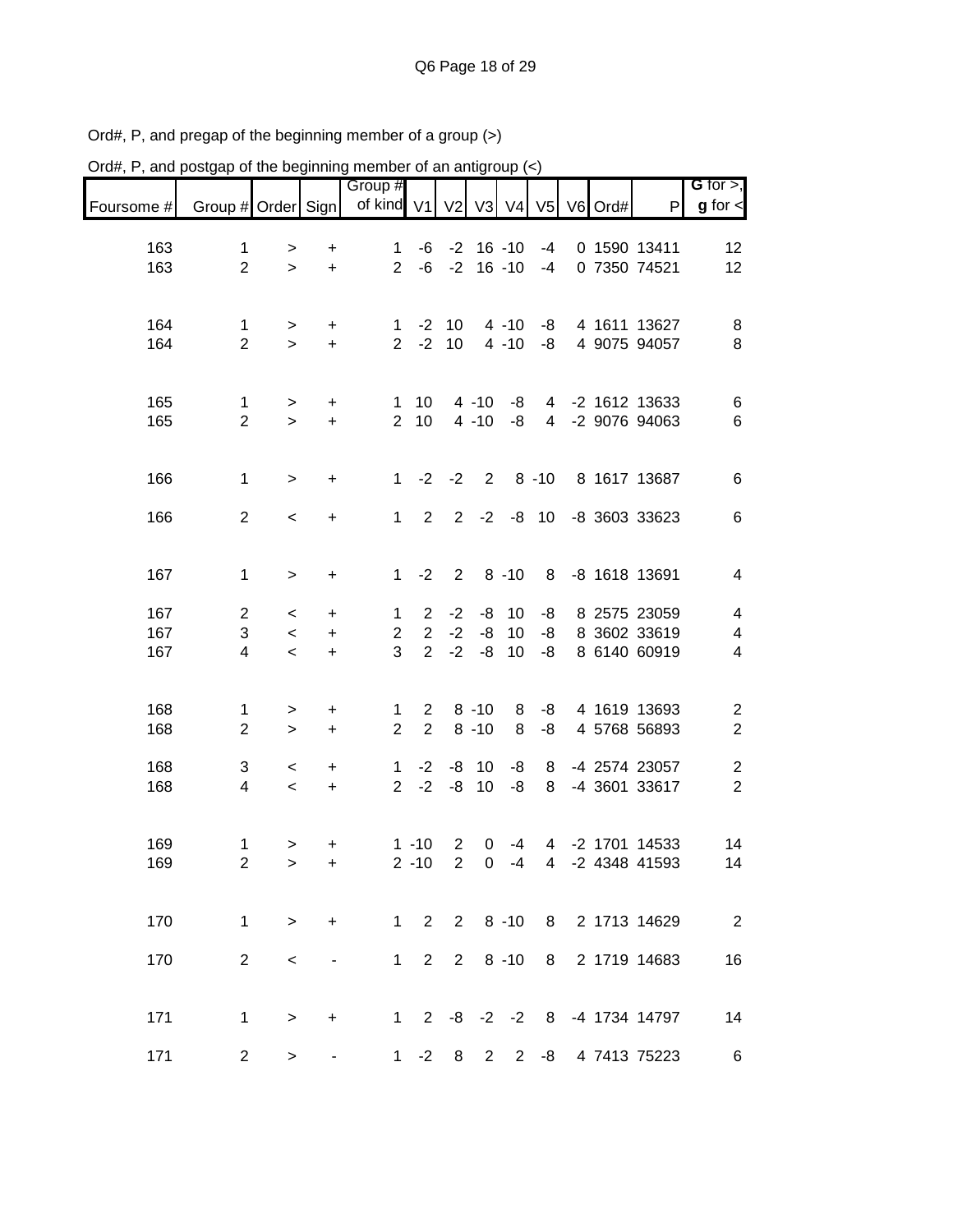| Ord#, P, and postgap of the beginning member of an antigroup $(\le)$ |                     |             |                                  |                     |                     |                           |                                  |                                  |                                  |         |                                             |                  |
|----------------------------------------------------------------------|---------------------|-------------|----------------------------------|---------------------|---------------------|---------------------------|----------------------------------|----------------------------------|----------------------------------|---------|---------------------------------------------|------------------|
|                                                                      |                     |             |                                  | Group #             |                     |                           |                                  |                                  |                                  |         |                                             | G for $>$ ,      |
| Foursome #                                                           | Group # Order Sign  |             |                                  | of kind V1          |                     | V <sub>2</sub>            | V <sub>3</sub>                   | V <sub>4</sub>                   | V <sub>5</sub>                   | V6 Ord# | P                                           | $g$ for $\leq$   |
| 172                                                                  | 1                   | $\geq$      | $\ddot{}$                        | $\mathbf{1}$        |                     | $8 - 14$                  | 4                                | -8                               | $\overline{2}$                   |         | 2 1757 15031                                | 14               |
| 172                                                                  | $\overline{2}$      | $\,<\,$     | $\ddot{}$                        | $\mathbf{1}$        |                     | $-8$ 14                   | $-4$                             | 8                                |                                  |         | -2 -2 2082 18169                            | 12               |
| 173                                                                  | 1                   | $\geq$      | $\ddot{}$                        |                     | $1 - 14$            | $\overline{4}$            | -8                               | $\overline{2}$                   | 2                                |         | 2 1758 15053                                | 22               |
| 173                                                                  | $\overline{2}$      | $\,<\,$     | $\ddot{}$                        | $\mathbf{1}$        | 14                  | $-4$                      | 8                                |                                  |                                  |         | -2 -2 -2 5858 57809                         | 20               |
| 174<br>174                                                           | 1<br>$\overline{2}$ | ><br>$\geq$ | +<br>$+$                         | 1<br>$\overline{2}$ | 4<br>$\overline{4}$ | -8<br>-8                  | $\overline{2}$<br>$\overline{2}$ | $\overline{2}$<br>$\overline{2}$ | $\overline{2}$<br>$\overline{2}$ |         | -4 1759 15061<br>-4 3366 31237              | 8<br>6           |
| 175                                                                  | $\mathbf 1$         | $\, >$      | +                                | 1                   | 4                   | -8                        | 8                                | $-2$                             | $-2$                             |         | 0 1784 15277                                | 6                |
| 175                                                                  | $\overline{2}$      | $\, >$      |                                  | 1                   | $-4$                | 8                         | -8                               | $\overline{2}$                   | 2                                |         | 0 2928 26699                                | 6                |
| 176                                                                  | $\mathbf 1$         | $\, > \,$   | +                                | $\mathbf{1}$        | -8                  | 8                         | $-2$ $-2$                        |                                  | $\mathbf{0}$                     |         | 4 1785 15287                                | 10               |
| 176                                                                  | $\overline{2}$      | $\, > \,$   | ٠                                | $\mathbf{1}$        | 8                   | -8                        | 2                                | 2                                | $\overline{0}$                   |         | -4 2929 26701                               | $\boldsymbol{2}$ |
| 176                                                                  | 3                   | $\,<$       |                                  | $\mathbf{1}$        | -8                  | 8                         | $-2 -2$                          |                                  | $\overline{0}$                   |         | 4 6568 65729                                | $\sqrt{2}$       |
| 177                                                                  | 1                   | $\, >$      | $\ddot{}$                        | $\mathbf{1}$        | 10                  | -8                        | $\overline{2}$                   | 2                                | 2                                |         | 2 1795 15361                                | $\overline{2}$   |
| 177                                                                  | $\overline{2}$      | $\, > \,$   |                                  |                     | $1 - 10$            | 8                         |                                  |                                  |                                  |         | $-2$ $-2$ $-2$ $-2$ 4312 41201              | 12               |
| 178<br>178                                                           | 1<br>$\overline{2}$ | $\, > \,$   | +                                | 1                   | $-2$                | 2<br>$2 -2 2$             | 0                                | 14                               |                                  |         | -4 -14 1952 16927<br>0 14 -4 -14 8200 84127 | 6<br>6           |
| 179                                                                  | $\mathbf{1}$        | $\,$        | $\ddot{}$                        |                     |                     |                           |                                  |                                  |                                  |         | 1 0 14 -4 -14 4 0 1954 16937                | $\,6\,$          |
| 179                                                                  | $\overline{2}$      | $\,<$       | $\begin{array}{c} + \end{array}$ |                     |                     | $1 \t0 -14$ 4 14 -4       |                                  |                                  |                                  |         | 0 5564 54673                                | $\,6\,$          |
| 180                                                                  | $\mathbf{1}$        | $\,$        | $\bf +$                          |                     |                     |                           |                                  |                                  |                                  |         | 1 -4 -4 2 4 -2 0 1962 17021                 | $10$             |
| 180                                                                  | $\overline{2}$      | $\,<$       | $\begin{array}{c} + \end{array}$ |                     |                     | $1 \t4 \t4 \t-2 \t-4 \t2$ |                                  |                                  |                                  |         | 0 4466 42709                                | $10$             |
| 181                                                                  | $\mathbf 1$         | $\, > \,$   | +                                | 1                   | 8                   | -8                        | 4                                |                                  |                                  |         | 4 8 -16 2053 17911                          | $\overline{a}$   |

Ord#, P, and pregap of the beginning member of a group (>)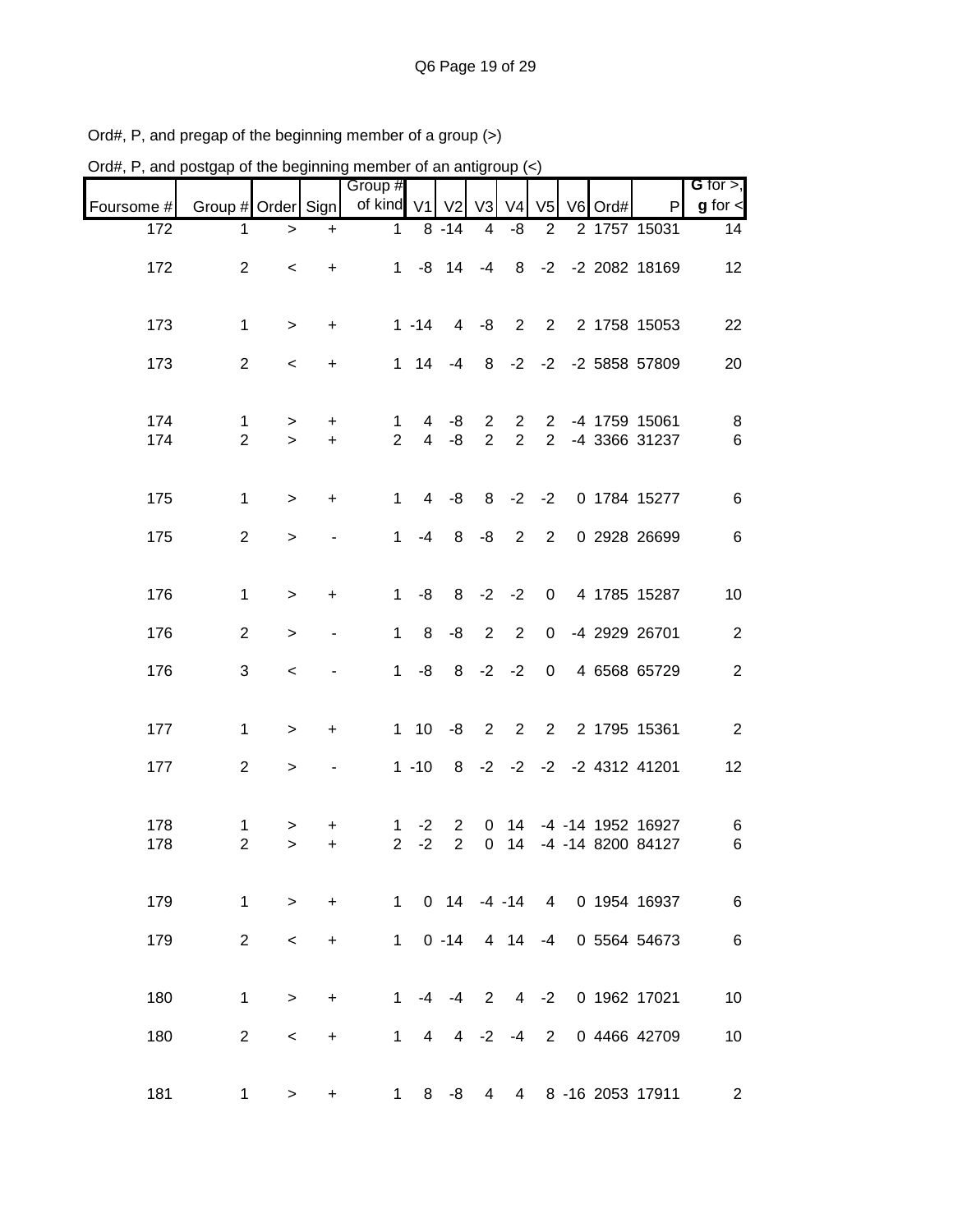| Ord#, P, and postgap of the beginning member of an antigroup $\left\langle \epsilon \right\rangle$ |                     |             |           |                        |                |                       |                     |                     |              |         |                                  |                          |
|----------------------------------------------------------------------------------------------------|---------------------|-------------|-----------|------------------------|----------------|-----------------------|---------------------|---------------------|--------------|---------|----------------------------------|--------------------------|
|                                                                                                    |                     |             |           | Group #                |                |                       |                     |                     |              |         |                                  | $G$ for $>$ ,            |
| Foursome #                                                                                         | Group # Order Sign  |             |           | of kind V1 V2 V3 V4 V5 |                |                       |                     |                     |              | V6 Ord# | $\mathsf{P}$                     | $g$ for $\lt$            |
| 181                                                                                                | $\overline{2}$      | $\,<$       |           | $\mathbf{1}$           | 8              | -8                    | $\overline{4}$      | $\overline{4}$      |              |         | 8 -16 4730 45641                 | 18                       |
| 182                                                                                                | $\mathbf{1}$        | $\, >$      | $\ddot{}$ |                        |                |                       |                     |                     |              |         | 1 10 -6 -2 -2 14 -4 2096 18289   | $\overline{2}$           |
| 182                                                                                                | $\overline{2}$      | $\,<$       | $\ddot{}$ |                        | $1 - 10$       | 6                     | $2^{\circ}$         |                     | $2 - 14$     |         | 4 4312 41201                     | $\overline{2}$           |
| 183                                                                                                | $\mathbf{1}$        | $\geq$      | $\ddot{}$ | $\mathbf{1}$           | $-2$           | $-2$                  | 14                  | $-4$                | 0            |         | 2 2098 18307                     | 6                        |
| 183                                                                                                | $\overline{2}$      | $\geq$      | $\ddot{}$ | $2^{\circ}$            |                | $-2$ $-2$ 14 $-4$     |                     |                     | 0            |         | 2 3901 36787                     | 6                        |
| 184                                                                                                | $\mathbf{1}$        | $\geq$      | $\ddot{}$ |                        | $1 - 10$       |                       | 4 10 -14            |                     | 8            |         | 2 2104 18367                     | 14                       |
| 184                                                                                                | $\overline{2}$      | $\prec$     | $\ddot{}$ |                        |                | 1 10 -4 -10 14        |                     |                     |              |         | -8 -2 4699 45293                 | 14                       |
| 185                                                                                                | 1                   | >           | $\ddot{}$ | 1                      | 4              | $-2$                  | $-2$                | 16                  | -8           |         | -2 2113 18443                    | $\overline{\mathcal{A}}$ |
| 185                                                                                                | $\overline{2}$      | $\geq$      | $+$       | $\overline{2}$         | $\overline{4}$ | $-2$                  | $-2$                | 16                  | -8           |         | -2 9167 95093                    | $\overline{4}$           |
| 186                                                                                                | $\mathbf{1}$        | $\, >$      | $\ddot{}$ | $\mathbf 1$            |                | $-4$ 14 $-12$         |                     | 8                   |              |         | 4 -14 2160 19009                 | 8                        |
| 186                                                                                                | $\overline{2}$      | $\,<\,$     |           | $\mathbf 1$            |                | $-4$ 14 $-12$         |                     | 8                   |              |         | 4 -14 3402 31627                 | 16                       |
| 187                                                                                                | 1                   | >           | +         | 1                      | -2             | $-2$                  | 10                  | -4                  | -4           |         | 2 2184 19259                     | 10                       |
| 187                                                                                                | $\overline{2}$      | $\geq$      | $\ddot{}$ | $\overline{2}$         | $-2$           | $-2$                  | 10                  | $-4$                | -4           |         | 2 4175 39719                     | 10                       |
| 188                                                                                                | $\mathbf 1$         | >           | +         | $\mathbf{1}$           | $-2$           | 10                    | -4                  | $-4$                | $2^{\circ}$  |         | 4 2185 19267                     | 8                        |
| 188<br>188                                                                                         | $\overline{2}$<br>3 | ><br>$\geq$ |           | 1<br>$2^{\circ}$       |                | $2 - 10$<br>$2 - 10$  | 4<br>$\overline{4}$ | 4<br>$\overline{4}$ | $-2$<br>$-2$ |         | -4 3738 35069<br>-4 5728 56489   | 10<br>10                 |
|                                                                                                    |                     |             |           |                        |                |                       |                     |                     |              |         |                                  |                          |
| 189                                                                                                | $\mathbf 1$         | $\, >$      | $\ddot{}$ |                        |                | $1 -2 2$              |                     | $4 -2$              |              |         | 4 -4 2201 19427                  | $\overline{\mathbf{4}}$  |
| 189                                                                                                | $\overline{c}$      | $\,<\,$     | $\ddot{}$ |                        |                | $1 \t2 \t-2 \t-4 \t2$ |                     |                     | $-4$         |         | 4 3827 36013                     | $\overline{\mathbf{4}}$  |
| 190                                                                                                | 1                   | $\, >$      | +         |                        |                |                       |                     |                     |              |         | 1 -2 -2 16 -20 20 -16 2246 19853 | 10                       |
| 190                                                                                                | $\overline{2}$      | $\,<$       | +         | $\mathbf 1$            | $2^{\circ}$    |                       |                     |                     |              |         | 2 -16 20 -20 16 2253 19927       | 10                       |

Ord#, P, and pregap of the beginning member of a group (>)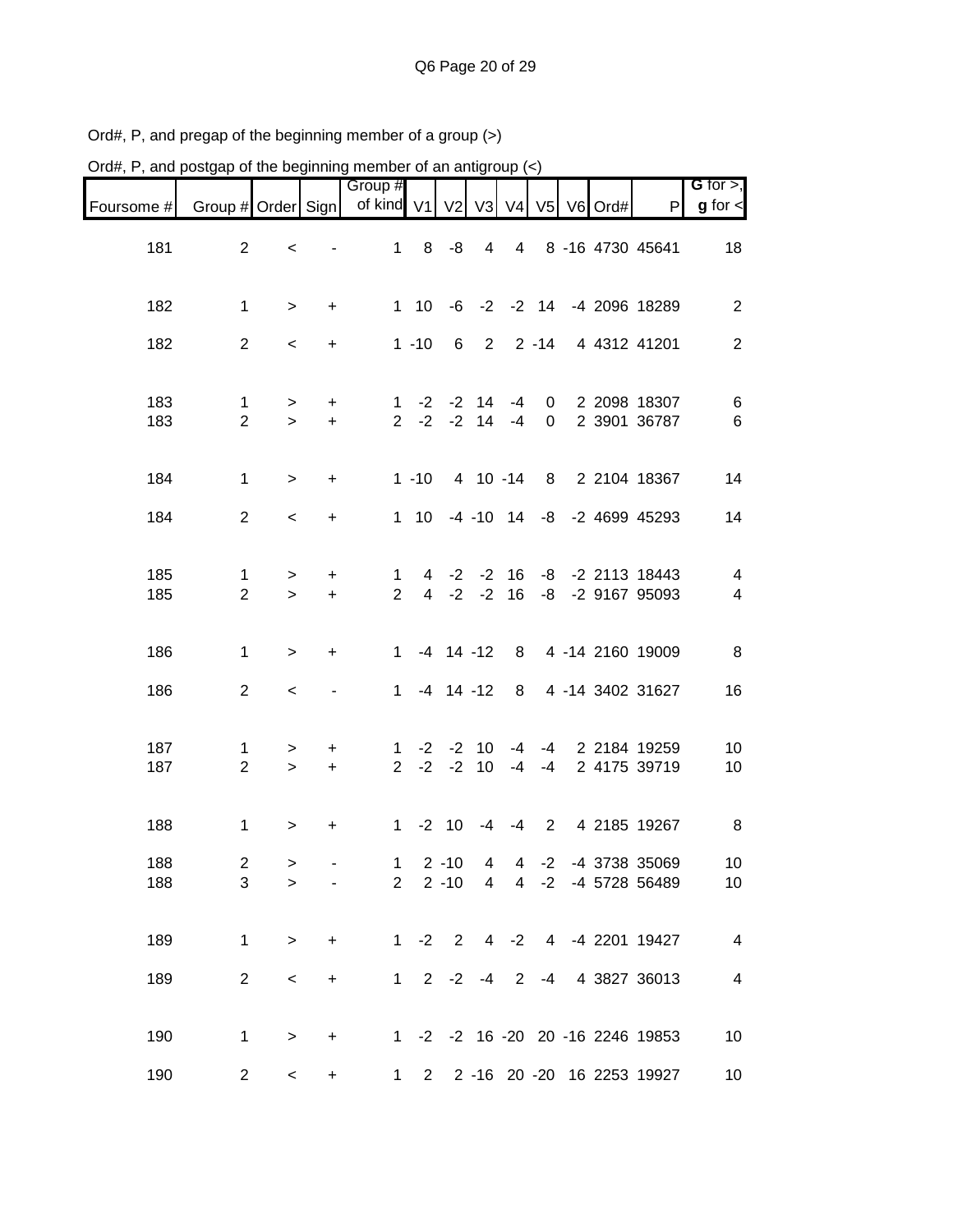| Ord#, P, and postgap of the beginning member of an antigroup (<) |                                |                               |                        |                               |                                  |                                  |                                  |                      |                                  |         |                                  |                              |
|------------------------------------------------------------------|--------------------------------|-------------------------------|------------------------|-------------------------------|----------------------------------|----------------------------------|----------------------------------|----------------------|----------------------------------|---------|----------------------------------|------------------------------|
| Foursome #                                                       | Group # Order Sign             |                               |                        | Group #<br>of kind V1         |                                  | $V2$ $V3$                        |                                  | V <sub>4</sub>       | V <sub>5</sub>                   | V6 Ord# | $\mathsf{P}$                     | G for $>$ ,<br>$g$ for $\lt$ |
| 191                                                              | $\mathbf 1$                    | $\geq$                        | $\ddot{}$              | $\mathbf{1}$                  |                                  | $0 - 10$                         | 8                                | $-4$                 |                                  |         | 6 -10 2255 19949                 | 12                           |
| 191                                                              | 2                              | $\,<\,$                       | $\ddot{}$              | $\mathbf{1}$                  | $\mathbf 0$                      | 10                               | -8                               | 4                    |                                  |         | -6 10 3652 34171                 | 12                           |
| 192                                                              | 1                              | $\geq$                        | $\ddot{}$              |                               | $1 - 10$                         | 8                                | $-4$                             |                      | $6 - 10$                         |         | 2 2256 19961                     | 12                           |
| 192                                                              | $\overline{2}$                 | $\,<\,$                       | $\ddot{}$              | $\mathbf{1}$                  | 10                               | -8                               | 4                                |                      | $-6$ 10                          |         | -2 3651 34159                    | 12                           |
| 193<br>193                                                       | 1<br>$\overline{2}$            | ><br>$\geq$                   | $\ddot{}$<br>$\ddot{}$ |                               | $1 - 10$<br>$2 - 10$             | $-2$<br>$-2$                     | 10<br>10                         | 0<br>$\mathbf 0$     | -8<br>-8                         |         | 2 2278 20143<br>2 7780 79393     | 14<br>14                     |
| 194<br>194                                                       | 1<br>$\overline{2}$            | $\, > \,$<br>$\geq$           | $\ddot{}$<br>$\ddot{}$ | 1<br>2                        | $-2$<br>$-2$                     | 10<br>10                         | 0<br>$\mathbf 0$                 | -8<br>-8             | $\overline{2}$<br>$\overline{2}$ |         | 12 2279 20147<br>12 7781 79397   | 4<br>$\overline{\mathbf{4}}$ |
| 195                                                              | $\mathbf 1$                    | $\,>$                         | $\ddot{}$              | $\mathbf{1}$                  | $-2$                             | 2                                | $\overline{2}$                   |                      |                                  |         | 6 -10 14 2336 20747              | $\overline{\mathcal{A}}$     |
| 195                                                              | $\overline{2}$                 | $\,<\,$                       | $\ddot{}$              | $\mathbf{1}$                  | $\overline{2}$                   | $-2$                             | $-2$                             |                      |                                  |         | -6 10 -14 3784 35533             | $\overline{4}$               |
| 196<br>196                                                       | 1<br>$\overline{2}$            | ><br>$\geq$                   | +<br>$\ddot{}$         | 1<br>$\overline{2}$           | $\overline{2}$<br>$\overline{2}$ | $\overline{2}$<br>$\overline{2}$ | $\overline{2}$<br>$\overline{2}$ | 2<br>2               | -8<br>-8                         |         | 8 2419 21559<br>8 3079 28279     | $\overline{c}$<br>$\sqrt{2}$ |
| 197                                                              | 1                              | $\, > \,$                     | +                      | $\mathbf 1$                   | $2^{\circ}$                      | -8                               | 8                                | -8                   | 8                                |         | -8 2422 21577                    | 8                            |
| 197                                                              | $\overline{2}$                 | $\,<\,$                       |                        | 1                             | $\overline{2}$                   | -8                               | 8                                | -8                   | 8                                |         | -8 2428 21613                    | $\overline{\mathbf{4}}$      |
| 198                                                              | $\mathbf{1}$                   | $\, > \,$                     | +                      | 1                             | -8                               | $\mathbf 0$                      |                                  |                      |                                  |         | 4 4 -10 2 2463 21991             | 14                           |
| 198                                                              | $\overline{2}$                 | $\,<\,$                       | $\ddot{}$              | $\mathbf 1$                   | 8                                | $\mathbf 0$                      |                                  |                      |                                  |         | -4 -4 10 -2 2829 25679           | 14                           |
| 199<br>199                                                       | $\mathbf{1}$<br>$\overline{2}$ | ><br>$\overline{\phantom{0}}$ | +<br>$\ddot{}$         | $\mathbf 1$<br>$\overline{2}$ | $\mathbf 0$<br>$\overline{0}$    | 4<br>$\overline{4}$              |                                  | $4 - 10$<br>$4 - 10$ | $2^{\circ}$                      |         | 2 -4 2464 21997<br>-4 7034 71011 | 6<br>12                      |
| 200                                                              | 1                              | $\, >$                        | $+$                    |                               |                                  |                                  |                                  |                      |                                  |         | 1 12 -16 10 -2 -4 6 2502 22349   | $\,6$                        |
| 200                                                              | $\overline{c}$                 | $\,<$                         | $\ddot{}$              |                               |                                  |                                  |                                  |                      |                                  |         | 1 -12 16 -10 2 4 -6 9202 95461   | $\,6$                        |

Ord#, P, and pregap of the beginning member of a group (>)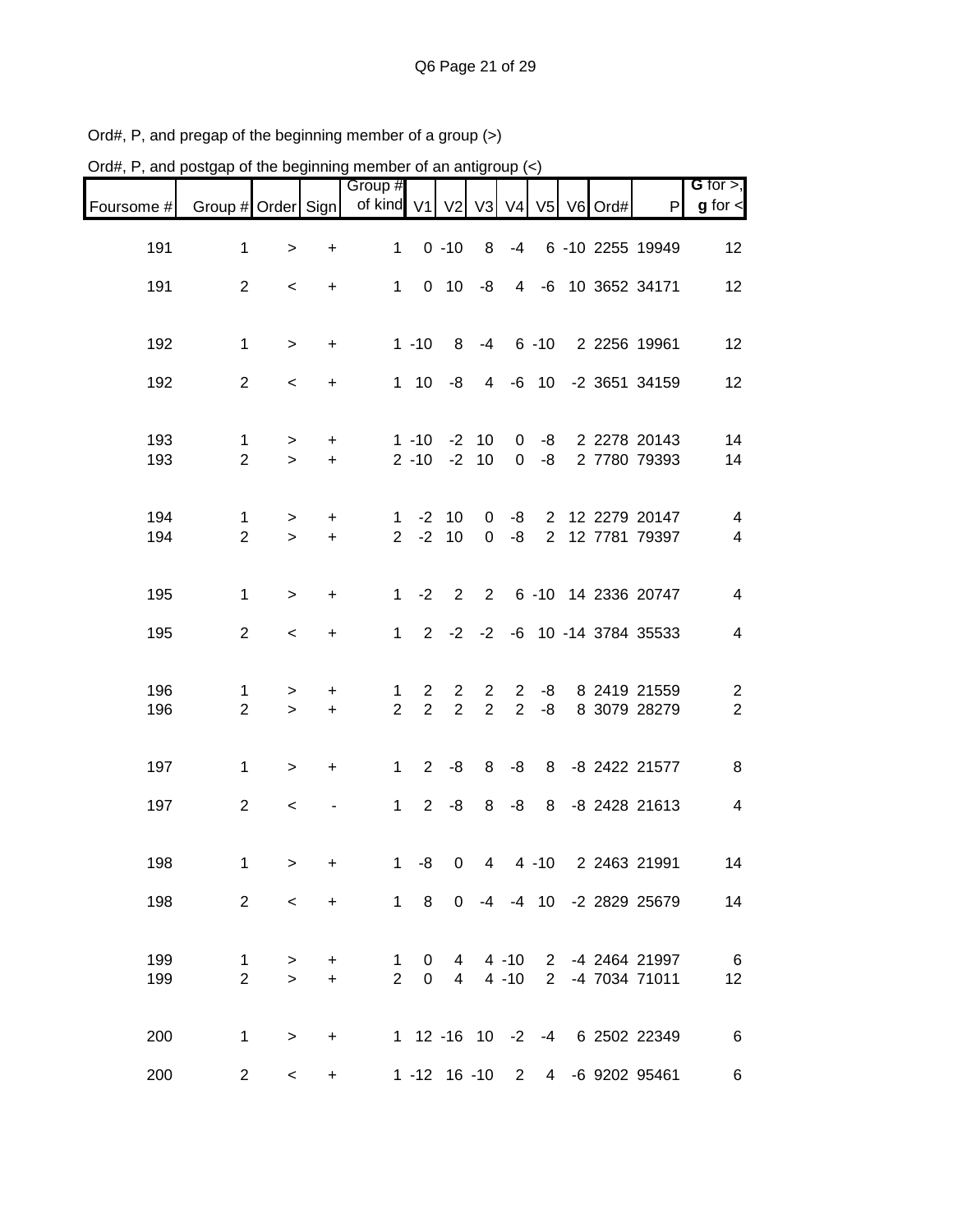| Ord#, P, and postgap of the beginning member of an antigroup (<) |                               |                           |                             |                       |                                       |                       |                                  |          |                                  |                  |                                              |                                                        |
|------------------------------------------------------------------|-------------------------------|---------------------------|-----------------------------|-----------------------|---------------------------------------|-----------------------|----------------------------------|----------|----------------------------------|------------------|----------------------------------------------|--------------------------------------------------------|
| Foursome #                                                       | Group # Order Sign            |                           |                             | Group #<br>of kind V1 |                                       | V <sub>2</sub>        |                                  |          |                                  | V3 V4 V5 V6 Ord# | P                                            | G for $>$ ,<br>$g$ for $\lt$                           |
| 201<br>201                                                       | 1<br>$\overline{2}$           | ><br>$\geq$               | +<br>$\ddot{}$              | 1<br>$\overline{2}$   | $\overline{2}$<br>$\overline{2}$      |                       | $6 - 10$<br>$6 - 10$             | 8<br>8   |                                  |                  | 8 -10 2539 22721<br>8 -10 8238 84503         | 4<br>4                                                 |
| 202<br>202                                                       | 1<br>$\overline{2}$           | $\, > \,$<br>$\geq$       | +<br>$+$                    | 1<br>$\overline{2}$   | $\overline{2}$<br>$\overline{2}$      | 10<br>10 <sup>1</sup> | $-2$<br>$-2$                     | -6<br>-6 | $-2$<br>$-2$                     |                  | 2 2621 23563<br>2 3467 32323                 | $\overline{c}$<br>$\overline{2}$                       |
| 203<br>203                                                       | $\mathbf 1$<br>$\overline{2}$ | $\, > \,$<br>$\mathbf{L}$ | +<br>$\ddot{}$              | 1<br>$\overline{2}$   | -4<br>$-4$                            | $-2$<br>$-2$          | 6<br>6                           | -8<br>-8 | $\overline{2}$<br>$\overline{2}$ |                  | 8 2668 23993<br>8 7210 72923                 | 12<br>12                                               |
| 204                                                              | $\mathbf 1$                   | $\geq$                    | $\ddot{}$                   | $\mathbf{1}$          | $-4$                                  | $\pmb{0}$             | $\overline{2}$                   | $-2$     | $\mathbf{0}$                     |                  | -2 2677 24071                                | 10                                                     |
| 204                                                              | $\overline{2}$                | $\prec$                   | $\ddot{}$                   | $\mathbf{1}$          | 4                                     | $\mathbf 0$           | $-2$                             | 2        | $\mathbf 0$                      |                  | 2 4901 47533                                 | 10                                                     |
| 205                                                              | 1                             | $\, > \,$                 | $\ddot{}$                   | $\mathbf 1$           | 4                                     | 4                     | -8                               | 10       | $\overline{4}$                   |                  | -8 2685 24113                                | $\overline{4}$                                         |
| 205                                                              | $\overline{2}$                | $\,<$                     | $\ddot{}$                   | $\mathbf 1$           | $-4$                                  | $-4$                  |                                  | $8 - 10$ | $-4$                             |                  | 8 6061 60037                                 | $\overline{4}$                                         |
| 206                                                              | $\mathbf 1$                   | $\, > \,$                 | $\ddot{}$                   | 1                     | 4                                     | 6                     |                                  | $4 - 10$ | $\mathbf 0$                      |                  | -4 2706 24373                                | $\overline{c}$                                         |
| 206                                                              | $\overline{2}$                | $\,>$                     |                             | $\mathbf 1$           |                                       | $-4 - 6$              |                                  | $-4$ 10  | $\mathbf 0$                      |                  | 4 7404 75149                                 | 16                                                     |
| 207<br>207                                                       | 1<br>$\overline{2}$           | ><br>$\geq$               | +<br>$\ddot{}$              | 1<br>$\overline{2}$   |                                       | $4 - 10$<br>$4 - 10$  | 0<br>0                           | $-4$     |                                  |                  | -4 16 -14 2708 24391<br>16 -14 4339 41491    | 12<br>12                                               |
| 208                                                              | $\mathbf 1$                   | $\geq$                    | +                           |                       |                                       | $1 - 10$ $10 - 2 - 6$ |                                  |          | $\overline{4}$                   |                  | 2 2739 24763                                 | 14                                                     |
| 208                                                              | 2                             | $\geq$                    |                             |                       |                                       |                       |                                  |          |                                  |                  | 1 10 -10 2 6 -4 -2 6768 67943                | 4                                                      |
| 209<br>209                                                       | $\mathbf 1$<br>$\overline{2}$ | ><br>$\geq$               | $\ddot{}$<br>$\ddot{}$      |                       | $2 - 20$                              | $1 - 20 -2 -2 -2$ 2   | $-2 -2$                          | $-2$     | $2^{\circ}$                      |                  | 2 2782 25219<br>2 4604 44249                 | 30<br>28                                               |
| 210<br>210<br>210                                                | 1<br>$\overline{2}$<br>3      | ><br>$\geq$<br>$\, >$     | +<br>$\ddot{}$<br>$\ddot{}$ | $\mathbf{1}$          | 10<br>$2 \quad 10$<br>3 <sub>10</sub> | 4                     | $4 - 8 - 2$<br>-8<br>$4 - 8 - 2$ | $-2$     | $-2$<br>$-2$<br>$-2$             |                  | 2 2802 25411<br>2 3935 37123<br>2 4375 41851 | $\overline{c}$<br>$\boldsymbol{6}$<br>$\boldsymbol{2}$ |

Ord#, P, and pregap of the beginning member of a group (>)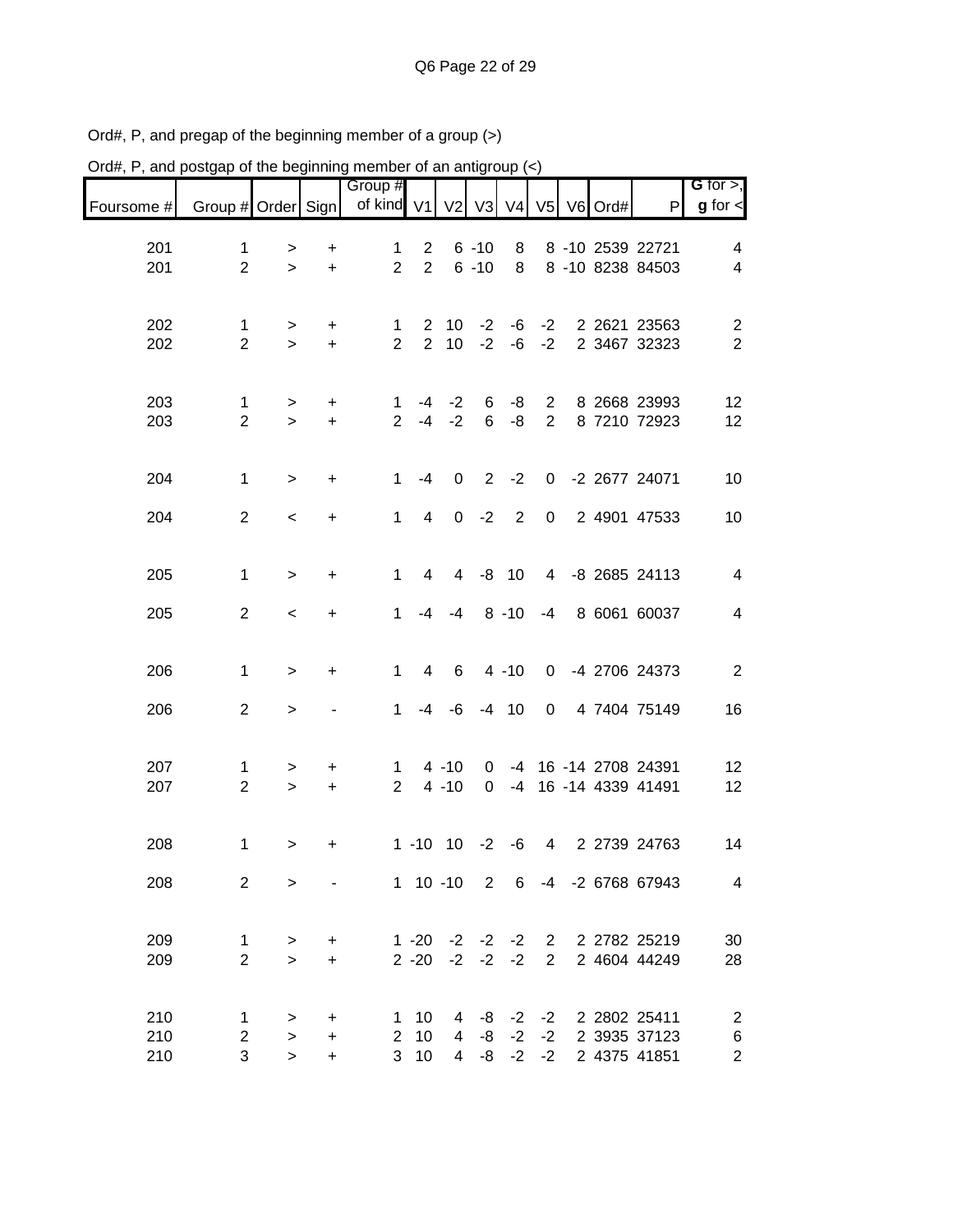| Ord#, P, and postgap of the beginning member of an antigroup $(\le)$ |                                |                     |                                   |                                  |                              |                       |                                   |                                  |                                  |    |      |                                                              |                                    |
|----------------------------------------------------------------------|--------------------------------|---------------------|-----------------------------------|----------------------------------|------------------------------|-----------------------|-----------------------------------|----------------------------------|----------------------------------|----|------|--------------------------------------------------------------|------------------------------------|
|                                                                      |                                |                     |                                   | Group <sup>#</sup><br>of kind V1 |                              |                       | $V2$ $V3$                         | V <sub>4</sub>                   | V <sub>5</sub>                   | V6 |      | P                                                            | G for $>$ ,<br>$g$ for $\lt$       |
| Foursome #<br>211                                                    | Group # Order Sign<br>1        | $\, >$              | $\ddot{}$                         | 1                                | $\overline{2}$               | $-4$                  | 10                                | -8                               | $\overline{2}$                   |    | Ord# | 0 3026 27743                                                 | 4                                  |
| 211                                                                  | $\overline{2}$                 | $\prec$             | $\ddot{}$                         | $\mathbf{1}$                     | $-2$                         |                       | $4 - 10$                          | 8                                | $-2$                             |    |      | 0 3117 28627                                                 | $\overline{4}$                     |
| 212                                                                  | $\mathbf 1$                    | $\geq$              | $\ddot{}$                         | $\mathbf{1}$                     |                              | $-4$ 10               | -8                                | $\overline{2}$                   | $\mathbf 0$                      |    |      | 6 3027 27749                                                 | 6                                  |
| 212                                                                  | $\overline{2}$                 | $\,<\,$             | $\ddot{}$                         | $\mathbf{1}$                     |                              | $4 - 10$              | 8                                 | $-2$                             | $\mathbf 0$                      |    |      | -6 3116 28621                                                | 6                                  |
| 213<br>213                                                           | 1<br>$\overline{2}$            | ><br>$\geq$         | +<br>$\ddot{}$                    | 1<br>$\overline{2}$              | 6<br>6                       | 0<br>0                | -6<br>-6                          | 4<br>4                           | -8<br>-8                         |    |      | 8 3061 28057<br>8 3344 31039                                 | 6<br>6                             |
| 214<br>214                                                           | 1<br>$\overline{2}$            | $\, > \,$<br>$\geq$ | +<br>$\ddot{}$                    | 1<br>$\overline{2}$              | 4<br>$\overline{\mathbf{4}}$ | 0<br>$\boldsymbol{0}$ | 0<br>0                            | $-2$<br>$-2$                     | $\overline{2}$<br>$\overline{2}$ |    |      | 8 3253 30091<br>8 5463 53611                                 | $\overline{c}$<br>$\boldsymbol{2}$ |
| 215<br>215                                                           | 1<br>$\overline{2}$            | $\, > \,$<br>$\geq$ | $\ddot{}$<br>$\ddot{}$            | 1<br>$\overline{2}$              | 0<br>$\boldsymbol{0}$        | 0<br>0                | $-2$<br>$-2$                      | $\overline{2}$<br>$\overline{2}$ |                                  |    |      | 8 -10 3254 30097<br>8 -10 5464 53617                         | $\,6$<br>6                         |
| 216                                                                  | 1                              | $\, > \,$           | +                                 | $\mathbf{1}$                     |                              | $10 - 10$             |                                   |                                  |                                  |    |      | -4 14 -4 -10 3528 32917                                      | $\,6$                              |
| 216                                                                  | $\overline{2}$                 | $\,<\,$             |                                   |                                  |                              | $1 10 - 10$           |                                   |                                  |                                  |    |      | -4 14 -4 -10 3534 32971                                      | 12                                 |
| 217                                                                  | 1                              | $\, > \,$           | +                                 | $\mathbf{1}$                     | $\overline{2}$               | $\pmb{0}$             | 8                                 | -4                               | -4                               |    |      | 2 3536 32987                                                 | 4                                  |
| 217                                                                  | $\overline{2}$                 | $\,<\,$             | +                                 | $\mathbf{1}$                     | $-2$                         | 0                     | -8                                | 4                                | $\overline{4}$                   |    |      | -2 5978 59119                                                | 4                                  |
| 218                                                                  | $\mathbf 1$                    |                     |                                   |                                  |                              |                       | $1 \t 6 \t -10 \t 10 \t -8 \t -2$ |                                  |                                  |    |      | 2 3567 33317                                                 | 6                                  |
| 218                                                                  | $\overline{2}$                 | $\,<$               | $+$                               |                                  |                              |                       |                                   |                                  |                                  |    |      | 1 -6 10 -10 8 2 -2 8928 92413                                | 6                                  |
| 219<br>219                                                           | $\mathbf{1}$<br>$\overline{2}$ | $\, >$<br>$\geq$    | $\ddot{}$<br>$\ddot{\phantom{1}}$ |                                  |                              |                       |                                   |                                  |                                  |    |      | 1 4 0 4 4 -10 -2 3660 34261<br>2 4 0 4 4 -10 -2 8011 81931   | $\sqrt{2}$<br>$\boldsymbol{2}$     |
| 220<br>220                                                           | $\mathbf{1}$<br>$\overline{2}$ | $\, >$<br>$\geq$    | +<br>$+$                          |                                  |                              |                       |                                   |                                  |                                  |    |      | 1 2 -2 20 -16 0 8 3719 34843<br>2 2 -2 20 -16 0 8 7933 81043 | $\sqrt{2}$<br>$\sqrt{2}$           |
| 221                                                                  | $\mathbf 1$                    | $\, >$              | $\ddot{}$                         |                                  | $1 - 4$                      |                       |                                   |                                  |                                  |    |      | 4 4 -8 8 -4 3876 36559                                       | $\,8\,$                            |

Ord#, P, and pregap of the beginning member of a group (>)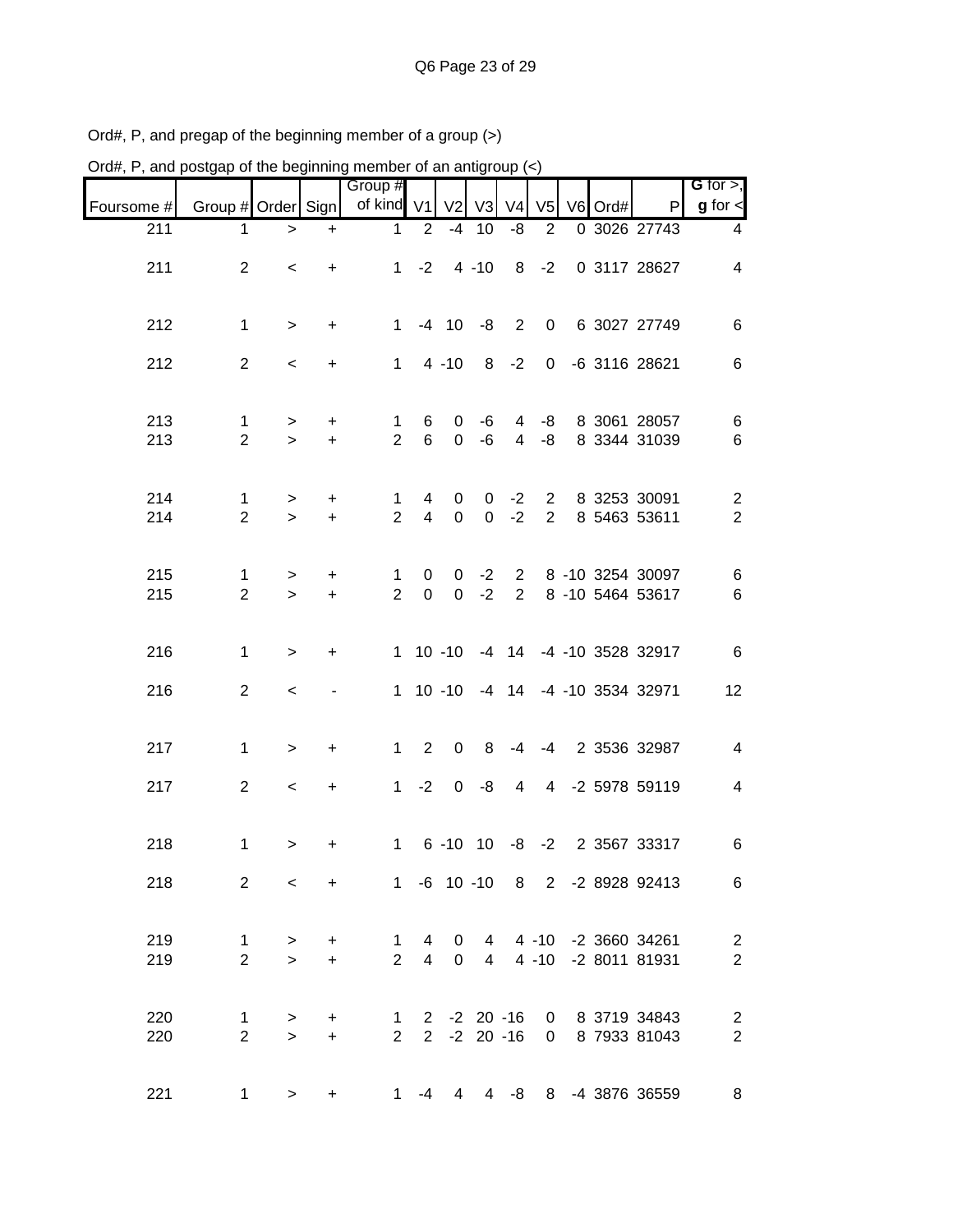| Ord#, P, and postgap of the beginning member of an antigroup (<) |                     |             |                |                                |             |                                    |                     |         |                        |         |                                 |                                  |
|------------------------------------------------------------------|---------------------|-------------|----------------|--------------------------------|-------------|------------------------------------|---------------------|---------|------------------------|---------|---------------------------------|----------------------------------|
| Foursome #                                                       | Group # Order Sign  |             |                | Group #<br>of kind V1 V2 V3 V4 |             |                                    |                     |         | V <sub>5</sub>         | V6 Ord# | P                               | G for $>$ ,<br>$g$ for $\lt$     |
| 221                                                              | $\overline{2}$      | $\,<$       |                | $\mathbf{1}$                   | $-4$        | $\overline{4}$                     | $\overline{4}$      | -8      | 8                      |         | -4 4190 39857                   | 6                                |
| 222                                                              | 1                   | $\, > \,$   | +              | $\mathbf{1}$                   | $2^{\circ}$ | -8                                 | 10                  | -6      |                        |         | -2 -2 3974 37537                | 8                                |
| 222                                                              | $\overline{2}$      | $\,<\,$     | +              | $\mathbf{1}$                   | $-2$        |                                    | $8 - 10$            | 6       | $\overline{2}$         |         | 2 4314 41213                    | 8                                |
| 223                                                              | 1                   | $\, > \,$   | $\ddot{}$      | $\mathbf 1$                    | $-2$        | $-2$                               | 4                   | 4       |                        |         | -8 14 3978 37567                | 6                                |
| 223                                                              | $\mathbf{2}$        | $\,<\,$     | +              | 1                              | 2           | 2                                  | -4                  | $-4$    |                        |         | 8 -14 6848 68903                | 6                                |
| 224                                                              | 1                   | $\geq$      | $\ddot{}$      | 1                              | -4          | $-4$                               | 16                  | -8      |                        |         | 2 -10 4066 38603                | 10                               |
| 224                                                              | $\overline{2}$      | $\,<\,$     | +              | 1                              | 4           |                                    | $4 - 16$            | 8       |                        |         | -2 10 6489 64927                | 10                               |
| 225<br>225                                                       | 1<br>$\overline{2}$ | ><br>$\geq$ | +<br>$\ddot{}$ | 1<br>$\overline{2}$            |             | $14 - 14$<br>$14 - 14$             | 4<br>$\overline{4}$ |         | $10 - 10$<br>$10 - 10$ |         | 2 4072 38653<br>2 6956 70183    | $\overline{c}$<br>$\overline{2}$ |
| 226                                                              | 1                   | >           | +              | $\mathbf{1}$                   |             | $-2$ 10                            | $-4$                | $-4$    | $\overline{2}$         |         | 2 4176 39727                    | 8                                |
| 226                                                              | $\mathbf{2}$        | $\geq$      | $\blacksquare$ | 1                              |             | $2 - 10$                           | $\overline{4}$      |         |                        |         | 4 -2 -2 7071 71399              | 10                               |
| 227                                                              | 1                   | $\, > \,$   | $\ddot{}$      | $\mathbf{1}$                   | 10          | $-4$                               | $-4$                | 2       | $2^{\circ}$            |         | -4 4177 39733                   | 6                                |
| 227                                                              | $\overline{2}$      | $\, > \,$   |                |                                | $1 - 10$    | 4                                  | 4                   | $-2$    | $-2$                   |         | 4 7072 71411                    | 12                               |
| 228<br>228                                                       | 1<br>$\overline{2}$ | ><br>$\geq$ | +<br>$\ddot{}$ | $\mathbf{1}$<br>$\overline{2}$ |             | $2 - 4 14 - 16$<br>$2 - 4 14 - 16$ |                     |         | $-4$                   |         | -4 8 4181 39779<br>8 4516 43271 | 10<br>10                         |
| 229                                                              | $\mathbf 1$         | $\, >$      | $\ddot{}$      |                                |             | $1 14 - 16 - 4 8$                  |                     |         |                        |         | -8 4 4183 39799                 | 8                                |
| 229                                                              | $\overline{2}$      | $\,<$       | $+$            |                                |             | $1 - 14$ 16                        |                     | $4 - 8$ |                        |         | 8 -4 8513 87671                 | 8                                |
| 230                                                              | 1                   | $\, >$      | $\ddot{}$      |                                |             |                                    |                     |         |                        |         | 1 -16 -4 8 -8 4 4 4184 39821    | 22                               |
| 230                                                              | $\overline{c}$      | $\,<$       | $+$            |                                | 1 16        | $\overline{4}$                     | -8                  | 8       |                        |         | -4 -4 8512 87649                | 22                               |

Ord#, P, and pregap of the beginning member of a group (>)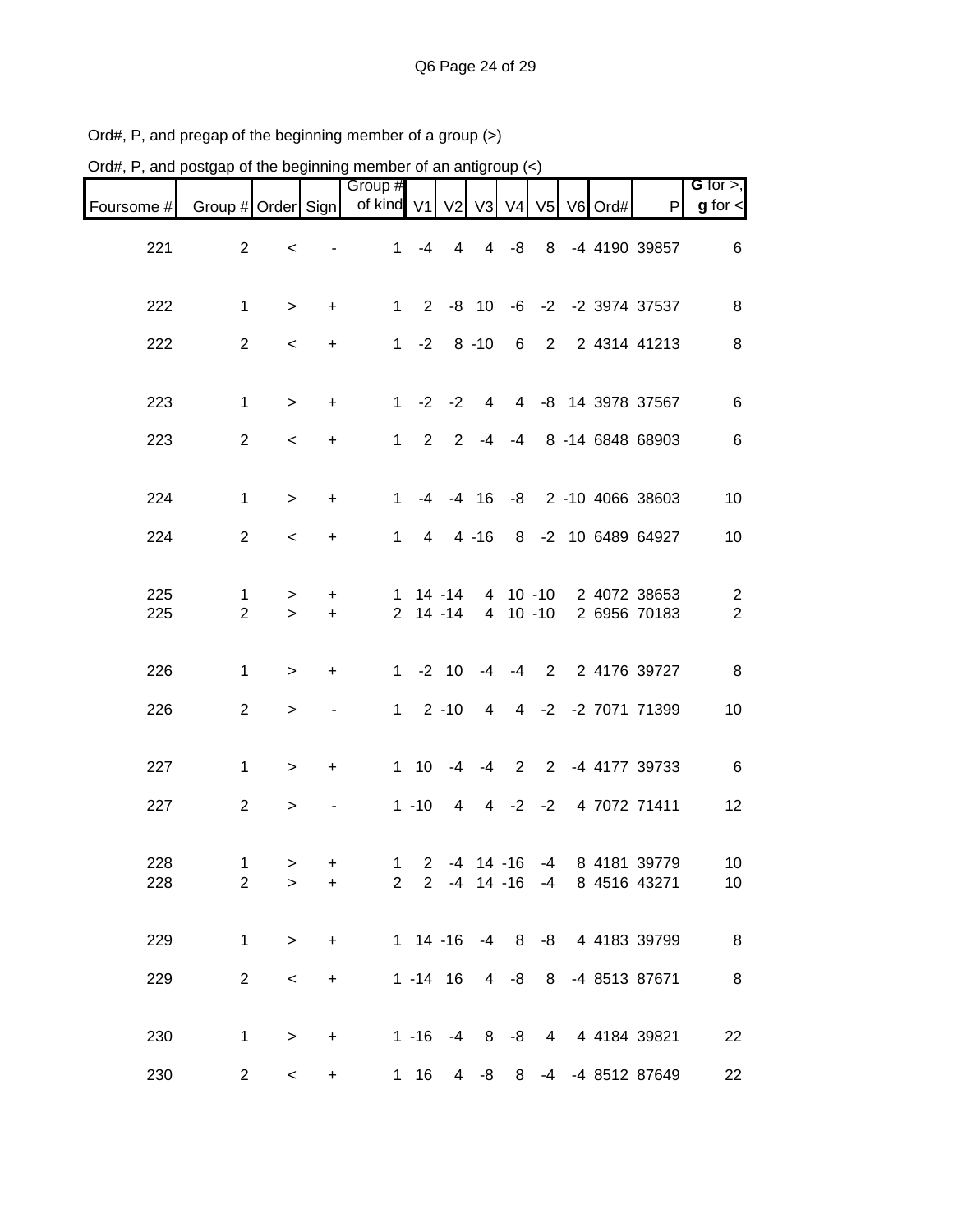| Group #<br>of kind V1<br>$V2$ $V3$<br>Group # Order Sign<br>V <sub>4</sub><br>V <sub>5</sub><br>Ord#<br>$\mathsf{P}$<br>Foursome #<br>V <sub>6</sub><br>231<br>$\mathbf 1$<br>$1 - 10$<br>2 14 -16 14 4200 39971<br>$-4$<br>$\geq$<br>+<br>231<br>$\overline{2}$<br>-2 -14 16 -14 5448 53419<br>10<br>$\overline{4}$<br>$\mathbf 1$<br>$\,<\,$<br>+<br>232<br>2 14 -16 14 -12 4201 39979<br>1<br>$-4$<br>1<br>$\ddot{}$<br>$\geq$<br>232<br>-2 -14 16 -14 12 5447 53411<br>$\overline{c}$<br>1<br>4<br>$\,<$<br>+<br>233<br>$-2$<br>$-2$<br>-2 4382 41911<br>$\mathbf 1$<br>8<br>-8<br>0<br>$\mathbf 1$<br>$\ddot{}$<br>><br>233<br>$\overline{c}$<br>$\overline{2}$<br>8<br>$\pmb{0}$<br>$\overline{2}$<br>2 4634 44579<br>-8<br>$\mathbf 1$<br>$\,<$<br>+<br>234<br>$\mathbf 1$<br>$2 - 10$ 14<br>-2 -10 4388 41959<br>$\mathbf{1}$<br>8<br>$\, > \,$<br>+<br>234<br>$\overline{2}$<br>$-2$ 10 $-14$<br>2 10 7856 80231<br>$\mathbf{1}$<br>-8<br>$\,<$<br>+<br>$-2$<br>2<br>2<br>$-2$<br>$-2$<br>2 4437 42437<br>235<br>$\mathbf 1$<br>1<br>$\ddot{}$<br>$\, > \,$<br>$-2$<br>$\overline{2}$<br>2<br>$\overline{2}$<br>-2 5663 55813<br>235<br>$\overline{2}$<br>$\mathbf 1$<br>$-2$<br>><br>235<br>2 4443 42467<br>3<br>$\overline{2}$<br>$-2$<br>$-2$<br>$\overline{2}$<br>$-2$<br>1.<br>$\,<$<br>$\overline{2}$<br>$\overline{2}$<br>$\overline{2}$<br>$-2$<br>$-2$<br>$-2$<br>235<br>2 5666 55823<br>4<br>$\,<\,$<br>$-2$ 14 $-2$ $-14$<br>-2 4549 43651<br>236<br>8<br>1<br>$\mathbf 1$<br>+<br>$\, > \,$<br>236<br>$\overline{2}$<br>-8<br>$2 - 14$<br>$\overline{2}$<br>14<br>2 6713 67409<br>$\mathbf 1$<br>$\,<\,$<br>+ | Ord#, P, and postgap of the beginning member of an antigroup $(\le)$ |  |  |  |  |  |  |                              |
|------------------------------------------------------------------------------------------------------------------------------------------------------------------------------------------------------------------------------------------------------------------------------------------------------------------------------------------------------------------------------------------------------------------------------------------------------------------------------------------------------------------------------------------------------------------------------------------------------------------------------------------------------------------------------------------------------------------------------------------------------------------------------------------------------------------------------------------------------------------------------------------------------------------------------------------------------------------------------------------------------------------------------------------------------------------------------------------------------------------------------------------------------------------------------------------------------------------------------------------------------------------------------------------------------------------------------------------------------------------------------------------------------------------------------------------------------------------------------------------------------------------------------------------------------------------------------------------------------------------------------------|----------------------------------------------------------------------|--|--|--|--|--|--|------------------------------|
|                                                                                                                                                                                                                                                                                                                                                                                                                                                                                                                                                                                                                                                                                                                                                                                                                                                                                                                                                                                                                                                                                                                                                                                                                                                                                                                                                                                                                                                                                                                                                                                                                                    |                                                                      |  |  |  |  |  |  | G for $>$ ,<br>$g$ for $\lt$ |
|                                                                                                                                                                                                                                                                                                                                                                                                                                                                                                                                                                                                                                                                                                                                                                                                                                                                                                                                                                                                                                                                                                                                                                                                                                                                                                                                                                                                                                                                                                                                                                                                                                    |                                                                      |  |  |  |  |  |  | 18                           |
|                                                                                                                                                                                                                                                                                                                                                                                                                                                                                                                                                                                                                                                                                                                                                                                                                                                                                                                                                                                                                                                                                                                                                                                                                                                                                                                                                                                                                                                                                                                                                                                                                                    |                                                                      |  |  |  |  |  |  | 18                           |
|                                                                                                                                                                                                                                                                                                                                                                                                                                                                                                                                                                                                                                                                                                                                                                                                                                                                                                                                                                                                                                                                                                                                                                                                                                                                                                                                                                                                                                                                                                                                                                                                                                    |                                                                      |  |  |  |  |  |  |                              |
|                                                                                                                                                                                                                                                                                                                                                                                                                                                                                                                                                                                                                                                                                                                                                                                                                                                                                                                                                                                                                                                                                                                                                                                                                                                                                                                                                                                                                                                                                                                                                                                                                                    |                                                                      |  |  |  |  |  |  | 8                            |
|                                                                                                                                                                                                                                                                                                                                                                                                                                                                                                                                                                                                                                                                                                                                                                                                                                                                                                                                                                                                                                                                                                                                                                                                                                                                                                                                                                                                                                                                                                                                                                                                                                    |                                                                      |  |  |  |  |  |  | 8                            |
|                                                                                                                                                                                                                                                                                                                                                                                                                                                                                                                                                                                                                                                                                                                                                                                                                                                                                                                                                                                                                                                                                                                                                                                                                                                                                                                                                                                                                                                                                                                                                                                                                                    |                                                                      |  |  |  |  |  |  | 8                            |
|                                                                                                                                                                                                                                                                                                                                                                                                                                                                                                                                                                                                                                                                                                                                                                                                                                                                                                                                                                                                                                                                                                                                                                                                                                                                                                                                                                                                                                                                                                                                                                                                                                    |                                                                      |  |  |  |  |  |  | 8                            |
|                                                                                                                                                                                                                                                                                                                                                                                                                                                                                                                                                                                                                                                                                                                                                                                                                                                                                                                                                                                                                                                                                                                                                                                                                                                                                                                                                                                                                                                                                                                                                                                                                                    |                                                                      |  |  |  |  |  |  | $\overline{2}$               |
|                                                                                                                                                                                                                                                                                                                                                                                                                                                                                                                                                                                                                                                                                                                                                                                                                                                                                                                                                                                                                                                                                                                                                                                                                                                                                                                                                                                                                                                                                                                                                                                                                                    |                                                                      |  |  |  |  |  |  | $\mathbf{2}$                 |
|                                                                                                                                                                                                                                                                                                                                                                                                                                                                                                                                                                                                                                                                                                                                                                                                                                                                                                                                                                                                                                                                                                                                                                                                                                                                                                                                                                                                                                                                                                                                                                                                                                    |                                                                      |  |  |  |  |  |  |                              |
|                                                                                                                                                                                                                                                                                                                                                                                                                                                                                                                                                                                                                                                                                                                                                                                                                                                                                                                                                                                                                                                                                                                                                                                                                                                                                                                                                                                                                                                                                                                                                                                                                                    |                                                                      |  |  |  |  |  |  | $\overline{\mathcal{A}}$     |
|                                                                                                                                                                                                                                                                                                                                                                                                                                                                                                                                                                                                                                                                                                                                                                                                                                                                                                                                                                                                                                                                                                                                                                                                                                                                                                                                                                                                                                                                                                                                                                                                                                    |                                                                      |  |  |  |  |  |  | 6                            |
|                                                                                                                                                                                                                                                                                                                                                                                                                                                                                                                                                                                                                                                                                                                                                                                                                                                                                                                                                                                                                                                                                                                                                                                                                                                                                                                                                                                                                                                                                                                                                                                                                                    |                                                                      |  |  |  |  |  |  | 6                            |
|                                                                                                                                                                                                                                                                                                                                                                                                                                                                                                                                                                                                                                                                                                                                                                                                                                                                                                                                                                                                                                                                                                                                                                                                                                                                                                                                                                                                                                                                                                                                                                                                                                    |                                                                      |  |  |  |  |  |  | 6                            |
|                                                                                                                                                                                                                                                                                                                                                                                                                                                                                                                                                                                                                                                                                                                                                                                                                                                                                                                                                                                                                                                                                                                                                                                                                                                                                                                                                                                                                                                                                                                                                                                                                                    |                                                                      |  |  |  |  |  |  | $\overline{2}$               |
|                                                                                                                                                                                                                                                                                                                                                                                                                                                                                                                                                                                                                                                                                                                                                                                                                                                                                                                                                                                                                                                                                                                                                                                                                                                                                                                                                                                                                                                                                                                                                                                                                                    |                                                                      |  |  |  |  |  |  | $\overline{2}$               |
| 237<br>1 -2 14 -2 -14 -2 28 4550 43661<br>$\mathbf 1$                                                                                                                                                                                                                                                                                                                                                                                                                                                                                                                                                                                                                                                                                                                                                                                                                                                                                                                                                                                                                                                                                                                                                                                                                                                                                                                                                                                                                                                                                                                                                                              |                                                                      |  |  |  |  |  |  | 10                           |
| $\, >$<br>$+$                                                                                                                                                                                                                                                                                                                                                                                                                                                                                                                                                                                                                                                                                                                                                                                                                                                                                                                                                                                                                                                                                                                                                                                                                                                                                                                                                                                                                                                                                                                                                                                                                      |                                                                      |  |  |  |  |  |  |                              |
| 237<br>$\overline{2}$<br>1 2 -14 2 14 2 -28 6712 67399<br>$\,<\,$<br>$+$                                                                                                                                                                                                                                                                                                                                                                                                                                                                                                                                                                                                                                                                                                                                                                                                                                                                                                                                                                                                                                                                                                                                                                                                                                                                                                                                                                                                                                                                                                                                                           |                                                                      |  |  |  |  |  |  | 10                           |
| 1 -8 4 -2 10 -10 2 4573 43961<br>238<br>$\mathbf{1}$<br>$+$<br>$\, > \,$                                                                                                                                                                                                                                                                                                                                                                                                                                                                                                                                                                                                                                                                                                                                                                                                                                                                                                                                                                                                                                                                                                                                                                                                                                                                                                                                                                                                                                                                                                                                                           |                                                                      |  |  |  |  |  |  | 10                           |
| $\overline{2}$<br>1 8 -4 2 -10 10 -2 4942 47951<br>238<br>$\,<$<br>$+$                                                                                                                                                                                                                                                                                                                                                                                                                                                                                                                                                                                                                                                                                                                                                                                                                                                                                                                                                                                                                                                                                                                                                                                                                                                                                                                                                                                                                                                                                                                                                             |                                                                      |  |  |  |  |  |  | 12                           |
| 239<br>1 4 -2 10 -10 2 14 4574 43963<br>$\mathbf{1}$<br>$\, > \,$<br>$+$                                                                                                                                                                                                                                                                                                                                                                                                                                                                                                                                                                                                                                                                                                                                                                                                                                                                                                                                                                                                                                                                                                                                                                                                                                                                                                                                                                                                                                                                                                                                                           |                                                                      |  |  |  |  |  |  | $\overline{2}$               |

Ord#, P, and pregap of the beginning member of a group (>)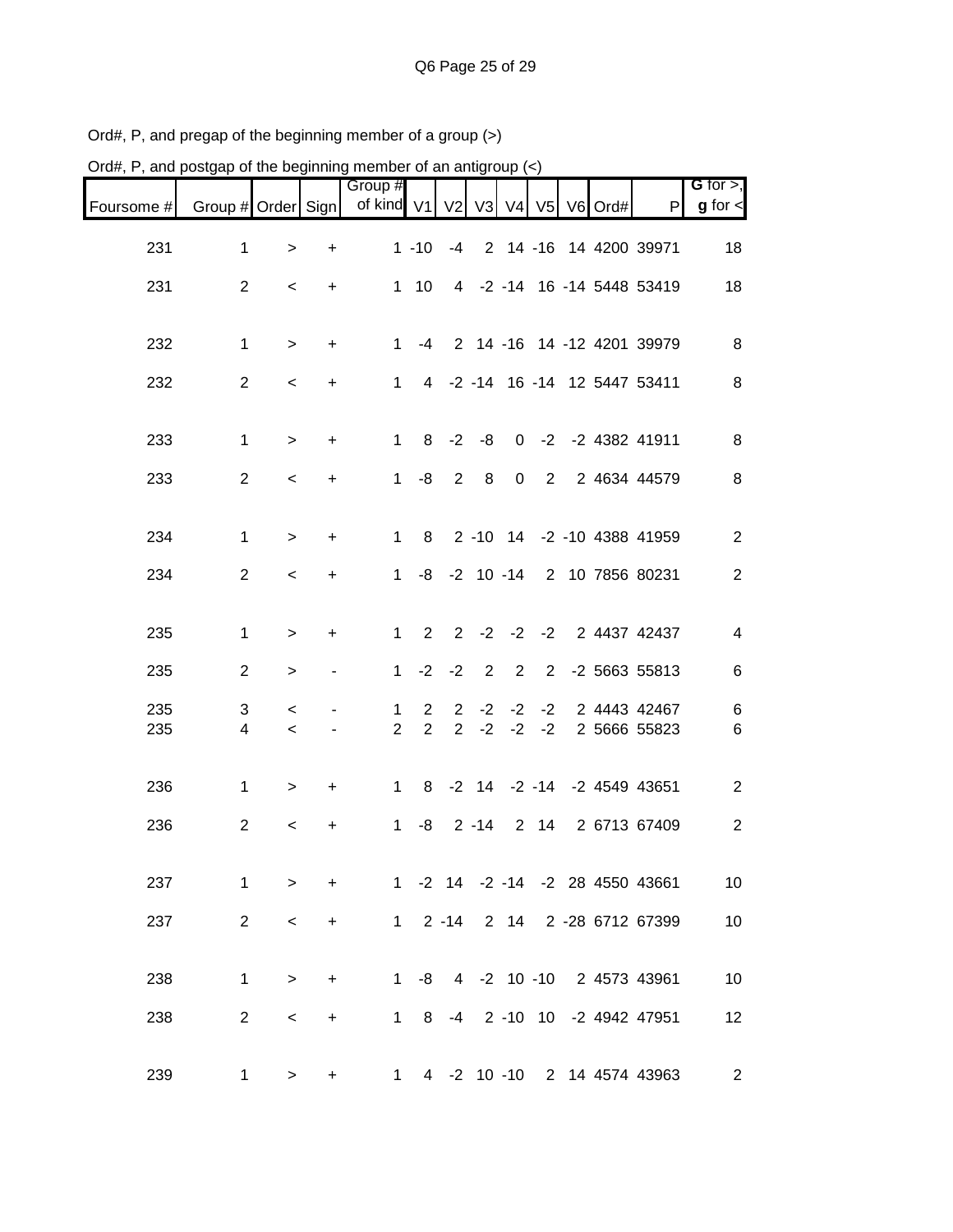|                                  |                                      |  |                 |                     |                |    |                            |                                           |                  |                     |                     | $U$ iu#, r , and postyap or the beginning member or an antigroup $(\leq)$ |
|----------------------------------|--------------------------------------|--|-----------------|---------------------|----------------|----|----------------------------|-------------------------------------------|------------------|---------------------|---------------------|---------------------------------------------------------------------------|
| G for $>$ ,<br>$g$ for $\leq$    | P                                    |  |                 |                     |                |    |                            | Group #<br>of kind V1 V2 V3 V4 V5 V6 Ord# |                  |                     | Group # Order Sign  | Foursome #                                                                |
| 4                                | 2 -10 10 -2 -14 4941 47947           |  |                 |                     |                |    | $1 - 4$                    |                                           | $+$              | $\,<\,$             | $\overline{2}$      | 239                                                                       |
| $\overline{c}$<br>$\overline{2}$ | 2 -10 4595 44131<br>2 -10 7698 78439 |  |                 | $\overline{2}$<br>2 | $-4$<br>$-4$   |    | $126 - 16$<br>$2\ 26\ -16$ |                                           | $\ddot{}$<br>$+$ | $\, > \,$<br>$\geq$ | 1<br>$\overline{2}$ | 240<br>240                                                                |
| 8                                | 2 -4 4605 44257                      |  |                 |                     |                |    | $1 -2 -2 -2 2$             |                                           | $+$              | $\, >$              | $\mathbf 1$         | 241                                                                       |
| $\overline{2}$                   | 2 -4 4865 47147                      |  |                 |                     |                |    | $1 -2 -2 -2 2$             |                                           |                  | $\,<$               | $\overline{2}$      | 241                                                                       |
| $\overline{4}$                   | 2 4637 44621                         |  |                 | $8 - 2 - 2 - 2$     |                |    | $-2$                       | $1 \quad$                                 | $\ddot{}$        | $\, >$              | 1                   | 242                                                                       |
| $\overline{4}$                   | 2 -2 6900 69493                      |  |                 | $\overline{2}$      | $\overline{2}$ | -8 | $2^{\circ}$                | $1 \quad$                                 | +                | $\,<$               | $\overline{2}$      | 242                                                                       |
| $\, 8$                           | 4 -8 16 -14 34 -32 4673 44971        |  |                 |                     |                |    |                            | 1.                                        | $\ddot{}$        | $\geq$              | $\mathbf 1$         | 243                                                                       |
| 8                                | 8 -16 14 -34 32 6150 61043           |  |                 |                     |                |    | $-4$                       | 1.                                        | +                | $\,<\,$             | $\overline{2}$      | 243                                                                       |
| 18                               | 1 -10 -4 10 -4 -8 8 4697 45281       |  |                 |                     |                |    |                            |                                           | $\ddot{}$        | $\, > \,$           | $\mathbf 1$         | 244                                                                       |
| 18                               | 1 10 4 -10 4 8 -8 9065 93949         |  |                 |                     |                |    |                            |                                           | $\ddot{}$        | $\,<\,$             | $\overline{2}$      | 244                                                                       |
| 8                                | 1 -4 10 -4 -8 8 -2 4698 45289        |  |                 |                     |                |    |                            |                                           | $\ddot{}$        | $\, >$              | $\mathbf 1$         | 245                                                                       |
| 8                                | 2 9064 93941                         |  | $-8$            | 4 8                 |                |    | $1 \quad 4 \quad -10$      |                                           | $\ddot{}$        | $\,<\,$             | $\overline{2}$      | 245                                                                       |
| 4                                | 8 -2 -4 4699 45293                   |  |                 |                     |                |    | $1 \t10 \t-4 \t-8$         |                                           | $\ddot{}$        | $\, > \,$           | $\mathbf{1}$        | 246                                                                       |
| $\overline{4}$                   | 1 -10 4 8 -8 2 4 9063 93937          |  |                 |                     |                |    |                            |                                           | $+$              | $\,<\,$             | $\overline{2}$      | 246                                                                       |
| 14                               | 1 -4 -8 8 -2 -4 -2 4700 45307        |  |                 |                     |                |    |                            |                                           | $+$              | $\geq$              | $\mathbf{1}$        | 247                                                                       |
| 14                               | 2 9062 93923                         |  | $4\overline{ }$ | $\overline{2}$      | -8             | 8  | $1 \quad 4$                |                                           | $+$              | $\,<$               | $\overline{2}$      | 247                                                                       |
| 18                               | 1 -4 2 -2 4 -8 -2 4869 47207         |  |                 |                     |                |    |                            |                                           | $+$              | $\, >$              | $\mathbf 1$         | 248                                                                       |
| $\overline{2}$                   | 1 4 -2 2 -4 8 2 5260 51421           |  |                 |                     |                |    |                            |                                           |                  | $\, >$              | $\overline{2}$      | 248                                                                       |

Ord#, P, and pregap of the beginning member of a group (>) Ord#, P, and postgap of the beginning member of an antigroup  $\left\langle \epsilon \right\rangle$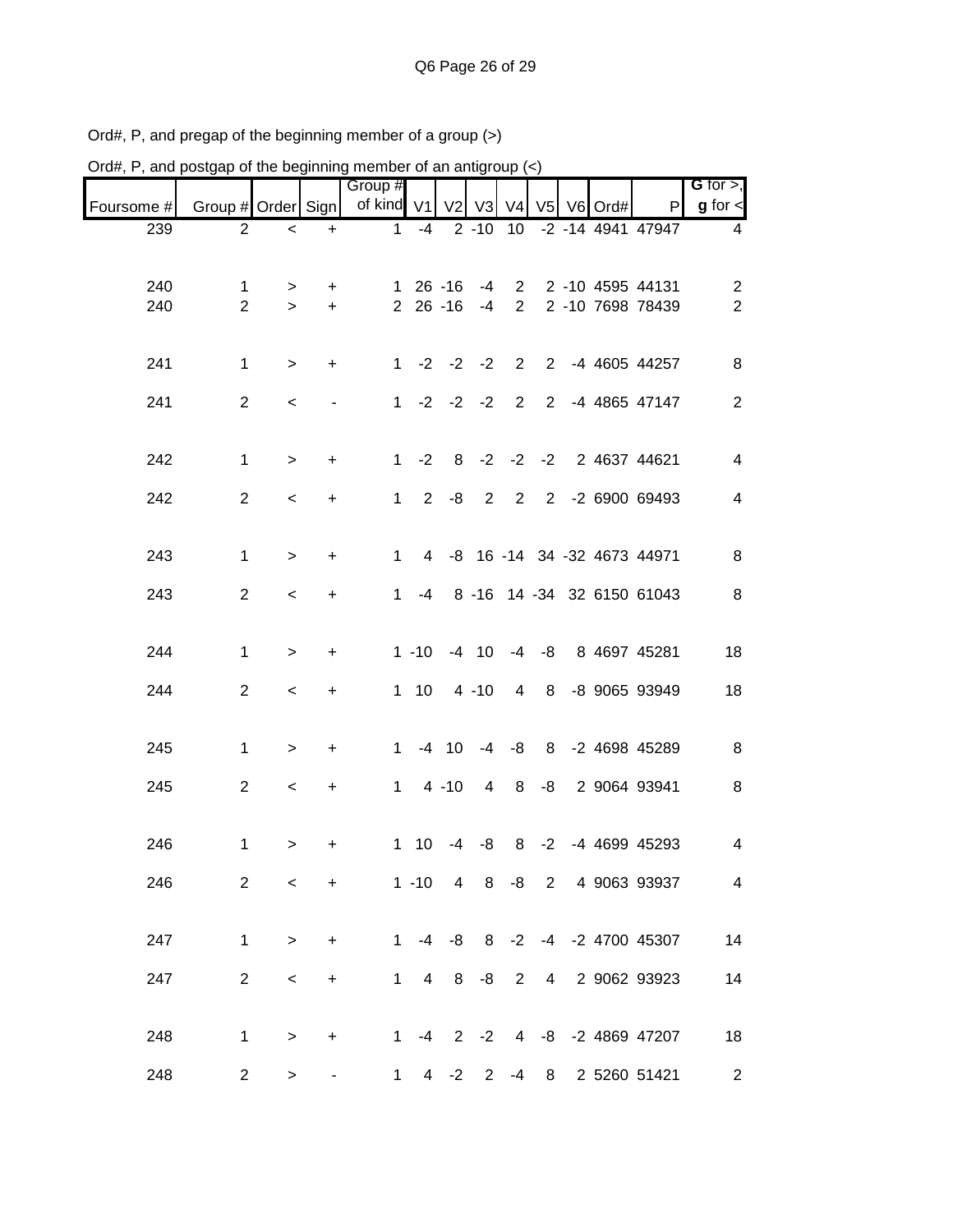| $U$ iu#, r , and postyap or the beginning member or an antigroup $(\leq)$ |                                |                         |                  |                                           |                      |                      |                                      |                      |    |  |                                      |                                                    |
|---------------------------------------------------------------------------|--------------------------------|-------------------------|------------------|-------------------------------------------|----------------------|----------------------|--------------------------------------|----------------------|----|--|--------------------------------------|----------------------------------------------------|
| Foursome #                                                                | Group # Order Sign             |                         |                  | Group #<br>of kind V1 V2 V3 V4 V5 V6 Ord# |                      |                      |                                      |                      |    |  | P                                    | $G$ for $>$ ,<br>$g$ for $\leq$                    |
| 249<br>249                                                                | 1<br>$\overline{2}$            | $\, >$<br>$\geq$        | +<br>$\ddot{}$   | $\mathbf 1$<br>$2^{\circ}$                |                      | $6 - 10$<br>$6 - 10$ | $\overline{4}$<br>$\overline{4}$     | 6<br>$6\overline{6}$ |    |  | -2 -2 5014 48767<br>-2 -2 7113 71867 | 6<br>$\,6$                                         |
| 250<br>250                                                                | $\mathbf{1}$<br>$\overline{2}$ | $\geq$<br>$\geq$        | $+$<br>$+$       |                                           | $1 - 16$<br>$2 - 16$ |                      | $2 - 4 - 2 14$<br>$2 - 4 - 2 14$     |                      |    |  | 2 5046 49103<br>2 8721 90053         | 22<br>22                                           |
| 251<br>251                                                                | $\mathbf{1}$<br>$\overline{2}$ | $\, >$<br>$\geq$        | $\ddot{}$<br>$+$ | 1<br>$\overline{2}$                       |                      |                      | -2 20 -20 14 -14<br>-2 20 -20 14 -14 |                      |    |  | 4 5072 49367<br>4 7149 72227         | $\overline{\mathbf{4}}$<br>$\overline{\mathbf{4}}$ |
| 252                                                                       | $\mathbf{1}$                   | $\geq$                  | $\ddot{}$        | $\mathbf{1}$                              | $-4$                 | 8                    |                                      | $-4 - 8$             | 8  |  | 4 5299 51797                         | 10                                                 |
| 252                                                                       | $\overline{2}$                 | $\,<$                   | +                | $\mathbf{1}$                              | $\overline{4}$       | -8                   | 4                                    | 8                    | -8 |  | -4 5306 51859                        | 10                                                 |
| 253                                                                       | $\mathbf{1}$                   | $\, >$                  | +                | 1                                         |                      | $0 - 10$             |                                      |                      |    |  | -4 22 -16 -8 5578 54851              | 18                                                 |
| 253                                                                       | $\overline{2}$                 | $\,<$                   | +                | $\mathbf 1$                               |                      | $0$ 10               |                                      |                      |    |  | 4 -22 16 8 7685 78259                | 18                                                 |
| 254                                                                       | $\mathbf{1}$                   | $\, > \,$               | +                | $\mathbf{1}$                              | -8                   | 8                    |                                      |                      |    |  | -8 4 16 -20 5642 55619               | 10                                                 |
| 254                                                                       | $\overline{2}$                 | $\,<$                   | $\ddot{}$        | $\mathbf{1}$                              |                      |                      |                                      |                      |    |  | 8 -8 8 -4 -16 20 8814 91141          | 10                                                 |
| 255                                                                       | $\mathbf 1$                    | $\, > \,$               | $\ddot{}$        | $\mathbf{1}$                              |                      |                      |                                      |                      |    |  | 0 2 -2 -2 -2 2 5660 55793            | $\,6\,$                                            |
| 255                                                                       | $\overline{2}$                 | $\,<$                   | +                | $1 \quad$                                 |                      |                      | $0 -2 2 2$                           |                      |    |  | 2 -2 5669 55843                      | 6                                                  |
| 256.<br>256                                                               | 1.<br>$\mathbf{2}$             | $\rightarrow$<br>$\geq$ | $\pm$<br>$+$     |                                           |                      |                      |                                      |                      |    |  | 1 8 2 -10 4 4 -2 5727 56479          | $\overline{2}$<br>2 8 2 -10 4 4 -2 7070 71389 2    |
| 257                                                                       | $\mathbf{1}$                   | $\geq$                  |                  | $+$ $-$                                   |                      |                      |                                      |                      |    |  | 1 -10 4 4 -2 -4 -2 5729 56501        | 12                                                 |
| 257                                                                       | $\overline{2}$                 | $\,<\,$                 | $+$              |                                           |                      |                      |                                      |                      |    |  | 1 10 -4 -4 2 4 2 8025 82039          | 12                                                 |
| 258                                                                       | $\mathbf 1$                    | $\geq$                  |                  | + 1 4 6 -2 -4 0 14 5773 56923             |                      |                      |                                      |                      |    |  |                                      | $\overline{\phantom{a}}$                           |
| 258                                                                       | $\overline{2}$                 |                         | $\leq$           | $+$ $-$                                   |                      |                      |                                      |                      |    |  | 1 -4 -6 2 4 0 -14 6075 60167         | $\overline{2}$                                     |

Ord#, P, and postgap of the beginning member of an antigroup  $\langle \langle \rangle$ 

Ord#, P, and pregap of the beginning member of a group (>)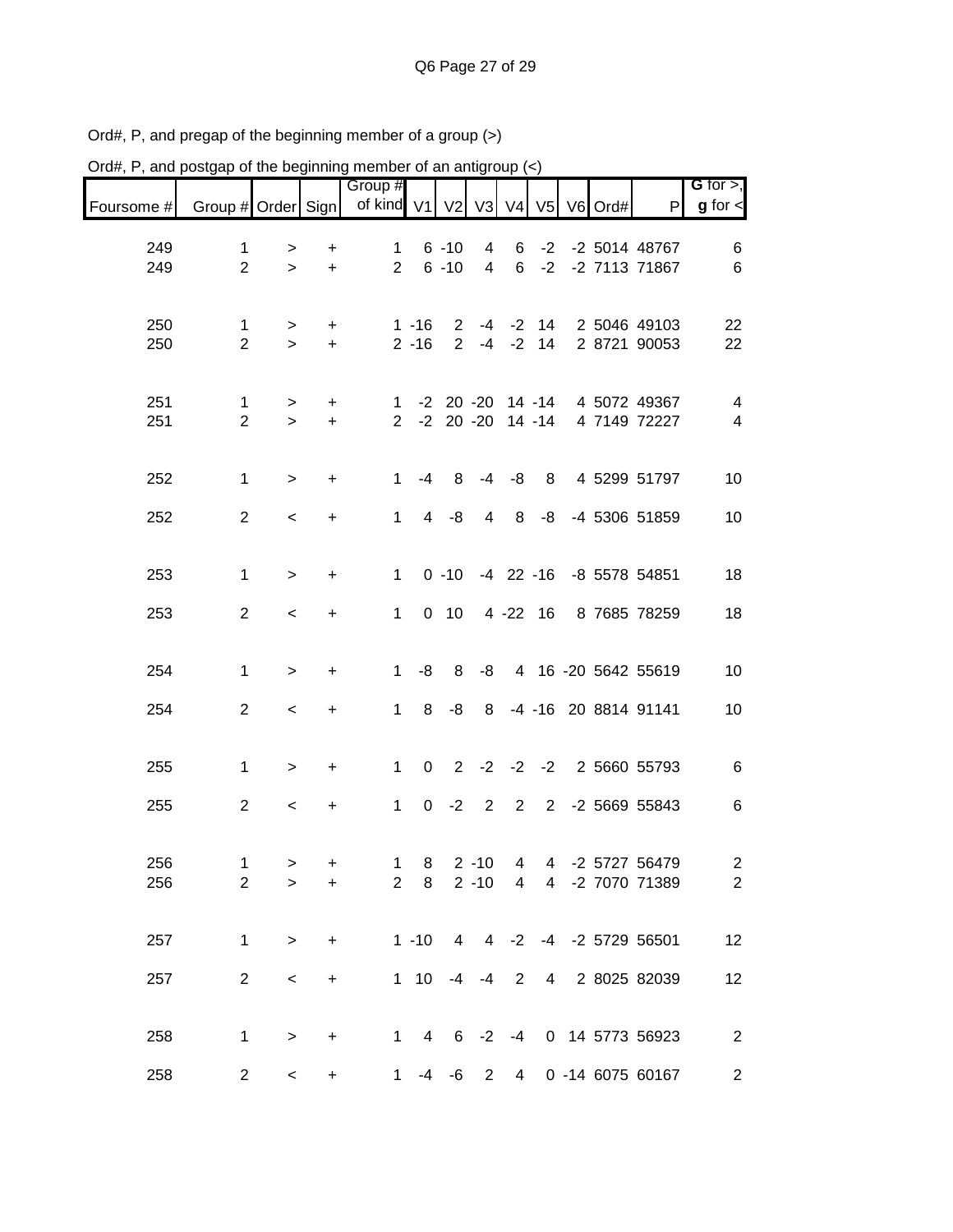| Ord#, P, and postgap of the beginning member of an antigroup (<) |                     |             |                |                       |                                  |                |                  |                |                |         |                                              |                                           |
|------------------------------------------------------------------|---------------------|-------------|----------------|-----------------------|----------------------------------|----------------|------------------|----------------|----------------|---------|----------------------------------------------|-------------------------------------------|
| Foursome #                                                       | Group # Order Sign  |             |                | Group #<br>of kind V1 |                                  | V <sub>2</sub> | V3               | V <sub>4</sub> | V <sub>5</sub> | V6 Ord# | $\mathsf{P}$                                 | G for $>$ ,<br>$g$ for $\lt$              |
| 259                                                              | 1                   | $\geq$      | +              | $\mathbf 1$           | 10                               | $-2$           | $-2$             | $-2$           | 4              |         | -8 5840 57653                                | 4                                         |
| 259                                                              | $\overline{2}$      | $\,<\,$     | $\ddot{}$      |                       | $1 - 10$                         | $\overline{2}$ | 2                | 2              | $-4$           |         | 8 7780 79393                                 | 4                                         |
| 260                                                              | 1                   | $\geq$      | $\ddot{}$      | 1                     | 4                                | -8             | $\overline{2}$   | $\overline{2}$ | $-4$           |         | 2 5844 57697                                 | 8                                         |
| 260                                                              | $\overline{2}$      | $\,<\,$     | $\ddot{}$      | 1                     | $-4$                             | 8              | $-2$             | $-2$           | 4              |         | -2 7210 72923                                | 8                                         |
| 261                                                              | $\mathbf 1$         | $\, > \,$   | $\ddot{}$      | 1                     | $\overline{2}$                   | $\overline{2}$ | $-4$             | 2              |                |         | 6 -10 5893 58193                             | $\overline{4}$                            |
| 261                                                              | $\overline{2}$      | $\,<\,$     | +              | 1                     | $-2$                             | $-2$           | 4                | $-2$           | -6             |         | 10 7208 72907                                | 4                                         |
| 262                                                              | 1                   | >           | +              | 1                     | -4                               | 2              | 4                |                | $8 - 10$       |         | 14 5953 58907                                | 6                                         |
| 262                                                              | $\overline{2}$      | $\geq$      | $\ddot{}$      | 2                     | $-4$                             | $\overline{2}$ | $\overline{4}$   |                | $8 - 10$       |         | 14 8676 89597                                | 6                                         |
| 263<br>263                                                       | 1<br>$\overline{2}$ | ><br>$\geq$ | +<br>$\ddot{}$ | 1<br>$\overline{2}$   | $\overline{2}$<br>$\overline{2}$ | 4<br>4         |                  | $8 - 10$       |                |         | 8 -10 14 -16 5954 58909<br>14 -16 8677 89599 | $\overline{\mathbf{c}}$<br>$\overline{2}$ |
|                                                                  |                     |             |                |                       |                                  |                |                  |                |                |         |                                              |                                           |
| 264                                                              | 1                   | >           | +              | 1                     | $-2$                             | $\overline{2}$ | $-4$             | $\mathbf 0$    | $\overline{2}$ |         | 2 6001 59369                                 | 10                                        |
| 264                                                              | $\overline{2}$      | $\,<\,$     | +              | 1                     | $2^{\circ}$                      | $-2$           | 4                | $\mathbf 0$    | $-2$           |         | -2 9318 96787                                | 10                                        |
| 265                                                              | 1                   | >           | +              | 1                     | $\overline{2}$                   | $-4$           | 0                | 2              | $\overline{2}$ |         | -8 6002 59377                                | 8                                         |
| 265                                                              | $\overline{2}$      | $\,<\,$     | +              | 1                     | $-2$                             | 4              | 0                | $-2$           | $-2$           |         | 8 9317 96779                                 | 8                                         |
| 266                                                              | $\mathbf{1}$        | $\, > \,$   | $\ddot{}$      |                       |                                  |                |                  |                |                |         | 1 18 -6 -10 2 -8 10 6684 67079               | $\,6\,$                                   |
| 266                                                              | $\overline{2}$      | $\,<\,$     | $+$            |                       |                                  |                |                  |                |                |         | 1 -18 6 10 -2 8 -10 7377 74821               | $\,6$                                     |
| 267                                                              | $\mathbf{1}$        | $\, > \,$   | $+$            |                       |                                  |                | $1 \t2 \t-4 \t2$ |                |                |         | -8 8 2 6730 67547                            | 10                                        |
| 267                                                              | $\overline{2}$      | $\prec$     | $+$            |                       | $1 -2$                           |                |                  |                |                |         | 4 -2 8 -8 -2 8968 92821                      | 10                                        |
| 268                                                              | $\mathbf{1}$        | >           | $\ddot{}$      |                       | 1 $-4$                           |                |                  |                |                |         | 2 -8 8 2 -6 6731 67559                       | 12                                        |

Ord#, P, and pregap of the beginning member of a group (>)